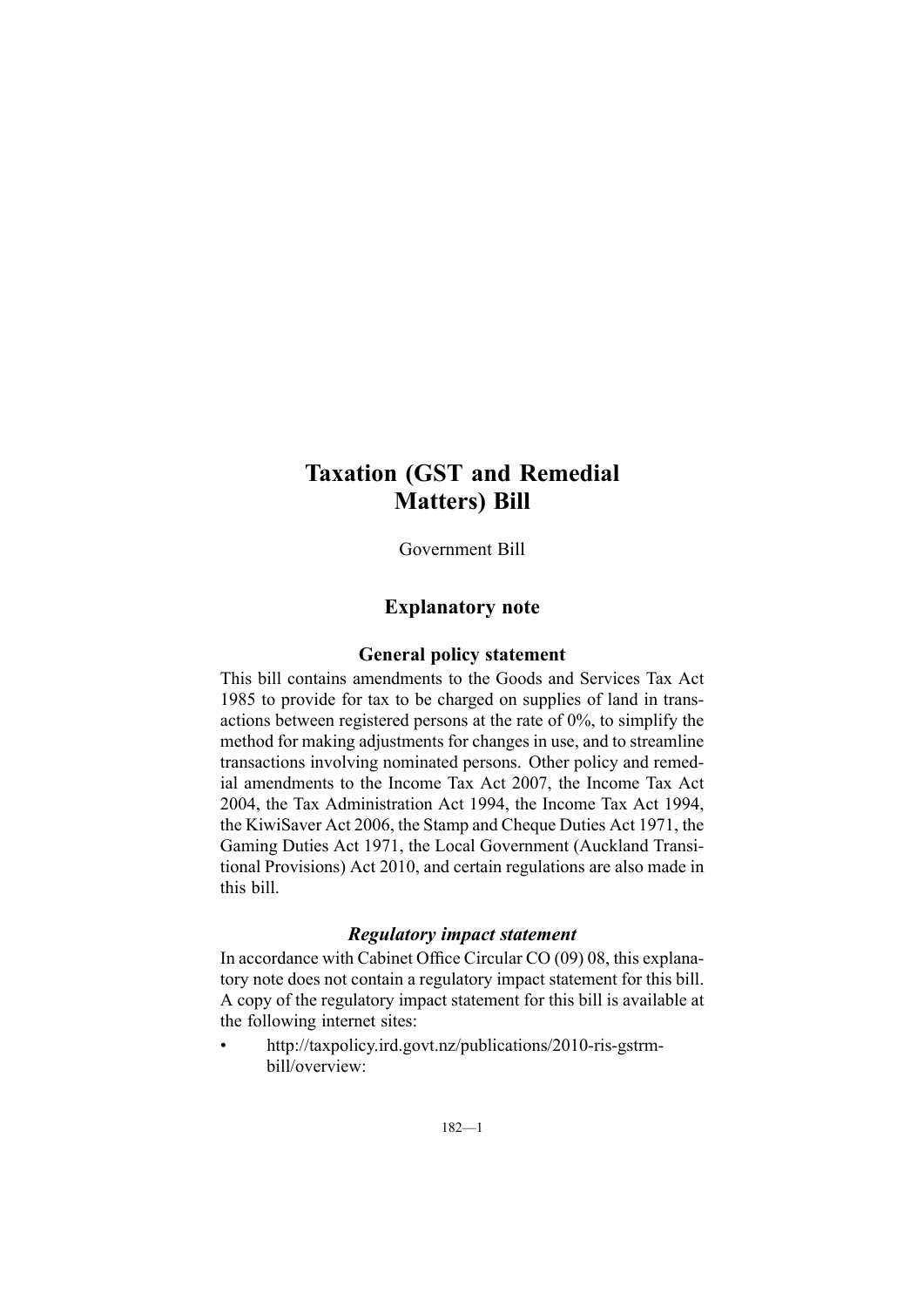• [http://www.treasury.govt.nz/publications/informationre](http://www.treasury.govt.nz/publications/informationreleases/ris)[leases/ris](http://www.treasury.govt.nz/publications/informationreleases/ris).

### *Goods and services tax*

#### *Zero-rating transactions involving land*

A basic principle of the goods and services tax is that transactions between businesses should be GST-neutral. This goal is not always achieved, however, particularly in transactions involving the supply of significant assets such as land. Because the assets are significant, they are infrequently traded and the transaction can create GST consequences for which businesses may not have planned. In addition, <sup>a</sup> substantial risk to the tax base can be created through tax-aggressive structures that involve no corresponding revenue for government.

The amendment requires, subject to certain conditions, <sup>a</sup> GST-registered supplier to charge GST at the rate of 0% on <sup>a</sup> supply of land when the purchaser is also <sup>a</sup> registered person. A transaction between <sup>a</sup> registered supplier and <sup>a</sup> non-registered purchaser remains subject to the existing rules.

For <sup>a</sup> single supply that involves land and other goods and services, the changes mean that the full supply is zero-rated, the purchaser sets <sup>a</sup> nominal GST componen<sup>t</sup> for the supply and apportions their input tax deduction under the new apportionment rules to account for the par<sup>t</sup> of the supply intended to be used for non-taxable purposes. Most transfers of going concerns will be covered by the new rules.

### *Adjustments for changes in use*

A new method for making adjustments for changes in use is introduced by which <sup>a</sup> registered person apportions their initial input tax deduction according to the intended use of the asset. Adjustments are made in later years if records show the actual use of the asset is different from its intended use.

On acquisition, the person must estimate as accurately as possible the extent of the intended taxable use of the asset at the time of claiming the deduction. In later years, the person may be required to adjust the amount of their deduction if the extent to which actual use of the asset for taxable purposes differs from intended use. But further adjustments are not required if the actual and intended uses differ by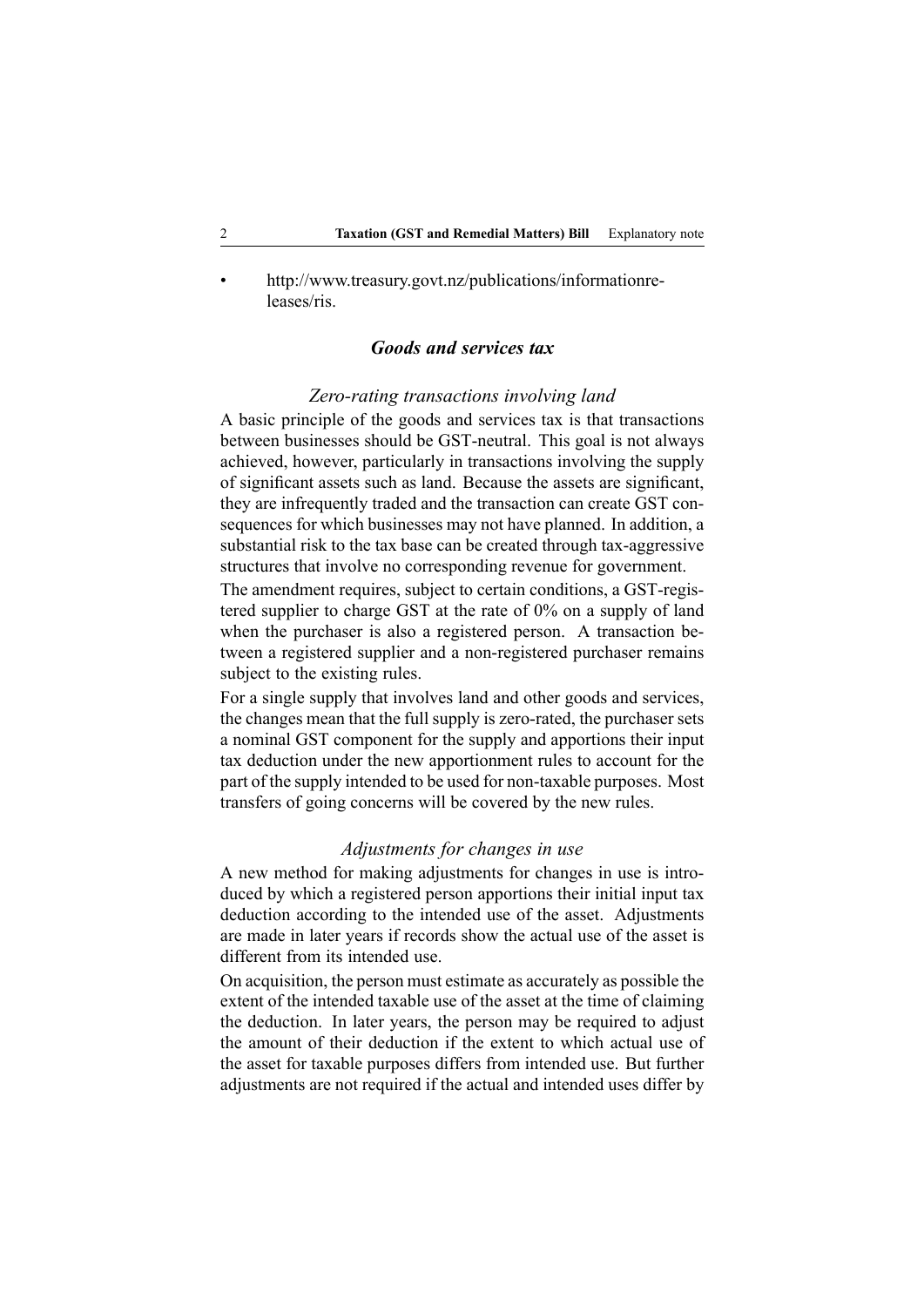10% or less, unless the amount of the difference is \$1,000 or more, the purchase value is less than \$5,000, or the person makes <sup>a</sup> certain level of exemp<sup>t</sup> supplies.

When <sup>a</sup> registered person disposes of, or is treated as disposing of, goods or services in the course or furtherance of <sup>a</sup> taxable activity and in relation to which the person has not claimed <sup>a</sup> full input tax deduction, the person may be able to claim an additional amount of input tax. The amount that can be claimed on disposal must not be more than the total amount of input tax to which the person would be entitled if they had acquired the goods or services solely for making taxable supplies.

#### *Transactions involving nominated persons*

Goods and services tax is <sup>a</sup> tax on transactions. The legislation operates largely on the assumption that transactions involve only 2 parties — that is, a vendor and a purchaser — and is not designed to cater for arrangements in which <sup>a</sup> purchaser nominates another person to receive the goods or to settle the transaction, or both.

An amendment clarifies the rules to provide, in effect, that in transactions involving nominations the GST treatment is determined on the basis of the transaction's economic substance. The GST consequences of the transaction, such as an entitlement to an input tax deduction, will depend on the nature of the particular transaction and on <sup>a</sup> determination as to who provides the consideration for the supply.

### *Accommodation*

Accommodation provided by GST-registered persons in <sup>a</sup> *commercial dwelling* is <sup>a</sup> taxable supply. Broadly speaking, supplies of accommodation in <sup>a</sup> *dwelling* are excluded from the tax base because, if GST were applied to rents, owner-occupiers of residential dwellings would have <sup>a</sup> preference over tenants who reside in rental properties. The definition of *dwelling*, therefore, is intended to apply in circumstances that have <sup>a</sup> reasonable level of substitutability between renting and owning <sup>a</sup> home. This goal is not currently achieved owing to the potentially wide interpretation of the term *dwelling*. Moreover, the boundary between what constitutes <sup>a</sup> *dwelling* and <sup>a</sup> *commercial*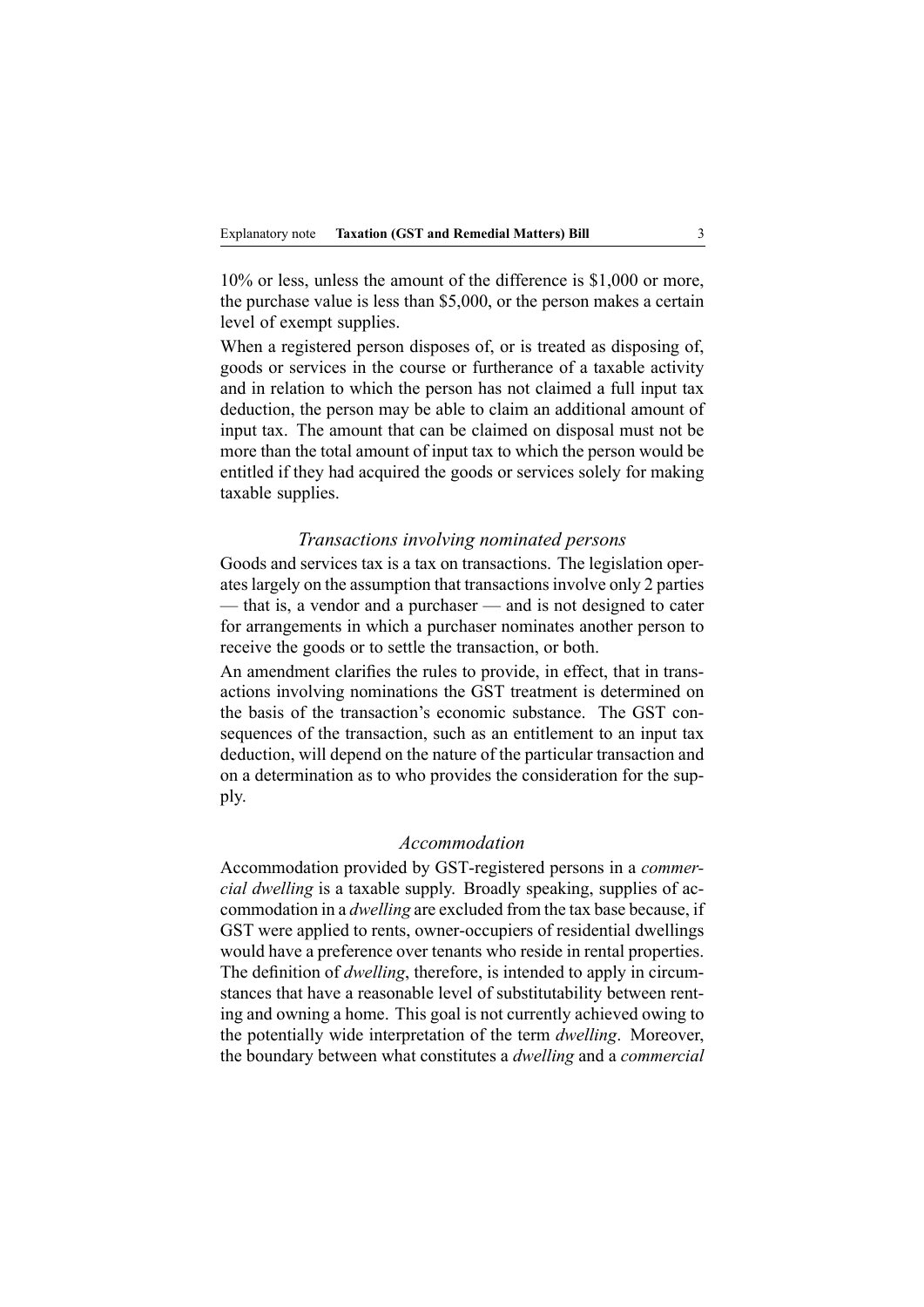*dwelling* is not always clear and may not recognise newer accommodation types.

Amendments are made to the definitions of *dwelling* and *commercial dwelling* to clarify what types of accommodation fall within the ambit of the definitions and to ensure better alignment of the GST treatment of equivalent types of accommodation. The definition of *dwelling* is narrowed, thereby ensuring that the exemption from GST applies only in situations with <sup>a</sup> reasonable level of substitutability between renting and owning <sup>a</sup> house. The list of commercial dwellings is also revised and now includes types of accommodation such as homestays, farmstays, and serviced apartments.

#### *Certain transactions of non-profit bodies*

Differences in the accounting practices for GST can result in timing advantages being deliberately created when <sup>a</sup> registered person who accounts for GST on <sup>a</sup> payments basis makes <sup>a</sup> supply to <sup>a</sup> registered person who accounts on an invoice basis. The legislation requires GST-registered suppliers accounting for GST using the payments basis to use the invoice basis when the consideration payable for <sup>a</sup> supply of goods and services is \$225,000 or more and paymen<sup>t</sup> by the recipient is deferred.

An amendment is made to remove non-profit bodies from this requirement if they determine on the basis of reasonable information that the recipient is not <sup>a</sup> registered person and is not intending to use the goods and services at least until the full consideration is paid for the supply.

#### *Imported services*

The reverse charge rules for imported services operate on the assumption that output tax should be accounted for any non-taxable use of services consumed in New Zealand. The new apportionment rules will not apply when <sup>a</sup> registered person imports services that are not subject to the reverse charge and later uses those services for non-taxable purposes, creating an asymmetry between imported services and those supplied locally. An amendment incorporates the concepts of intended and actual taxable use into the reverse charge rules.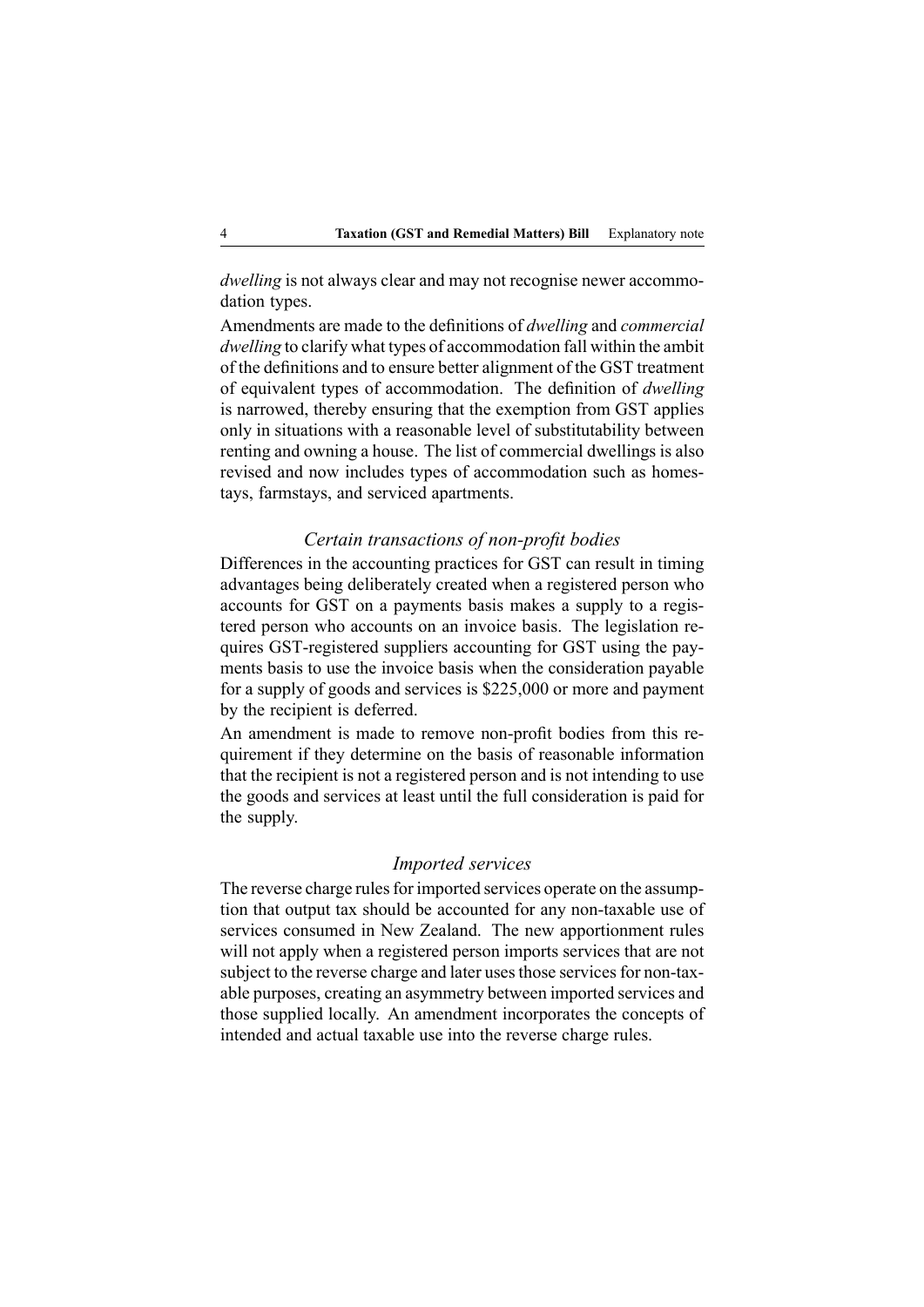#### *Other issues*

#### *Portfolio investment entities: future income and expenses*

When <sup>a</sup> PIE calculates amounts to be attributed to investors, no account is currently taken of future income or future expenditure or losses because the amounts are not then derived or incurred although they may be reflected in the PIE's unit price or shown in their financial statements. An amendment allows <sup>a</sup> PIE to take account of these amounts but only if the PIE values them in an appropriate manner and can reasonably estimate the quantum and timing of the income or liability. A credit impairment provision that is counted as such under NZIAS 39 may be included in the amendment as <sup>a</sup> future expenditure or loss.

#### *Approved issuer levy: treaty-related issues*

New Zealand has recently negotiated double tax agreements with Australia and the United States that introduce <sup>a</sup> full source-State exemption for certain interest payments. The exemption applies to interest arising in one State and beneficially owned by <sup>a</sup> bank or similar lending or finance business resident in the other State, provided the lender and borrower are unrelated. For interest arising in New Zealand, the exemption applies only if the borrower has paid approved issuer levy on the amount.

The amendments clarify the relationship between the new treaty provisions and domestic law rules for the levy. In particular, they make clear that <sup>a</sup> borrower can pay the levy in order to qualify for an exemption under <sup>a</sup> double tax double tax agreement. They also ensure <sup>a</sup> better fit between terminology used in the relevant tax treaties and the arrangements whereby <sup>a</sup> borrower chooses to pay the levy under domestic law.

#### *Emissions trading simplification*

A change has been made to the method of determining the entitlement of some industrial and agricultural businesses under the Climate Change Response Act 2002 to receive emissions units without paying for them. The income tax treatment of such units is being changed to take this into account. Under the Climate Change Re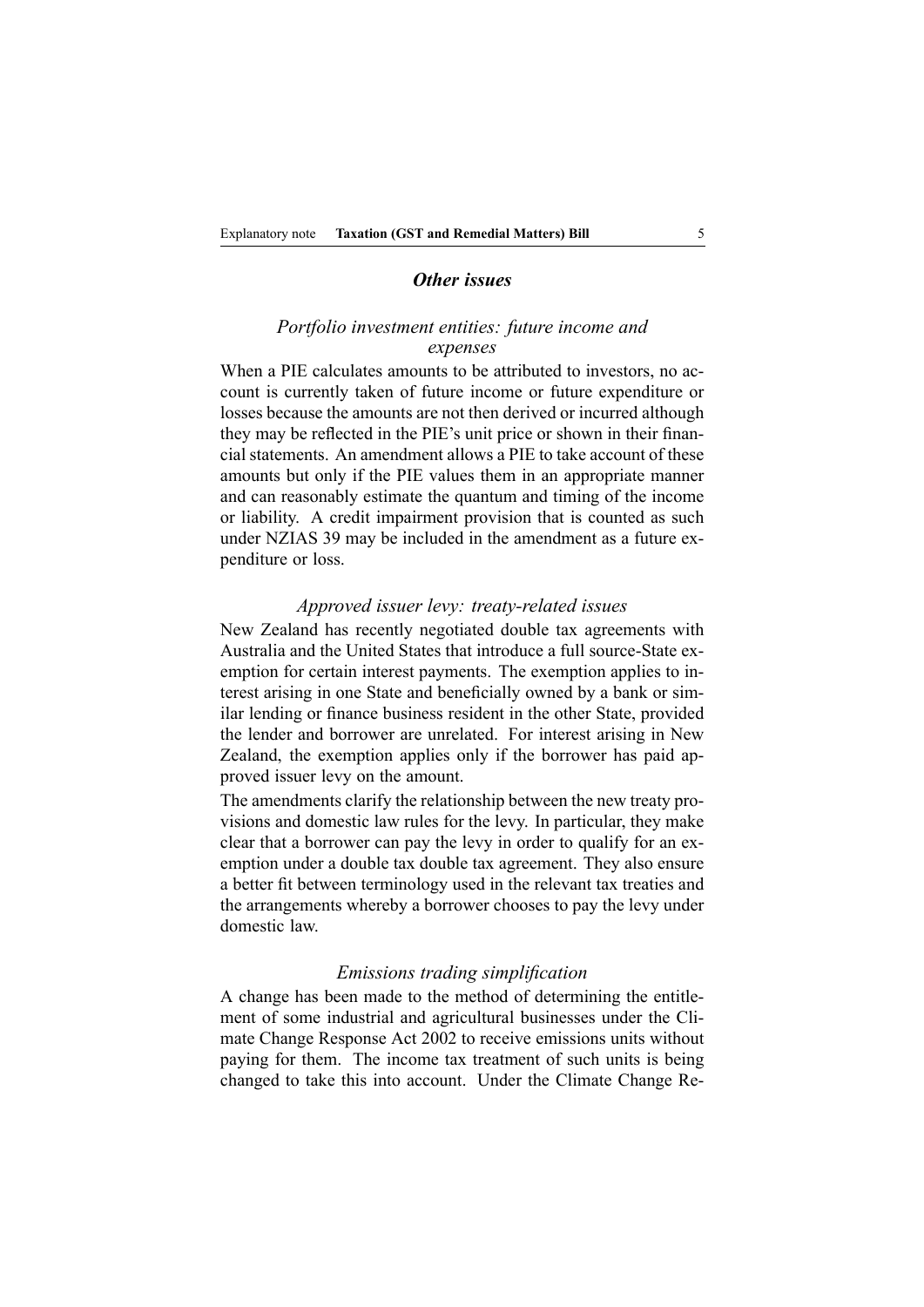sponse Act 2002, an entitlement of an industrial business to emissions units, based on production, is now estimated at the beginning of each calendar year and calculated at the end of the year. The number of units transferred in the calendar year is based on the estimate. If the business's calculated entitlement for <sup>a</sup> year is greater than the estimate, extra units are transferred in the next calendar year. For an agricultural business, there is no estimated entitlement. Instead, <sup>a</sup> final entitlement is calculated at the end of the calendar year.

For income tax purposes, an entitlement for <sup>a</sup> business is now determined for each income year, based on the periods of overlap between the income year and calendar years. If the calculated entitlement for an income year exceeds the number of units that the business receives in the income year, the difference is called the *unit shortfall* for the income year. For the purposes of income tax, the business is treated as holding <sup>a</sup> number of units corresponding to the unit shortfall for the period from the end of the income year until the extra units are provided.

### *National Provident Fund and life insurance rules*

The Board of Trustees of the National Provident Fund administers <sup>a</sup> number of defined contribution and benefit superannuation schemes. These schemes are closed to new members. In general, the benefits provided by the schemes come within the scope of the definition of *life insurance* in the Income Tax Act 2007. However, the Act expressly provides that the Fund is not <sup>a</sup> life insurer for schemes that receive employer contributions, with the result that the schemes are taxed as superannuation schemes. This exemption does not apply to schemes that were not subject to employer contributions.

An amendment is made to remove the Fund's schemes from the scope of the life insurance rules, leaving them to be taxed as superannuation schemes. The change should reduce the Fund's costs connected with complying with its income tax obligations.

### *Allowing deductions from joint bank accounts*

When <sup>a</sup> taxpayer fails to pay income tax, interest, or <sup>a</sup> civil penalty, the Commissioner has the power to require <sup>a</sup> third party, such as <sup>a</sup> bank, to deduct funds from an amount payable to the taxpayer. Sim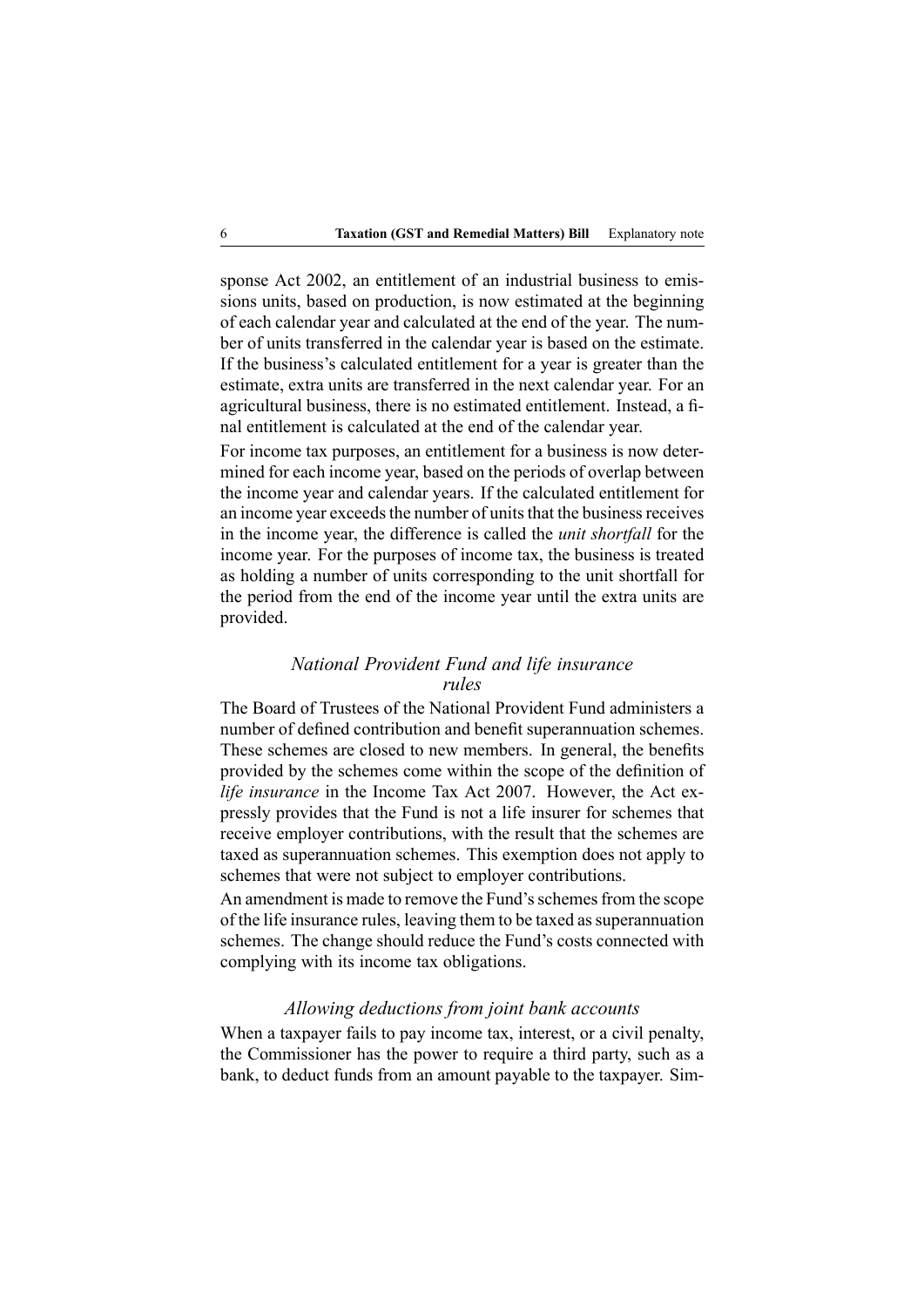ilarly worded provisions exist in the Tax Administration Act 1994, the Goods and Services Act 1985, and the Gaming Duties Act 1971. No express provision is made for <sup>a</sup> deduction from <sup>a</sup> joint bank account.

The Child Support Act 1991 however contains <sup>a</sup> deduction provision expressly referring to money held in joint bank accounts. The distinction leads to the inference that this authority is required in express terms.

Amendments are made to the deduction provisions in the Goods and Services Act 1985, the Tax Administration Act 1994, and the Gaming Duties Act 1971 to allow <sup>a</sup> deduction from <sup>a</sup> joint bank account when the person is able to draw on the account without the signature of the other person.

### *Clarifying the application of the cap on shortfall penalties*

Under the Tax Administration Act 1994, <sup>a</sup> shortfall penalty for not taking reasonable care or for taking an unacceptable tax position can be limited to \$50,000. It was never intended that this restriction apply to disclosures made at the time the tax position is taken. If this were the case, taxpayers could take tax positions that did not meet the applicable standard knowing the maximum penalty they would face would be <sup>a</sup> penalty of \$50,000.

An amendment is made to clarify that the restriction applies to <sup>a</sup> voluntary disclosure made before an audit or investigation is started and does not apply if the taxpayer makes <sup>a</sup> disclosure at the time the tax position is taken.

### *Auckland Local Government issues*

The Local Government (Auckland Transitional Provisions) Act 2010 is amended to provide that if, at the date the legislation takes effect, Watercare Services Limited or <sup>a</sup> council-controlled organisation is liable for <sup>a</sup> debt under the financial arrangements rules to the Auckland Council, the Council is treated for tax purposes as paying an amount equal to the debt to Watercare Services or the organisation, as applicable.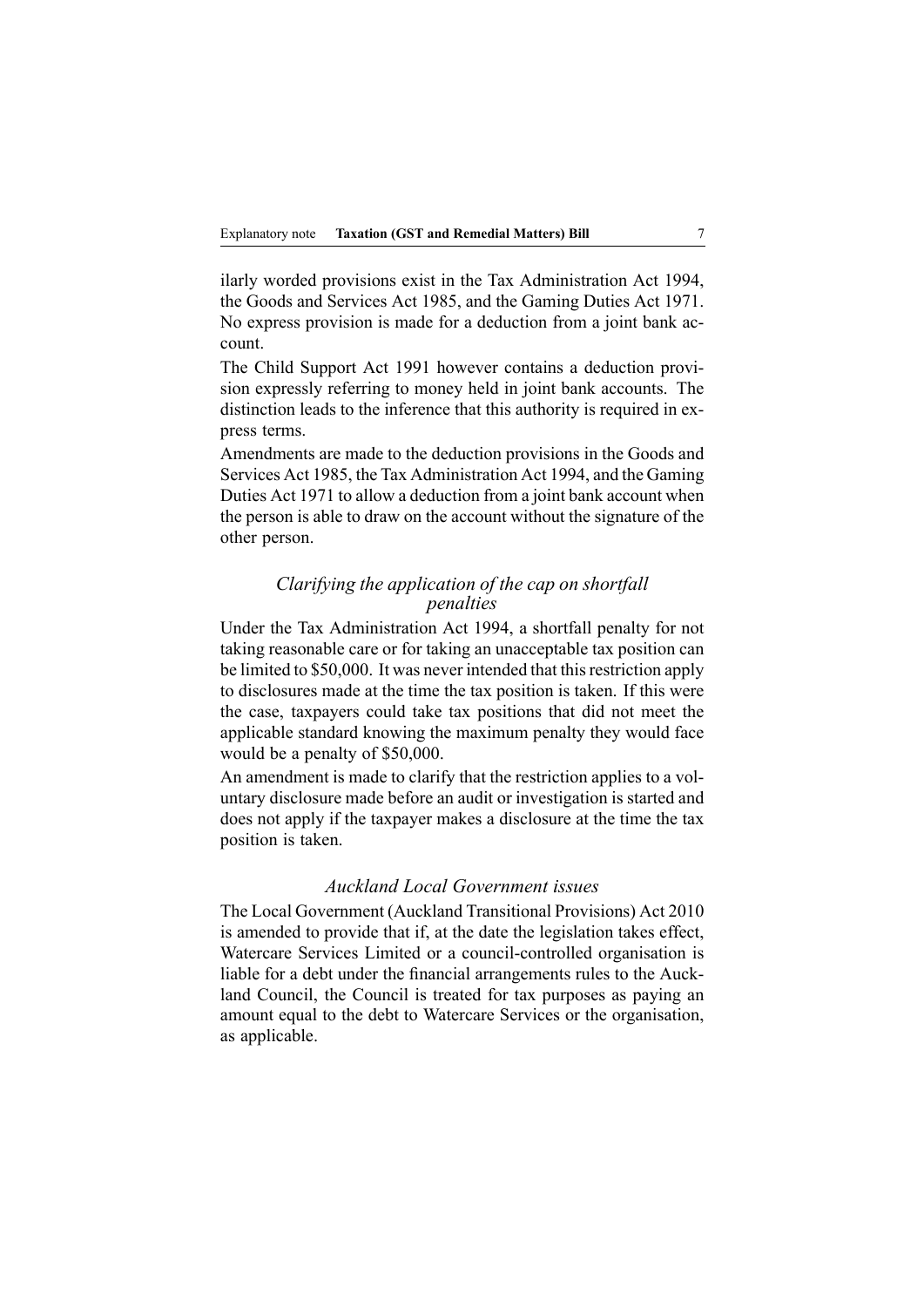#### *Donee status*

The list of recipients of charitable or other public benefit gifts is amended to insert in the list the Bouganville Library Trust, the Branch Foundation, and the Mutima Charitable Trust, and to change the name of Volunteer Service Abroad (Incorporated) to Te Tuao Tawahi Volunteer Service Abroad Incorporated.

#### *KiwiSaver remedial amendments*

Amendments to the KiwiSaver Act 2006 and the Tax Administration Act 1994 allow certain personal information to be shared by Inland Revenue and <sup>a</sup> person's scheme provider. This information is limited to the person's address, date of birth, and tax file number. Currently Inland Revenue can give information to providers only under the default allocation process. This change will improve the accuracy of contact details held by both scheme providers and Inland Revenue, allowing the communication of vital KiwiSaver information to members.

Several remedial amendments to the wind-up provisions in the Kiwi-Saver Act 2006 ensure that full effect is given to the policy intent. These amendments clarify the date on which <sup>a</sup> member is allocated to <sup>a</sup> new scheme, add <sup>a</sup> requirement for scheme providers to supply the tax file number they hold for transferring members, and remove the requirement to send additional information packs to existing members.

#### *Remedial amendments*

The Remedial Rewrite Advisory Panel has recommended amendments as follows:

- (a) to clarify in the FBT rules that <sup>a</sup> benefit arising from the provision of accommodation or an accommodation allowance provided in relation to an office or position is income:
- (b) to clarify the treatment of amalgamating companies who are parties to <sup>a</sup> financial arrangement:
- (c) to clarify that <sup>a</sup> shareholder has <sup>a</sup> tax credit for an FDP credit attached to <sup>a</sup> dividend if they are either non-resident or are <sup>a</sup> resident for whom the dividend is exemp<sup>t</sup> income:
- (d) to clarify that <sup>a</sup> qualifying company does not have an ICA debit or FDPA debit for loss of shareholder continuity excep<sup>t</sup>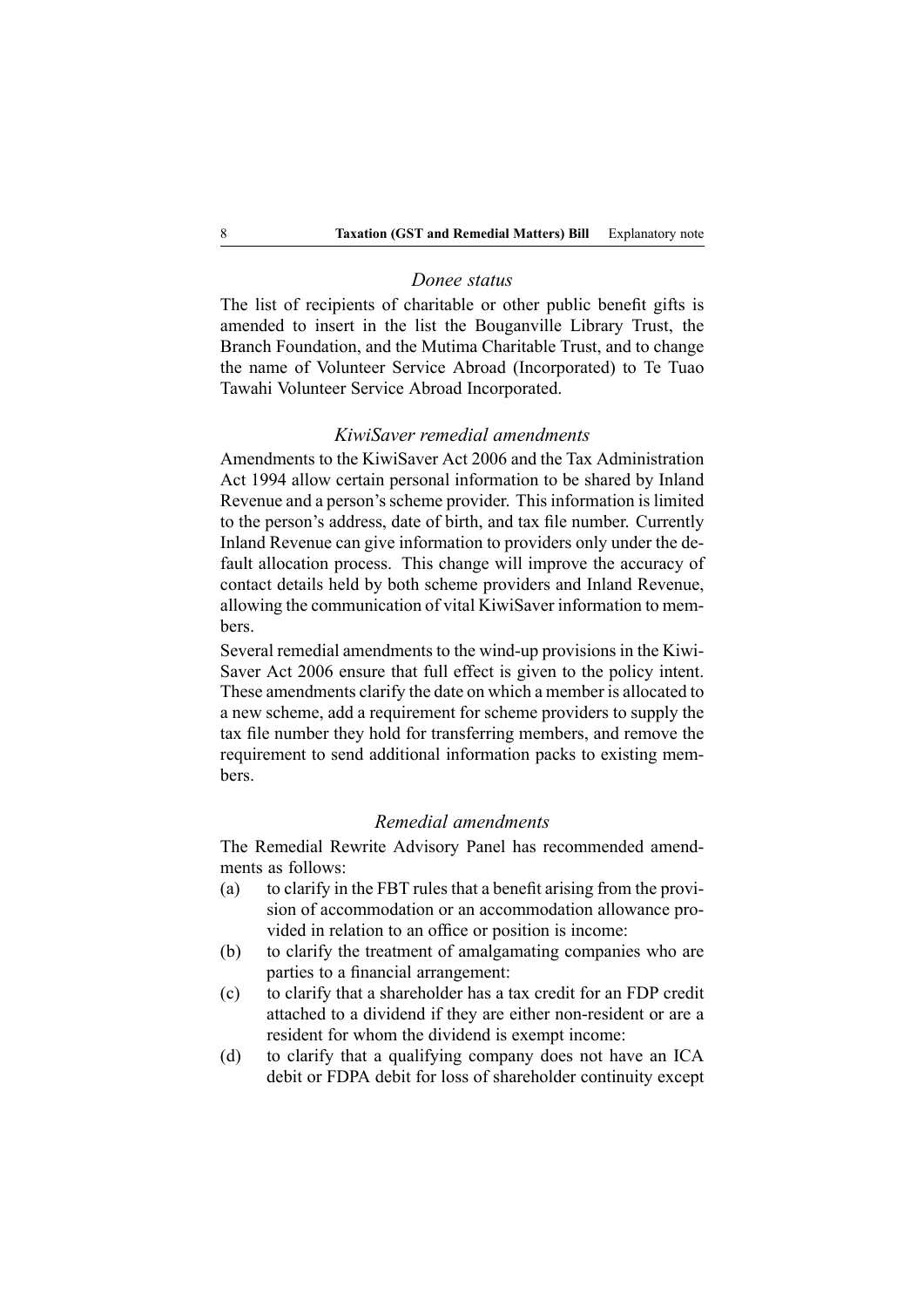in the circumstances described in the qualifying company rules when the company loses qualifying status:

- (e) to clarify that an employee becomes liable for PAYE obligations only if the employer defaults in its obligation to withhold PAYE:
- (f) to confirm the recommendation of the panel that drafting changes to the dividend and fringe benefit tax provisions applying to low or nil interest loans of shareholder-employees should be retained as intended changes — those drafting changes clarified which dividends derived by <sup>a</sup> shareholder or employee may be applied against the balance of those loans.

An amendment clarifies that CPI indexation increases of the family tax credit correctly account for non-indexation increases for CPI movements (for example, the 2.02% increase to the family tax credit provided by the Taxation (Budget Measures) Act 2010 that compensates for movements caused by the rise in GST in that Act).

An amendment restores the requirement for an employer to file <sup>a</sup> return for PAYE income payments on <sup>a</sup> monthly basis.

A base maintenance remedial amendment is made to reflect the original policy intent in the wording of the on-premises exemption in the FBT rules.

Minor amendments are made to replace the term *derived from New Zealand* with the phrase *having <sup>a</sup> source in New Zealand* for consistency with the rewritten source rules.

Further minor amendments fix <sup>a</sup> drafting error related to the defined term *investor interest* in the PIE rules, omit certain compare notes in the memorandum account rules, and correct punctuation, cross references, items in formulas, and update some terminology in both the Income Tax Act 2007 and the Income Tax Act 2004.

#### *Consequential amendments*

A schedule is inserted to change references in the Inland Revenue Acts from the Injury Prevention, Rehabilitation, and Compensation Act 2001 to the Accident Compensation Act 2001.

#### **Clause by clause analysis**

*Clause 1* gives the title of the Act.

*Clause 2* gives the commencement dates for provisions in the Act.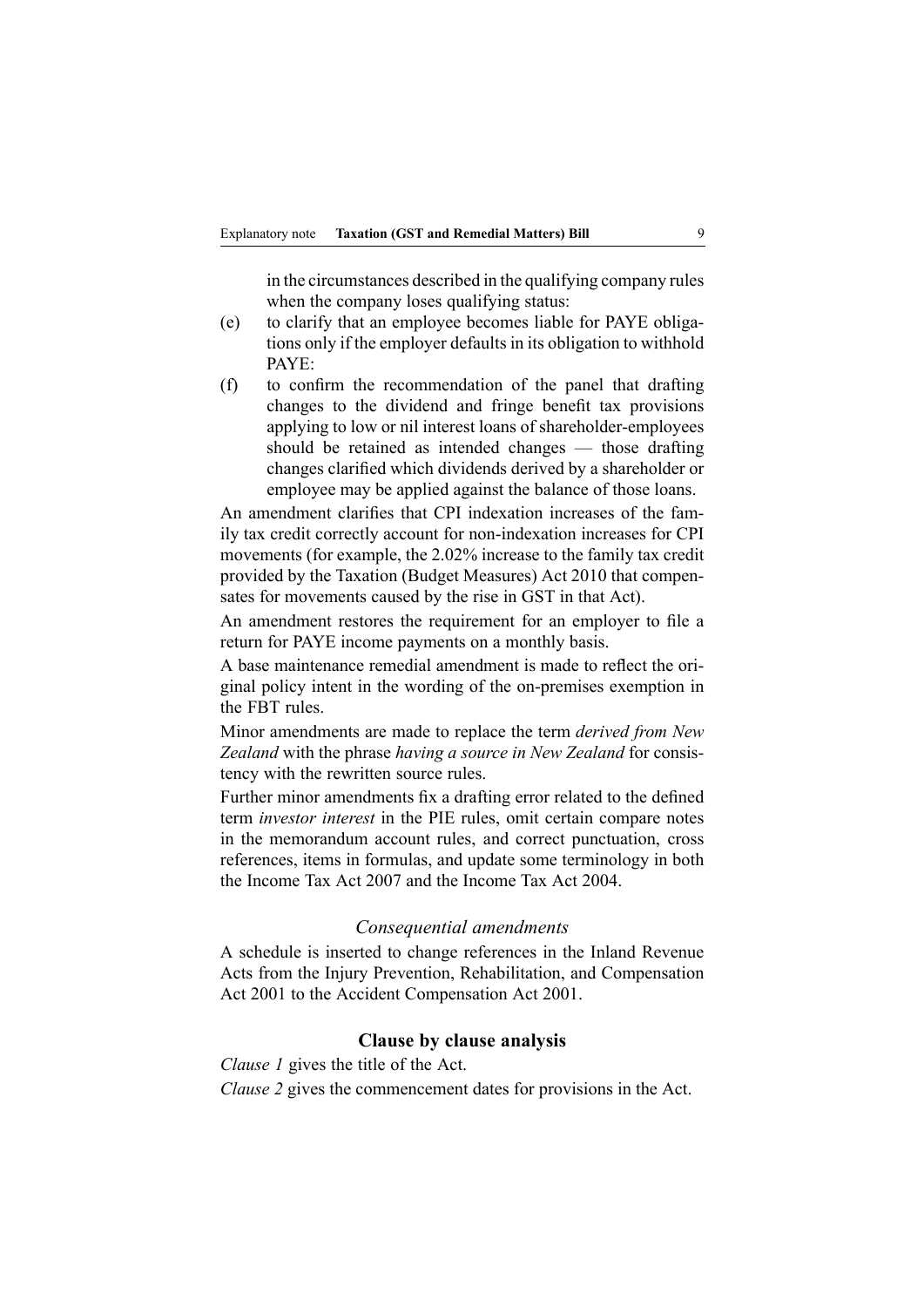# **Part 1 Amendments to Goods and Services Tax Act 1985**

*Clause 4* amends *section 2* to insert definitions for the new apportionment rules, replaces the definitions of *commercial dwelling* and *dwelling*, and inserts <sup>a</sup> definition of *land* for zero-rated transactions.

*Clause 5* amends *section 3A* to update the business test terminology. *Clause 6* amends *section 5* to clarify particular circumstances in which a supply of land is zero-rated.

*Clause 7* amends *section 8* to incorporate the new adjustment rules into the reverse charge mechanism for imported services.

*Clause 8* amends *section 9* to clarify the time of supply for certain imported services when some particular criteria are met.

*Clause 9* amends *section 10* to provide the value of <sup>a</sup> supply of land when the recipient of the supply is treated as the supplier.

*Clause 10* amends *section 11* to provide for <sup>a</sup> rate of tax of 0% to be charged on <sup>a</sup> supply of land when both the supplier and recipient of the supply are registered persons.

*Clause 11* amends *section 17* to clarify that, for <sup>a</sup> special return, all actions must be completed by the required date.

*Clause 12* amends *section 19D* to provide that <sup>a</sup> non-profit body is not required to account on an invoice basis for GST on large supplies if it reasonably believes that the recipient is not <sup>a</sup> registered person.

*Clause 13* amends *section 20* to insert new apportionment rules for calculating amounts of tax payable based on the taxable use of the goods or services, and to clarify the tax treatment when <sup>a</sup> non-profit body acquires goods or services other than for making exemp<sup>t</sup> supplies.

*Clause 14* replaces *sections 21 to 21H* to provide the detailed provisions for making adjustments under the new apportionment rules, including transitional provisions.

*Clause 15* amends *section 24* to set out the information required in relation to supplies involving <sup>a</sup> nominated person when <sup>a</sup> tax invoice is not available.

*Clause 16* amends *section 43* to provide that, in the case of <sup>a</sup> registered person who defaults in paying GST, an amount payable to them includes an amount held in <sup>a</sup> joint bank account.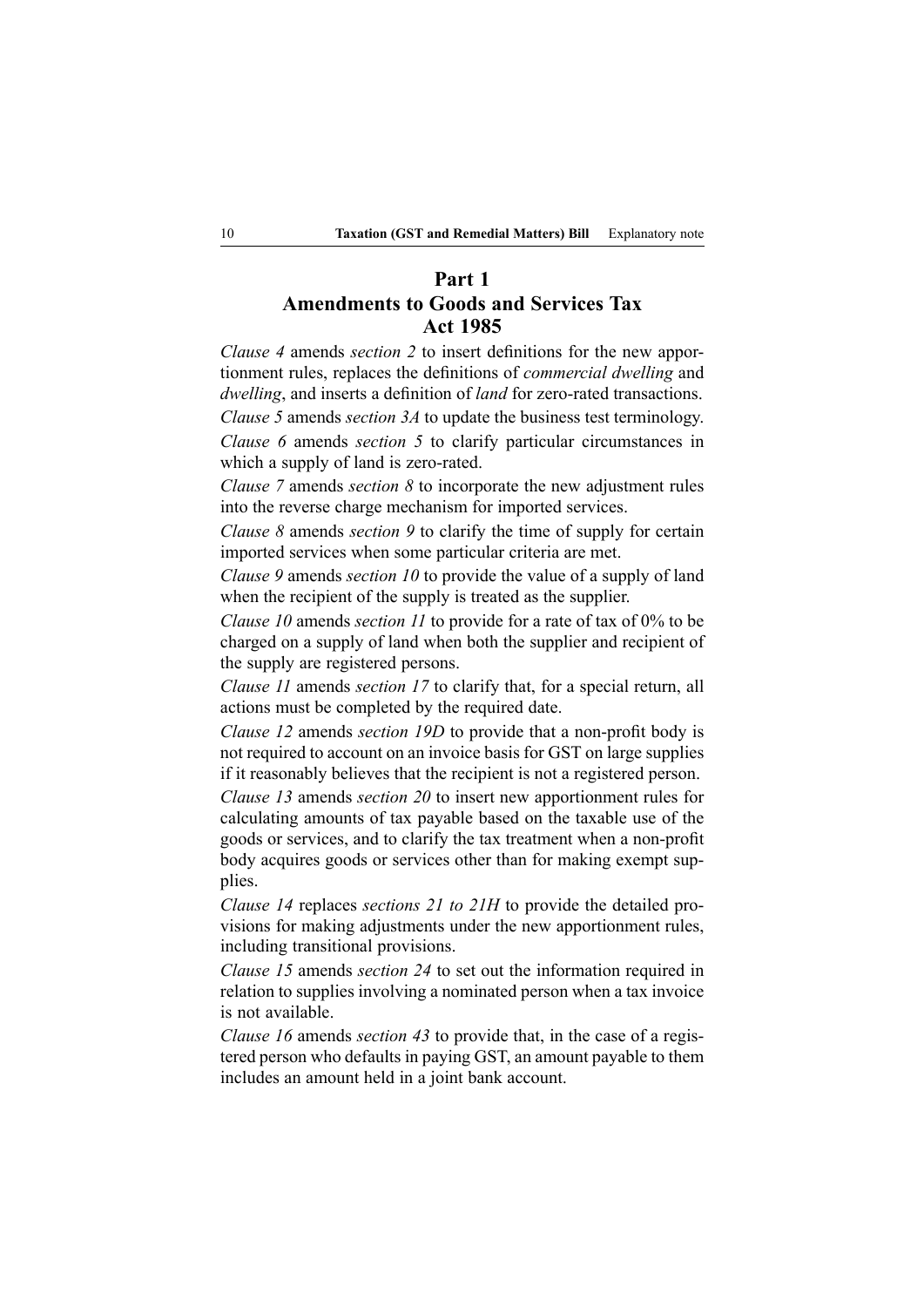*Clause 17* amends *section 51B* to treat <sup>a</sup> recipient of <sup>a</sup> supply of land as registered if they have misrepresented, mistakenly or otherwise, that they are registered.

*Clause 18* inserts <sup>a</sup> new *section 60B* to clarify the treatment of transactions involving nominated persons.

*Clause 19* amends *section 75* to set out the record-keeping requirements for <sup>a</sup> supply of land that is zero-rated.

*Clause 20* inserts <sup>a</sup> new *section 78F* to set out <sup>a</sup> supplier's liabilities in relation to <sup>a</sup> supply of land that is zero-rated.

# **Part 2 Amendments to Income Tax Act 2007**

*Clause 22* amends *section CB 36* as par<sup>t</sup> of the changes to the treatment of emissions units.

*Clause 23* amends *section CD 24* to correct <sup>a</sup> cross reference.

*Clause 24* amends *section CE 1* to clarify the nature of <sup>a</sup> benefit arising from the provision of accommodation or an accommodation allowance provided in relation to an office or position.

*Clause 25* amends *section CH 5* to update cross-references and the business test terminology.

*Clause 26* amends *section CR 3* to update source rules terminology. *Clause 27* amends *section CV 17* to update source rules terminology.

*Clause 28* amends *section CX 23* as <sup>a</sup> base maintenance remedial amendment to restore the effect of certain wording used in relation to the on-premises exemption in the FBT rules in the Income Tax Act 1994.

*Clause 29* amends *section DB 2* to provide <sup>a</sup> deduction for output tax accounted for under the reverse charge mechanism for imported services, and consequentially on the introduction of the new apportionment rules for GST.

*Clause 30* amends *section DB 46* to correct <sup>a</sup> cross reference.

*Clause 31* amends *section DV 2* to update the defined terms list.

*Clause 32* amends *section DV 5* to update the defined terms list.

*Clause* 33 amends *section ED 1* as part of the changes to the treatment of emissions units.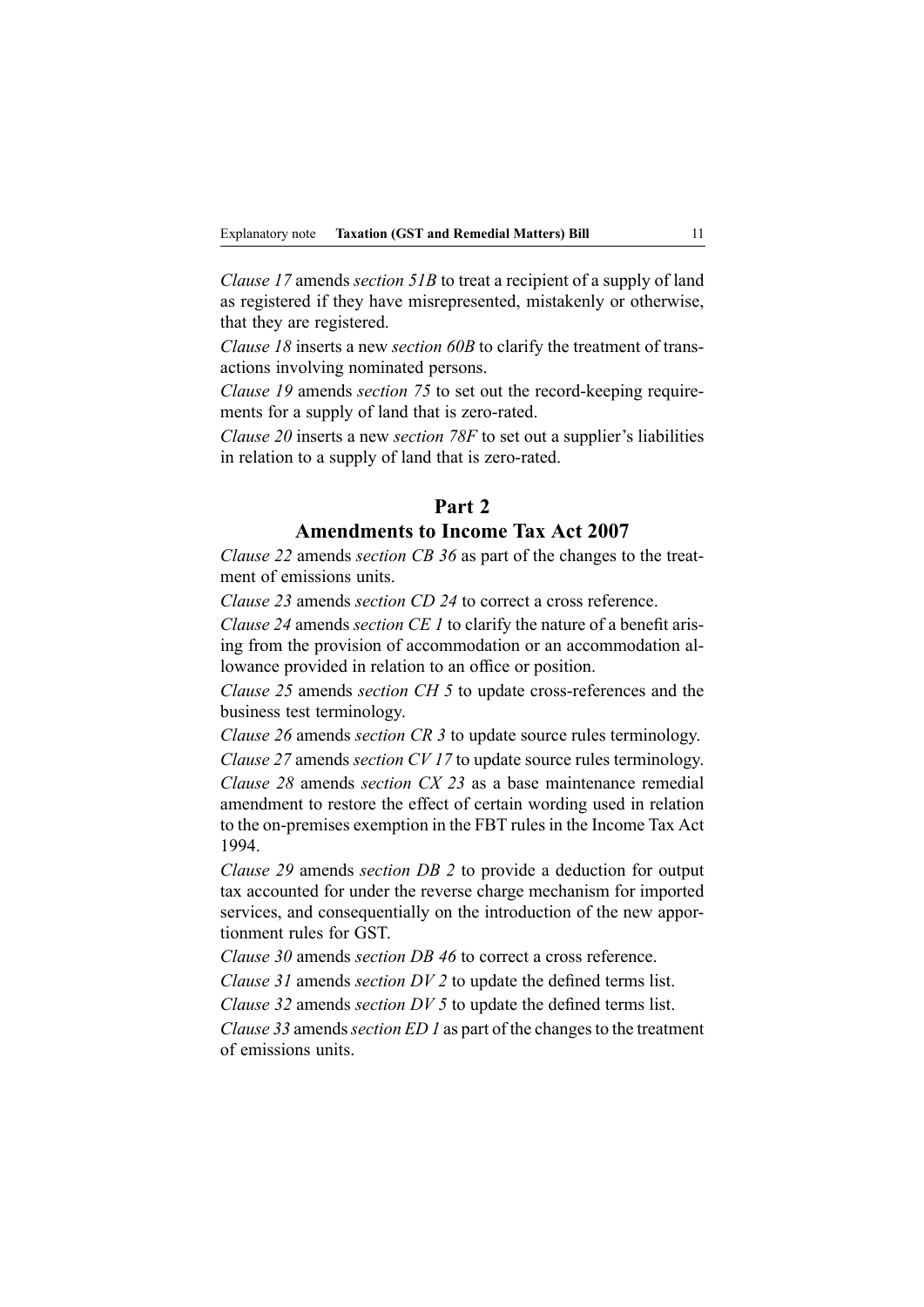*Clause 34* replaces *section ED 1B* to provide for the income tax treatment of certain emissions units transferred under the Climate Change Response Act 2002 for <sup>a</sup> price of zero. The replacement is required because the method of calculating entitlements and transferring emissions units under that Act has been changed.

*Clause 35* amends *section EE 54* consequentially on the introduction of the new apportionment rules for GST.

*Clause 36* amends *section EG 1* to update source rules terminology. *Clause* 37 amends *section EY 11* to exclude 3 defined benefit schemes administered by the National Provident Fund from the scope of the life insurance rules, allowing the schemes to be taxed under the superannuation rules.

*Clause 38* amends *section EY 48* to update source rules terminology. *Clause 39* amends *section FE 1* to update source rules terminology.

*Clause 40* amends *section FF 4* as <sup>a</sup> rewrite remedial to ensure that <sup>a</sup> conduit tax relief company is not required to make the thin cap interest allocation required by the provision.

*Clause 41* amends*section FO 18* to clarify the treatment of <sup>a</sup> financial arrangemen<sup>t</sup> on the amalgamation of companies.

*Clause 42* amends *section HD 29* to update source rules terminology. *Clause 43* inserts <sup>a</sup> new *section HL 19B* to clarify the treatment of provisions made by PIEs for future income or future expenditure or loss.

*Clause 44* amends *section HM 3* to correct the use of <sup>a</sup> defined term.

*Clause 45* amends *section HM 5* to update the defined terms list.

*Clause 46* amends *section HM 6* to correct <sup>a</sup> grammatical error.

*Clause 47* amends *section HM 15* to correct the use of <sup>a</sup> defined term.

*Clause 48* amends *section HM 23* to correct the use of <sup>a</sup> defined term. *Clause 49* amends *section HM 31* to correct the use of <sup>a</sup> defined term.

*Clause 50* amends *section HM 35* to correct the use of <sup>a</sup> defined term.

*Clause 51* inserts <sup>a</sup> new *section HM 35B* to clarify the treatment of provisions made by PIEs for future income or future expenditure or loss.

*Clause 52* amends *section HM 43* to correct the use of <sup>a</sup> defined term. *Clause 53* amends *section HM 47* to correct the use of <sup>a</sup> defined term. *Clause 54* amends *section HM 48* to correct the use of <sup>a</sup> defined term.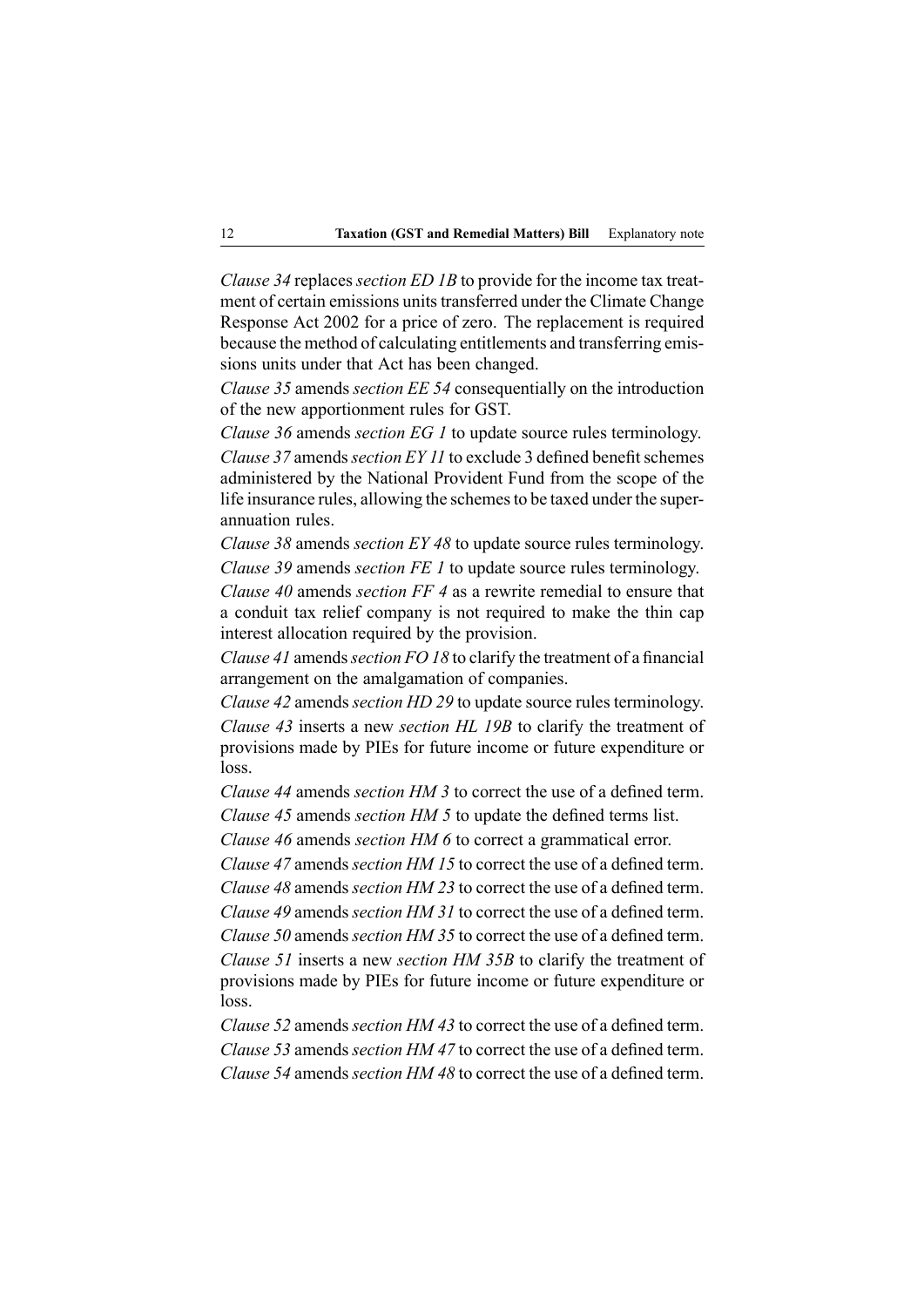*Clause 55* amends *section HM 61* to correct the use of <sup>a</sup> defined term. *Clause 56* amends *section HM 62* to correct the use of <sup>a</sup> defined term. *Clause 57* amends *section HZ 2* to update source rules terminology.

*Clause 58* amends *section LC 4* to correct <sup>a</sup> cross reference.

*Clause 59* amends *section LC 12* to update source rules terminology. *Clause 60* amends *section LF 8* to clarify that the section applies in relation to <sup>a</sup> dividend paid to <sup>a</sup> shareholder who is <sup>a</sup> non-resident or for whom the income is exemp<sup>t</sup> income.

*Clause 61* amends *section LJ 1* to clarify that the section applies to <sup>a</sup> person who derives income from an overseas source that is also income with <sup>a</sup> source in New Zealand and to update source rules terminology.

*Clause 62* amends *section LS 4* to correct the use of <sup>a</sup> defined term.

*Clause 63* amends *section ME 1* to correct the representation of <sup>a</sup> formula.

*Clause 64* amends *section MF 7* as <sup>a</sup> consequence of the Taxation (Budget Measures) Act 2010.

*Clause 65* amends *section OB 41* as <sup>a</sup> rewrite remedial to clarify that the section applies to qualifying companies only in certain circumstances.

*Clause 66* amends *section OC 24* as <sup>a</sup> rewrite remedial to clarify that the section applies to qualifying companies only in certain circumstances.

*Clause 67* omits the compare notes from *sections OZ 7 to OZ 17*. *Clause 68* amends *section RD 4* to clarify when an employee's obligation under the section arises.

*Clause 69* amends *section RD 5* to correct <sup>a</sup> cross reference.

*Clause 70* amends *section RD 22* to clarify when the employer is required to provide the employer monthly schedule.

*Clause 71* amends*section RD 36* as <sup>a</sup> consequence of the amendment to the FBT rules regarding employment-related loans.

*Clause 72* amends *section RE 2* to update source rules terminology.

*Clause 73* amends *section RF 2* to update source rules terminology.

*Clause 74* amends section YA 1, affecting the definitions of *boutique investor class*, *derived from New Zealand*, *emissions unitshortfall year*, *foreign non-dividend income*, *income derived from New*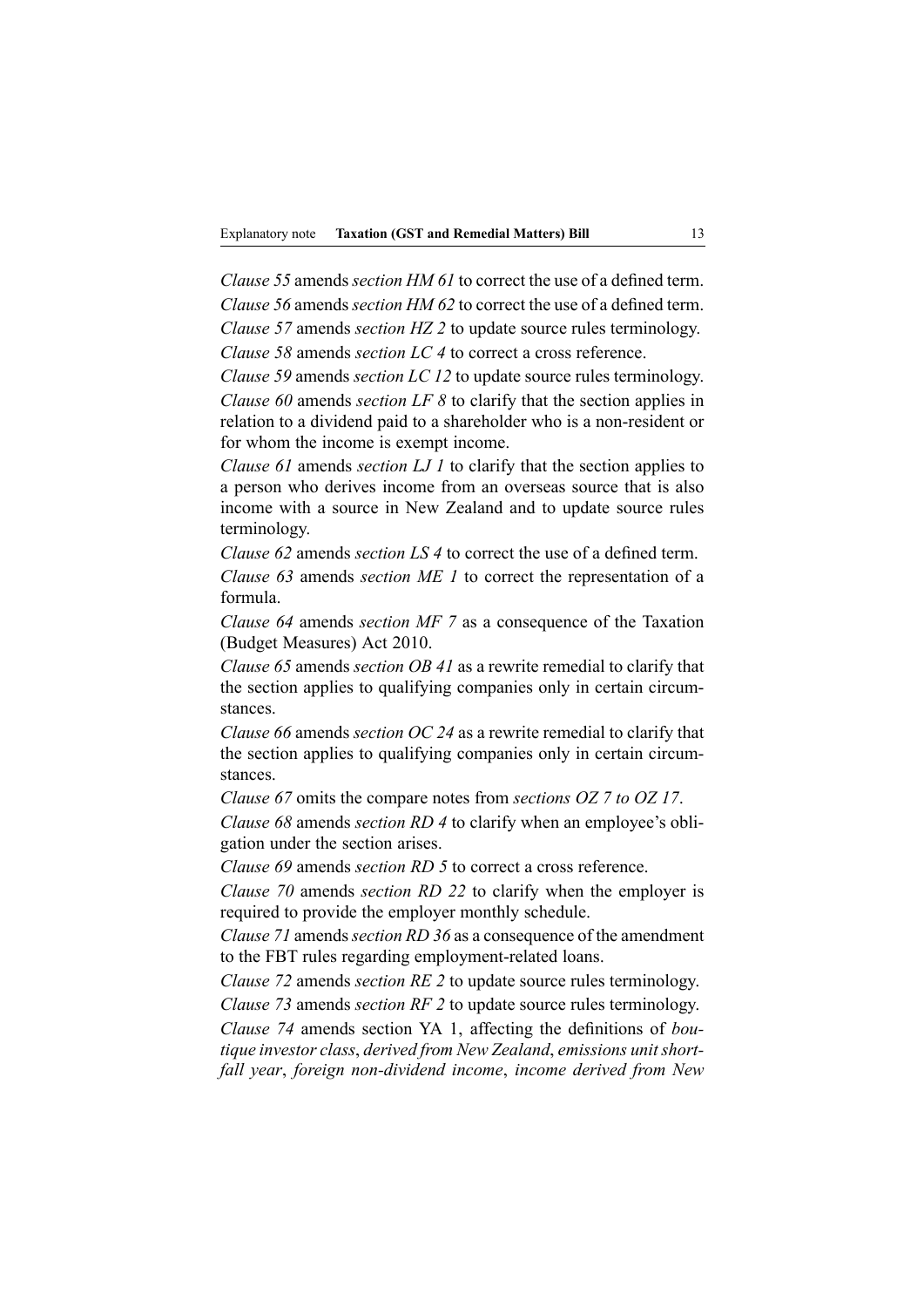*Zealand*, *non-filing taxpayer*, *source in New Zealand*, and *transfer of value*.

*Clause 75* amends *schedule 32* to list three new entities with donee status, and to change the name of Volunteer Service Abroad (Incorporated) to Te Tuao Tawahi Volunteer Service Abroad Incorporated. *Clause 76* amends *schedule 51* to insert <sup>a</sup> new entry related to shareholder-employees.

### **Part 3 Amendments to Tax Administration Act 1994**

*Clause 78* amends *section 3* affecting the definitions of *late paymen<sup>t</sup> penalty* and *tax payable*.

*Clause 79* amends *section 32M* to align the rules related to approved issuer levy with treaty obligations to clarify how <sup>a</sup> person chooses to pay approved issuer levy in relation to <sup>a</sup> security.

*Clause 80* amends *section 39* to correct the representation of <sup>a</sup> formula.

*Clause 81* amends *section 81* for certain information able to be provided under the KiwiSaver Act 2006.

*Clause 82* amends *section 85F* to correct <sup>a</sup> defined term.

*Clause 83* amends *section 139AA* to update <sup>a</sup> cross reference.

*Clause 84* amends *section 141JAA* to clarify the provision under which particular voluntary disclosure is made.

*Clause 85* amends *section 142* to update <sup>a</sup> cross reference.

*Clause 86* amends *section 157* to provide that, in the case of <sup>a</sup> person who defaults in paying tax, an amount payable to them by another person includes an amount held in <sup>a</sup> joint bank account.

### **Part 4**

### **Amendments to Income Tax Act 2004**

*Clause 88* amends*section CE 1* to clarify the nature of <sup>a</sup> benefit under <sup>a</sup> share purchase agreemen<sup>t</sup> and what isincluded in <sup>a</sup> benefit provided by way of accommodation.

*Clause 89* amends *section CX 20* as <sup>a</sup> base maintenance remedial amendment to restore the effect of certain wording used in relation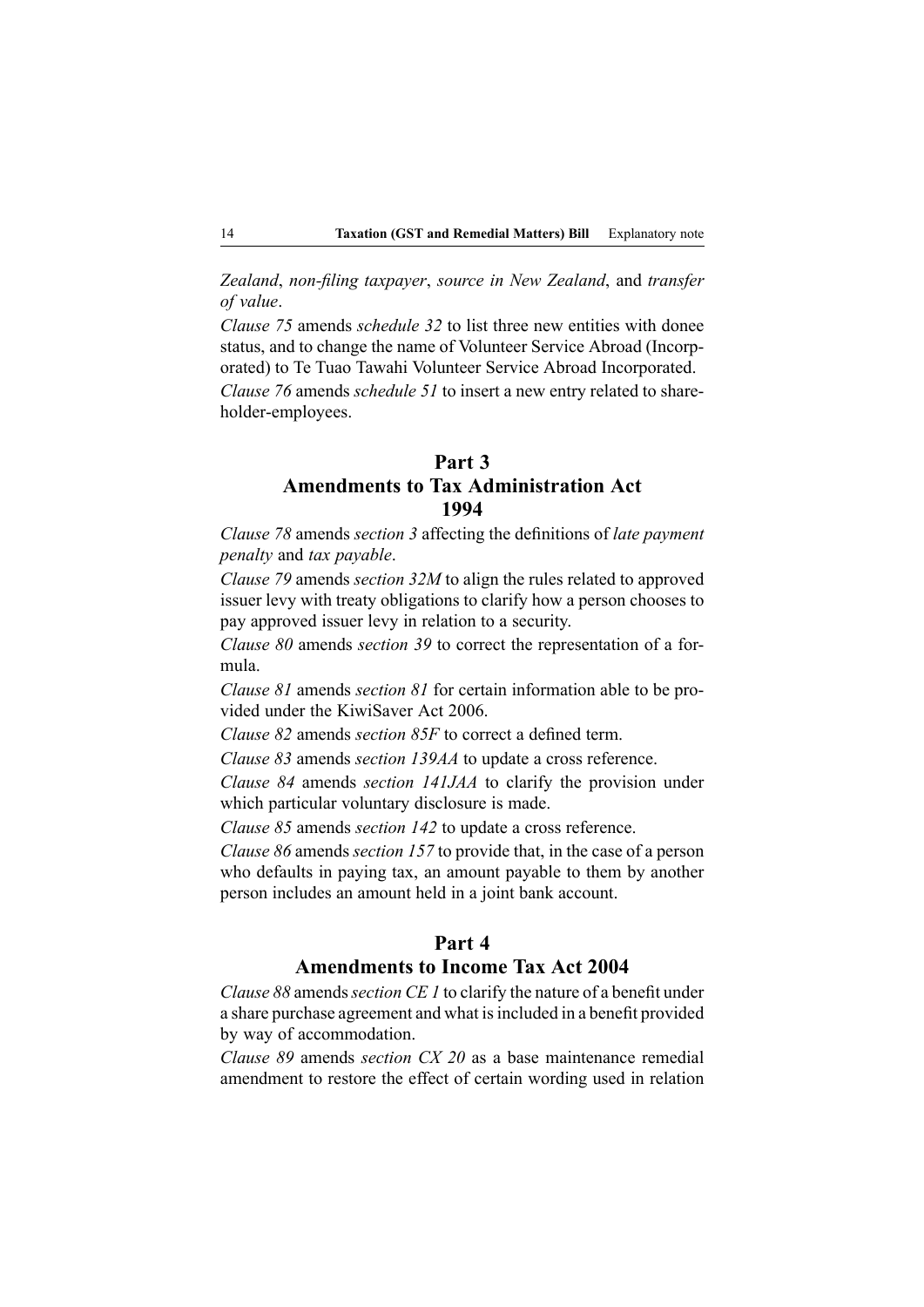to the use of fringe benefits, the on-premises exemption, under the Income Tax Act 1994.

*Clause 90* amends *section DB 2* to provide <sup>a</sup> deduction for output tax accounted for under the reverse charge mechanism for imported services.

*Clause 91* inserts <sup>a</sup> new *section HL 19B* to clarify the treatment of provisions made by PIEs for future income or future expenditure or loss.

*Clause 92* amends*section ND 1E* as <sup>a</sup> consequence of the amendment to the FBT rules regarding employment-related loans.

*Clause 93* amends*schedule 22A* to insert <sup>a</sup> new entry related to shareholder-employees.

# **Part 5**

### **Amendments to KiwiSaver Act 2006**

*Clause 95* amends *section 50* to clarify the notice requirements on default allocations.

*Clause 96* amends *section 51* to clarify on <sup>a</sup> winding up, the date of <sup>a</sup> member's allocation to <sup>a</sup> new scheme.

*Clause 97* amends *section 57* to clarify what happens after notice is given that <sup>a</sup> person must transfer to another scheme.

*Clause 98* amends*section 59* to remove the requirement for the Commissioner to send additional information packs to existing members. *Clause 99* amends *section 173* to add <sup>a</sup> requirement for <sup>a</sup> scheme

provider to supply the tax file number of transferring members. *Clause 100* inserts <sup>a</sup> new *section 220B* to allow certain personal in-

formation to be shared by Inland Revenue and <sup>a</sup> person's scheme provider.

### **Part 6 Amendments to Stamp and Cheque Duties Act 1971**

*Clause 102* replaces *section 86I* to align the rules related to approved issuer levy with treaty obligations on an application for approved issuer levy status.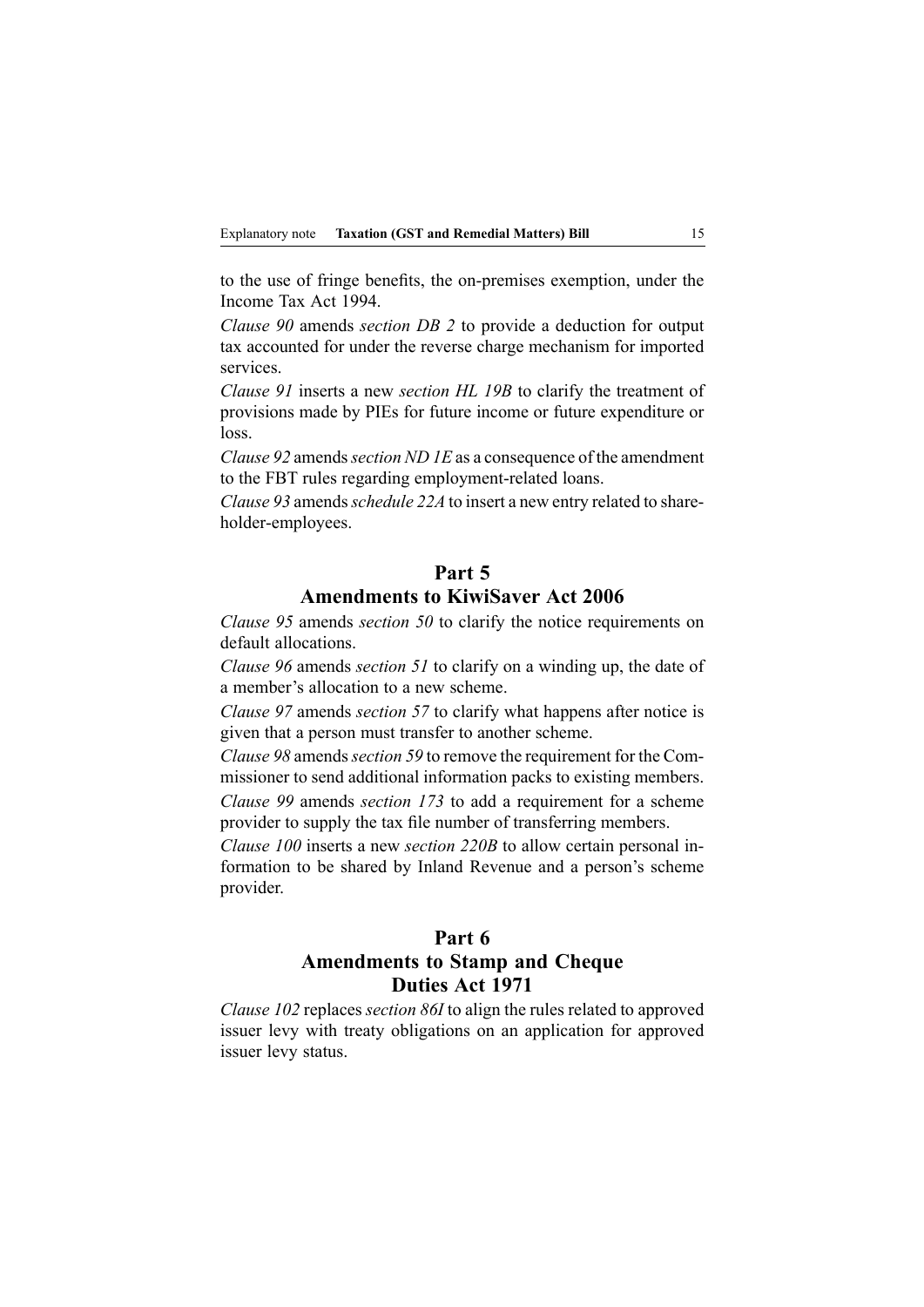*Clause 103* amends *section 86L* to align the rules related to approved issuer levy with treaty obligations when an amount is refunded.

# **Part 7 Amendments to other legislation**

### *Income Tax Act 1994*

*Clause 104* amends *section ED 4* to provide <sup>a</sup> deduction for output tax accounted for under the reverse charge mechanism for imported services.

#### *Gaming Duties Act 1971*

*Clause 105* amends*section 12L* to provide that, in the case of <sup>a</sup> person who defaults in paying gaming duty, an amount payable to them by another person includes an amount held in <sup>a</sup> joint bank account.

### *Local Government (Auckland Transitional Provisions) Act 2010*

*Clause 106* amends *section 83* to add provisions for tax purposes related to the treatment of <sup>a</sup> debt under the financial arrangements rules for which Watercare Services Ltd or <sup>a</sup> council-controlled organisation is liable to the Council at the date the legislation takes effect.

### *Student Loan Scheme (Charitable Organisations) Regulations 2006*

*Clause 107* amends the *schedule* to change the references to Volunteer Service Abroad (Incorporated) to Te Tuao Tawahi Volunteer Service Abroad Incorporated.

*Health Entitlement Cards Regulations 1993 Clause 108* amends *regulation 2* to correct <sup>a</sup> cross reference.

### *Inland Revenue Acts*

*Clause 109* inserts <sup>a</sup> *schedule* to make consequential changes to the Inland Revenue Acts following the change to the title of the Accident Compensation Act 2001.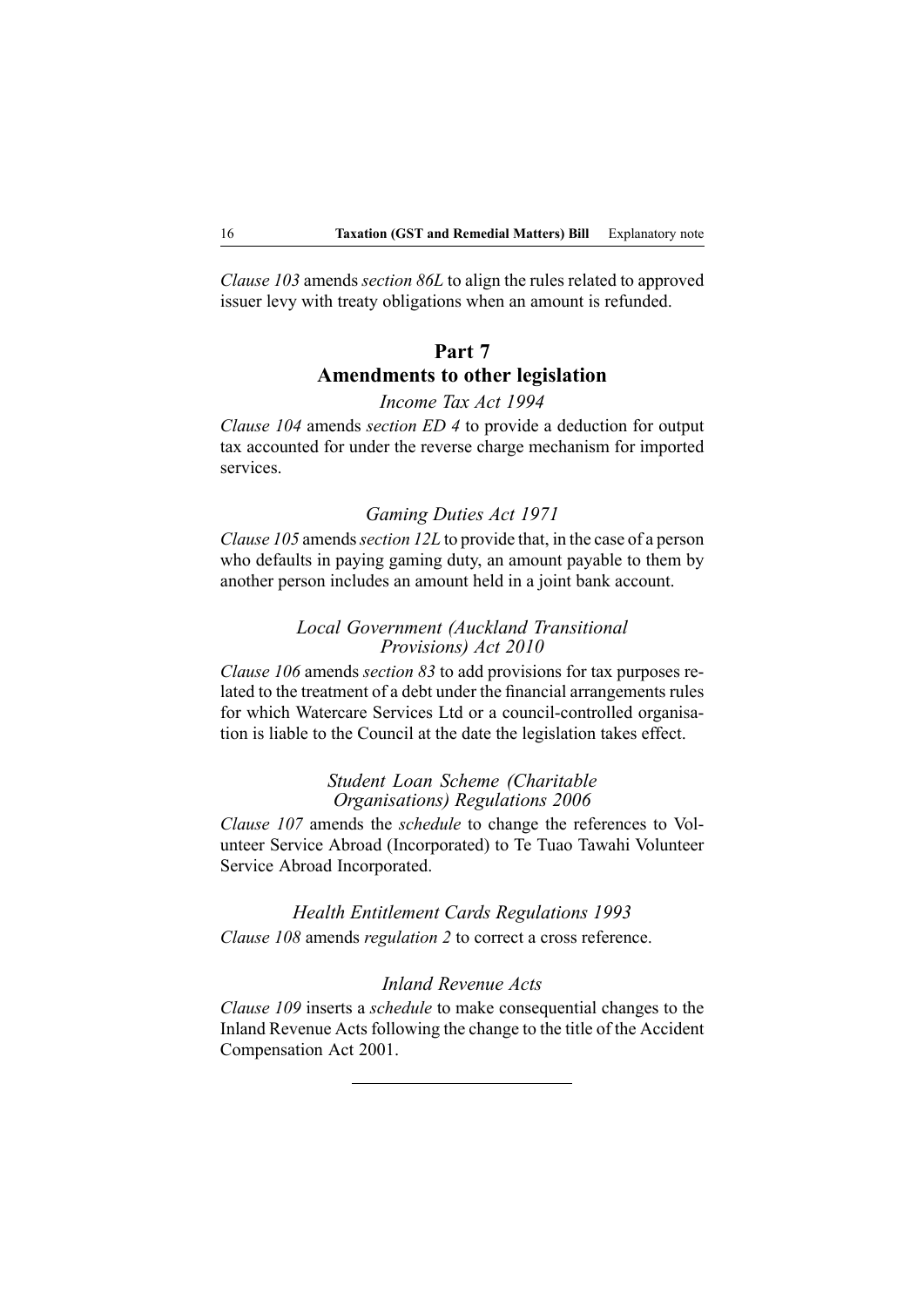# *Hon Peter Dunne*

# **Taxation (GST and Remedial Matters) Bill**

### Government Bill

# **Contents**

|                |       |                                                      | Page |
|----------------|-------|------------------------------------------------------|------|
| 1              | Title |                                                      | 5    |
| 2              |       | Commencement                                         | 5    |
|                |       | Part 1                                               |      |
|                |       | <b>Amendments to Goods and Services Tax Act 1985</b> |      |
| 3              |       | Goods and Services Tax Act 1985                      | 6    |
| $\overline{4}$ |       | Interpretation                                       | 6    |
| 5              |       | Meaning of input tax                                 | 8    |
| 6              |       | Meaning of term supply                               | 9    |
| 7              |       | Imposition of goods and services tax on supply       | 9    |
| 8              |       | Time of supply                                       | 9    |
| 9              |       | Value of supply of goods and services                | 10   |
| 10             |       | Zero-rating of goods                                 | 10   |
| 11             |       | Special returns                                      | 10   |
| 12             |       | Invoice basis for supplies over \$225,000            | 11   |
| 13             |       | Calculation of tax payable                           | 11   |
| 14             |       | Sections 21 to 21H replaced                          | 13   |
|                | 21    | Adjustments for apportioned supplies                 | 13   |
|                | 21A   | When adjustments required                            | 13   |
|                | 21B   | Adjustments for first and subsequent adjustment      | 14   |
|                |       | periods                                              |      |
|                | 21C   | Calculating amount of adjustment                     | 14   |
|                | 21D   | Concurrent uses of land                              | 15   |
|                | 21E   | Treatment on disposal                                | 16   |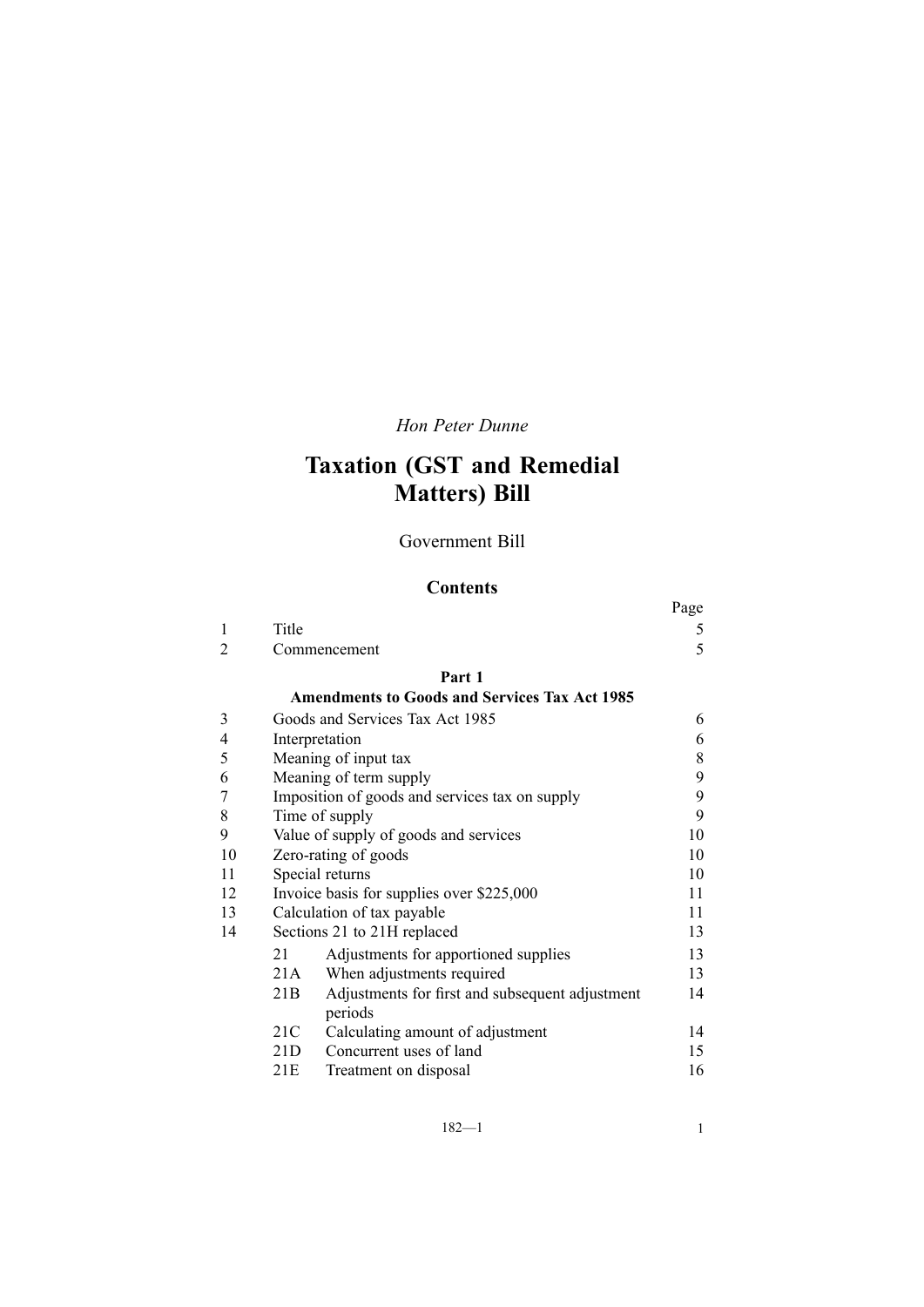#### **Taxation (GST and Remedial Matters) Bill**

|    | 21F<br>Definitions and requirements for apportioned                       | 17       |
|----|---------------------------------------------------------------------------|----------|
|    | supplies and adjustment periods                                           |          |
| 15 | 21G<br>Transitional accounting rules<br>Tax invoices                      | 19<br>19 |
| 16 |                                                                           | 20       |
| 17 | Deduction of tax from payment due to defaulters                           |          |
| 18 | Persons treated as registered<br>New section 60B                          | 20<br>20 |
|    |                                                                           |          |
|    | 60B<br>Nominated recipients of supplies                                   | 21<br>21 |
| 19 | Keeping of records<br>New section 78F                                     | 22       |
| 20 |                                                                           |          |
|    | 78F<br>Liability in relation to supplies of land                          | 22       |
|    | Part 2                                                                    |          |
|    | <b>Amendments to Income Tax Act 2007</b>                                  |          |
| 21 | Income Tax Act 2007                                                       | 22       |
| 22 | Disposal of emissions units                                               | 23       |
| 23 | Returns of capital: on-market share cancellations                         | 23       |
| 24 | Amounts derived in connection with employment                             | 23       |
| 25 | Adjustment for GST                                                        | 23       |
| 26 | Income of non-resident general insurer                                    | 24       |
| 27 | Non-resident film renters                                                 | 24       |
| 28 | Benefits provided on premises                                             | 24       |
| 29 | Goods and services tax                                                    | 24       |
| 30 | Avoiding, remedying, or mitigating effects of discharge<br>of contaminant | 25       |
| 31 | Transfer of expenditure to master fund                                    | 25       |
| 32 | Investment funds: transfer of expenditure to master funds                 | 25       |
| 33 | Valuation of excepted financial arrangements                              | 26       |
| 34 | Section ED 1B replaced                                                    | 26       |
|    | ED 1B Valuation of emissions units issued for zero price                  | 26       |
| 35 | Cost: GST                                                                 | 29       |
| 36 | Election to use balance date used in foreign country                      | 29       |
| 37 | Superannuation schemes providing life insurance                           | 30       |
| 38 | Non-resident life insurers with life insurance policies in<br>New Zealand | 30       |
| 39 | What this subpart does                                                    | 31       |
| 40 | Threshold for application of interest apportionment rule                  | 31       |
| 41 | When amalgamating companies are parties to financial                      | 31       |

[arrangemen](#page-46-0)t 42 Persons [buying](#page-47-0) goods from overseas [32](#page-47-0)<br>43 New section HL 19B 33 New [section](#page-48-0) HL 19B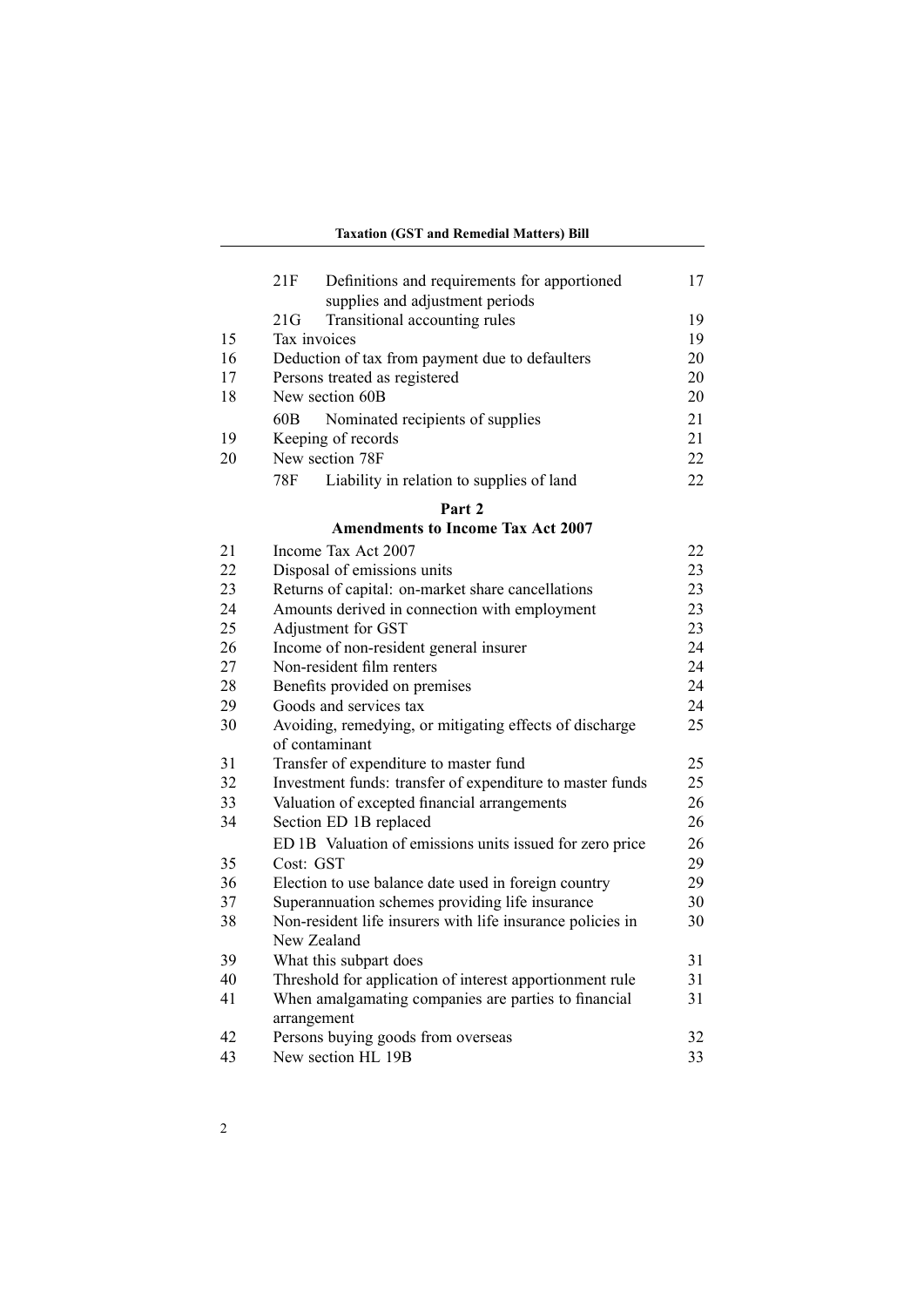#### **Taxation (GST and Remedial Matters) Bill**

|                                                  | HL 19B Treatment of certain provisions made by                    | 33 |  |
|--------------------------------------------------|-------------------------------------------------------------------|----|--|
|                                                  | portfolio tax rate entity                                         |    |  |
| 44                                               | Foreign PIE equivalents                                           | 34 |  |
| 45                                               | What is an investor class?                                        | 34 |  |
| 46                                               | Intended effects for multi-rate PIEs and investors                | 34 |  |
| 47                                               | Maximum investors' interests                                      | 35 |  |
| 48                                               | Exceptions for foreign PIE equivalents                            | 35 |  |
| 49                                               | Rules for multi-rate PIEs                                         | 35 |  |
| 50                                               | Determining net amounts and taxable amounts                       | 35 |  |
| 51                                               | New section HM 35B                                                | 35 |  |
|                                                  | HM 35B Treatment of certain provisions made by<br>multi-rate PIEs | 35 |  |
| 52                                               | Quarterly calculation option                                      | 37 |  |
| 53                                               | Calculation of tax liability or tax credit of multi-rate PIEs     | 37 |  |
| 54                                               | Adjustments to investors' interests or to distributions           | 37 |  |
| 55                                               | Certain exiting investors zero-rated                              | 37 |  |
| 56                                               | Exit levels for investors                                         | 38 |  |
| 57                                               | Trusts that may become complying trusts                           | 38 |  |
| 58                                               | Tax credits for transitional circumstances                        | 38 |  |
| 59                                               | Assessment when person is non-resident                            | 38 |  |
| 60                                               | Credits for persons who are non-resident or who receive           | 38 |  |
|                                                  | exempt income                                                     |    |  |
| 61                                               | What this subpart does                                            | 39 |  |
| 62                                               | Tax credits for certain exiting investors                         | 39 |  |
| 63                                               | Minimum family tax credit                                         | 39 |  |
| 64                                               | Orders in Council                                                 | 39 |  |
| 65                                               | ICA debit for loss of shareholder continuity                      | 39 |  |
| 66                                               | FDPA debit for loss of shareholder continuity                     | 40 |  |
| 67                                               | Subpart OZ-Terminating provisions                                 | 40 |  |
| 68                                               | Payment of amounts of tax to Commissioner                         | 40 |  |
| 69                                               | Salary or wages                                                   | 40 |  |
| 70                                               | Returns for amounts of tax paid to Commissioner                   | 41 |  |
| 71                                               | Repayment of employment-related loans                             | 41 |  |
| 72                                               | Resident passive income                                           | 41 |  |
| 73                                               | Non-resident passive income                                       | 42 |  |
| 74                                               | Definitions                                                       | 42 |  |
| 75                                               | Schedule 32-Recipients of charitable or other public              | 43 |  |
|                                                  | benefit gifts                                                     |    |  |
| 76                                               | Schedule 51-Identified changes in legislation                     | 43 |  |
|                                                  | Part 3                                                            |    |  |
| <b>Amendments to Tax Administration Act 1994</b> |                                                                   |    |  |

77 Tax [Administration](#page-59-0) Act 1994 [44](#page-59-0)

3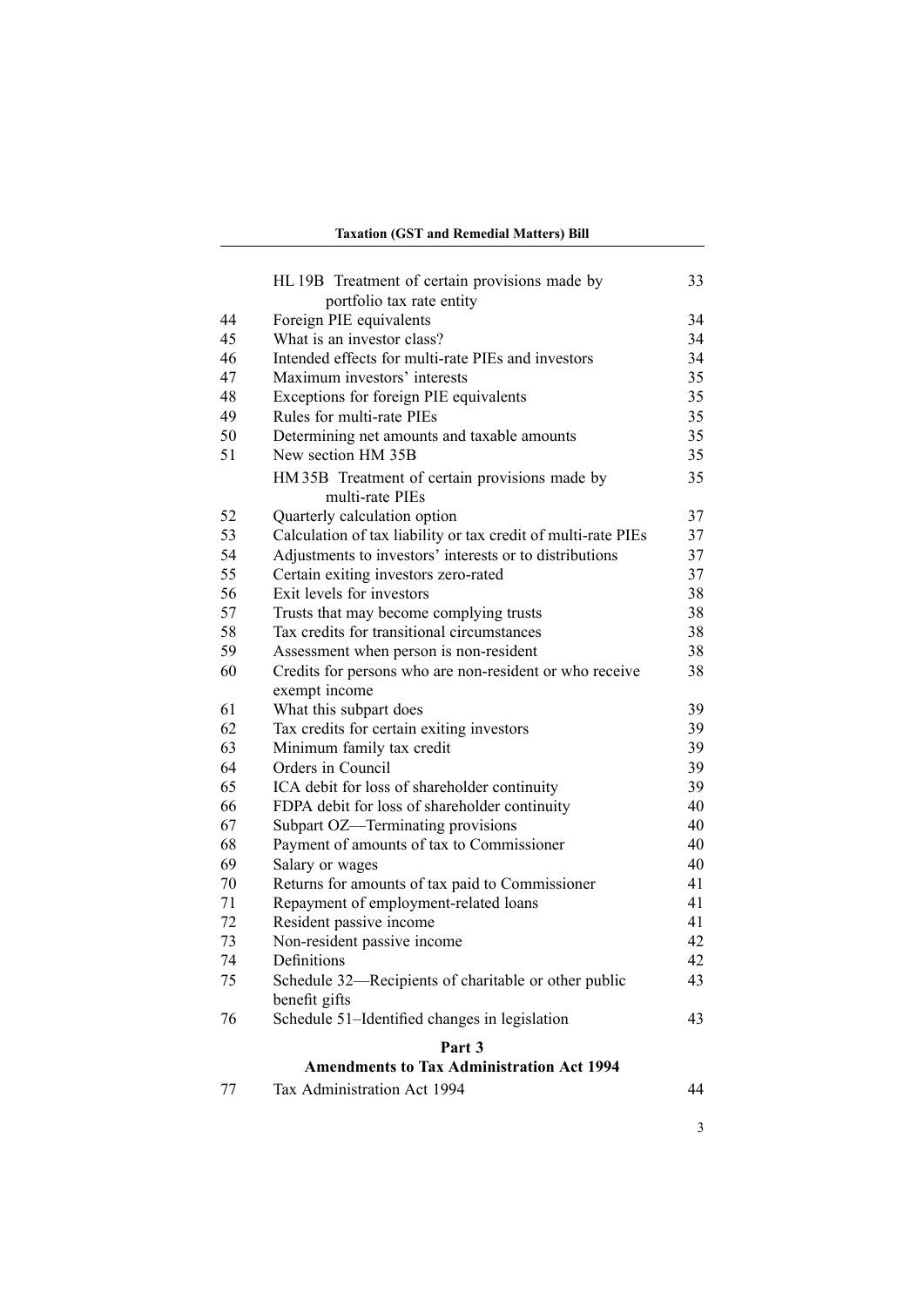#### **Taxation (GST and Remedial Matters) Bill**

| 78        | Interpretation                                           | 44 |
|-----------|----------------------------------------------------------|----|
| 79        | Persons with approved issuer status                      | 44 |
| 80        | Consequential adjustments on change in balance date      | 45 |
| 81        | Officers to maintain secrecy                             | 45 |
| 82        | Disclosure of information for verification of government | 45 |
|           | screen production payment entitlement                    |    |
| 83        | Non-electronic filing penalty                            | 45 |
| 84        | Shortfall penalty for not taking reasonable care or for  | 46 |
|           | taking unacceptable tax position may not be more than    |    |
|           | \$50,000                                                 |    |
| 85        | Due date for payment of late filing penalty              | 46 |
| 86        | Deduction of tax from payments due to defaulters         | 46 |
|           | Part 4                                                   |    |
|           | <b>Amendments to Income Tax Act 2004</b>                 |    |
| 87        | Income Tax Act 2004                                      | 46 |
| 88        | Amounts derived in connection with employment            | 46 |
| 89        | Benefits provided on premises                            | 47 |
| 90        | <b>GST</b>                                               | 47 |
| 91        | New section HL 19B                                       | 47 |
|           | HL 19B Treatment of certain provisions made by           | 47 |
|           | portfolio tax rate entity                                |    |
| 92        | Employment-related loans: repayment                      | 49 |
| 93        | Schedule 22A-Identified policy changes                   | 49 |
|           | Part 5                                                   |    |
|           | <b>Amendments to KiwiSaver Act 2006</b>                  |    |
| 94        | KiwiSaver Act 2006                                       | 50 |
| 95        | Commissioner provisionally allocates certain people      | 50 |
|           | to default KiwiSaver schemes and sends investment        |    |
|           | statement                                                |    |
| 96        | Completion of allocation to default KiwiSaver scheme if  | 50 |
|           | person does not choose his or her own KiwiSaver scheme   |    |
| 97        | Involuntary transfers                                    | 51 |
| 98        | Commissioner must send information to involuntary        | 51 |
|           | transferees                                              |    |
| 99<br>100 | Initial steps in winding up of KiwiSaver scheme          | 51 |
|           | New section 220B                                         | 51 |
|           | 220 <sub>B</sub><br>Information sharing                  | 51 |
|           | Part 6                                                   |    |
|           | <b>Amendments to Stamp and Cheque Duties Act 1971</b>    |    |
| 101       | Stamp and Cheque Duties Act 1971                         | 51 |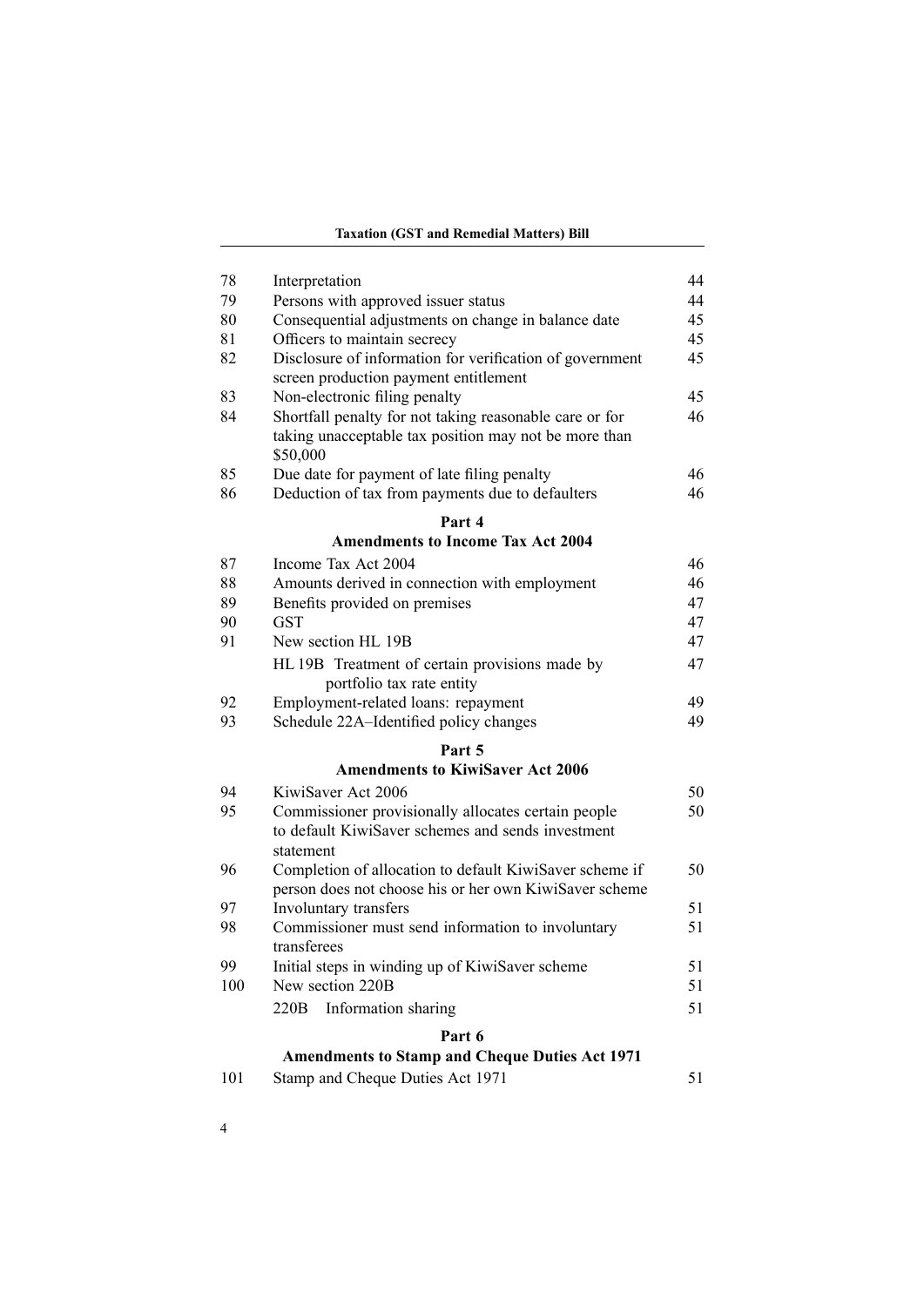<span id="page-20-0"></span>

|     | <b>Taxation (GST and Remedial Matters) Bill</b>                                                         | cl 2 |
|-----|---------------------------------------------------------------------------------------------------------|------|
|     |                                                                                                         |      |
| 102 | Section 86I replaced                                                                                    | 52   |
|     | Application of approved issuer levy and<br>86I<br>zero-rating                                           | 52   |
| 103 | Refund of levy paid in error or in excess                                                               | 52   |
|     | Part 7                                                                                                  |      |
|     | Amendments to other legislation                                                                         |      |
|     | Income Tax Act 1994                                                                                     |      |
| 104 | Accounting for goods and services tax                                                                   | 52   |
|     | <b>Gaming Duties Act 1971</b>                                                                           |      |
| 105 | Deduction of duty from payments due to defaulters                                                       | 53   |
|     | Local Government (Auckland Transitional Provisions)<br>Act 2010                                         |      |
| 106 | Tax                                                                                                     | 53   |
|     | Student Loan Scheme (Charitable Organisations)<br>Regulations 2006                                      |      |
| 107 | Schedule—Charitable organisations for purposes of<br>section 38AE(1)(b) of Student Loan Scheme Act 1992 | 54   |
|     | <b>Health Entitlement Cards Regulations 1993</b>                                                        |      |
| 108 | Interpretation                                                                                          | 54   |
|     | Inland Revenue Acts                                                                                     |      |
| 109 | Consequential amendments to Inland Revenue Acts: ACC<br>change                                          | 54   |
|     | <b>Schedule</b>                                                                                         | 55   |
|     | <b>Consequential amendments to Inland Revenue Acts:</b><br><b>ACC</b> change                            |      |

# **The Parliament of New Zealand enacts as follows:**

**1 Title** This Act is the Taxation (GST and Remedial Matters) Act 2010.

### **2 Commencement**

(1) This Act comes into force on the day after the date on which it 5 receives the Royal assent, excep<sup>t</sup> as provided in this section.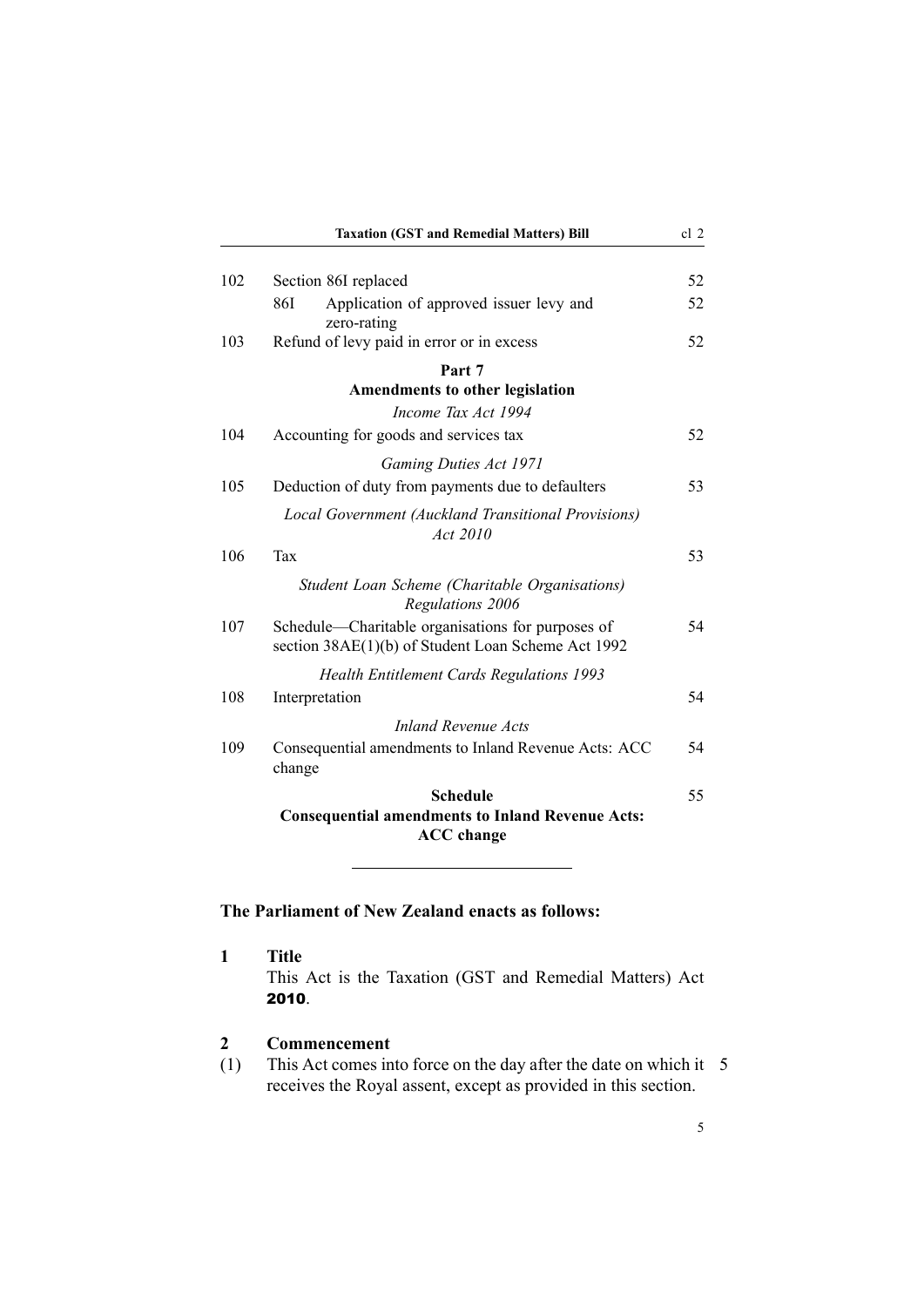<span id="page-21-0"></span>

| (2) | <b>Section 104</b> is treated as coming into force on 1 January<br>2005.             |  |
|-----|--------------------------------------------------------------------------------------|--|
| (3) | Sections 88, 89, 90, 92, and 93 are treated as coming into<br>force on 1 April 2005. |  |
| (4) | <b>Section 91</b> is treated as coming into force on 1 October 2007. 5               |  |
| (5) | <b>Section 11</b> is treated as coming into force on 30 November<br>2007             |  |

- (6) Sections 23, 24, 28, 29(1), 30, 40, 41, 43, 58, 60, 63, 65, 66, 67, 68, 69, 70, 71, 74(9), 76, 80, 83, 85, and 108 are treated as coming into force on 1 April 2008. 10
- (7) Section <sup>64</sup> is treated as coming into force on 1 October 2008.
- (8) Section <sup>82</sup> is treated as coming into force on 6 October 2009.
- (9) Sections 31, 32, 37, 44, 45, 46, 47, 48, 49, 50, 51, 52, 53, 54, 55, 56, 62, and 74(2) and (4) are treated as coming into force on 1 April 2010. 15
- (10) Sections 22, 33, and <sup>34</sup> are treated as coming into force on 1 July 2010.
- (11) Sections 79, 102, and <sup>103</sup> come into force on 1 August 2010.
- (12) Section <sup>106</sup> comes into force on 31 October 2010. 20
- (13) Sections 4, 5, 6, 7, 8, 9, 10, 13, 14, 15, 17, 18, 19, 20, 25, 29(2) and (3), 35, and 75(1)(b), (c), and (d) come into force on 1 April 2011.

### **Part 1**

### **Amendments to Goods and Services Tax** 25 **Act 1985**

**3 Goods and Services Tax Act 1985 Sections 4 to 20** amend the Goods and Services Tax Act 1985.

### **4 Interpretation** 30

- (1) The following amendments are made to section 2(1).
- (2) The following is inserted in its appropriate alphabetical order: "**adjustment period**, for <sup>a</sup> supply of goods or services to which sections 8(4B)(b), 9(2)(h), 20(3C) to (3I), and <sup>21</sup>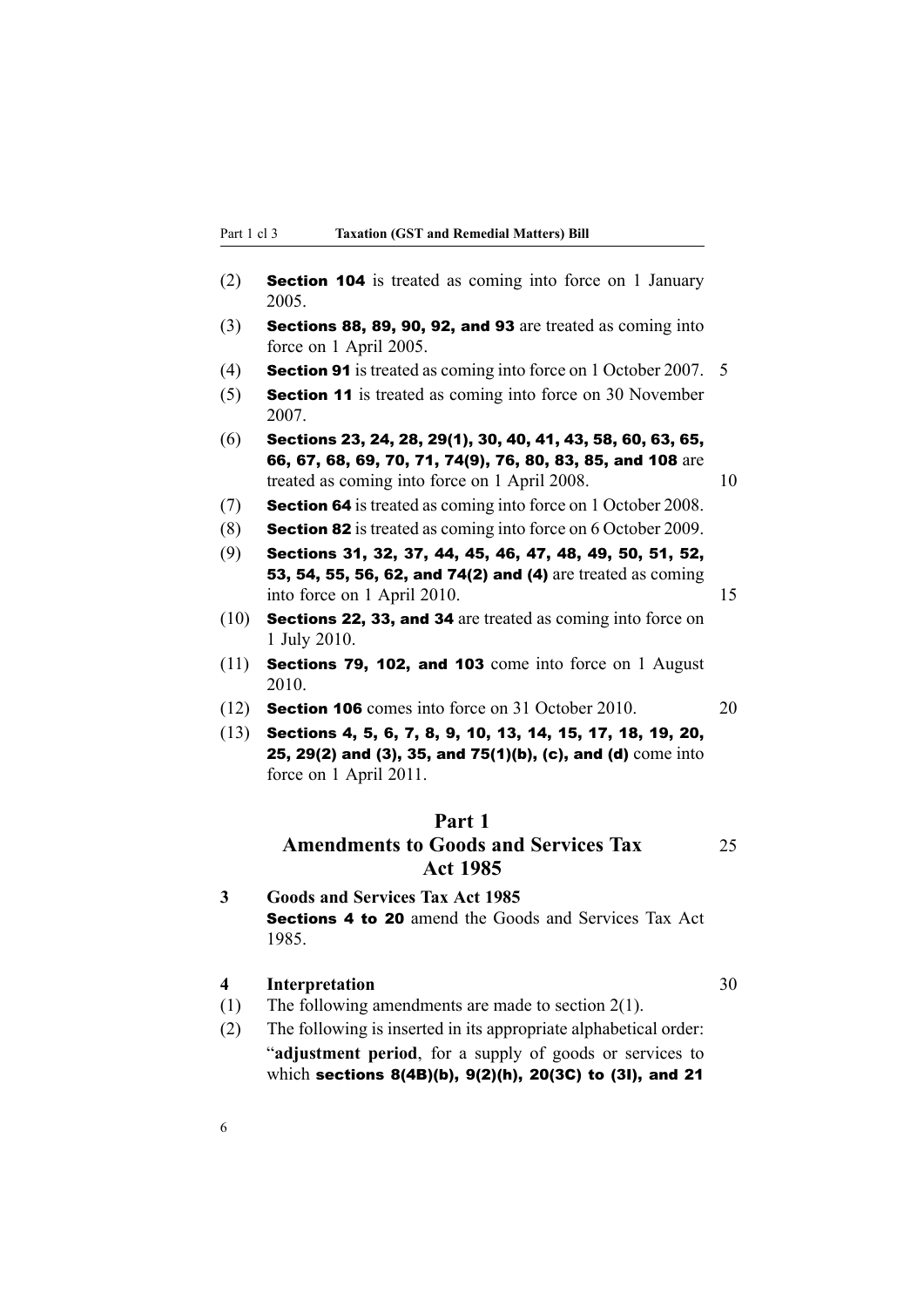to 21G apply, means <sup>a</sup> first or subsequent adjustment period referred to in section 21F(2):".

(3) The definition of **commercial dwelling** is replaced by the following:

### "**commercial dwelling**— 5

"(a) means—

### "(i) <sup>a</sup> hotel, motel, homestay, farmstay, bed and breakfast establishment, inn, hostel, or boardinghouse:

- "(ii) <sup>a</sup> serviced apartment or other accommodation 10 managed or operated by <sup>a</sup> third party for which services in addition to the supply of accommodation are provided and in relation to which <sup>a</sup> resident does not have exclusive possession:
- "(iii) <sup>a</sup> convalescent home, nursing home, rest home, 15 or hospice:
- "(iv) <sup>a</sup> camping ground:
- "(v) premises of <sup>a</sup> similar kind to those referred to in subparagraphs (i) to (iv):
- "(vi) premises other than <sup>a</sup> dwelling; and 20 "(b) excludes—
	- "(i) <sup>a</sup> hospital excep<sup>t</sup> to the extent to which the hospital is <sup>a</sup> residential establishment:
	- "(ii) <sup>a</sup> dwelling situated in <sup>a</sup> retirement village or rest home if the consideration paid or payable for the 25 supply of accommodation in the dwelling is for the right to occupy the dwelling:".

#### (4) The definition of **dwelling** is replaced by the following:

#### "**dwelling**, for <sup>a</sup> person,—

- "(a) means premises— 30
- - "(i) that the person occupies as their principal place of residence; and
	- "(ii) of which the person has exclusive possession; and
- "(b) includes any appurtenances belonging to or used with 35 the premises; and
- "(c) excludes <sup>a</sup> commercial dwelling:".
- (5) The following is inserted in its appropriate alphabetical order: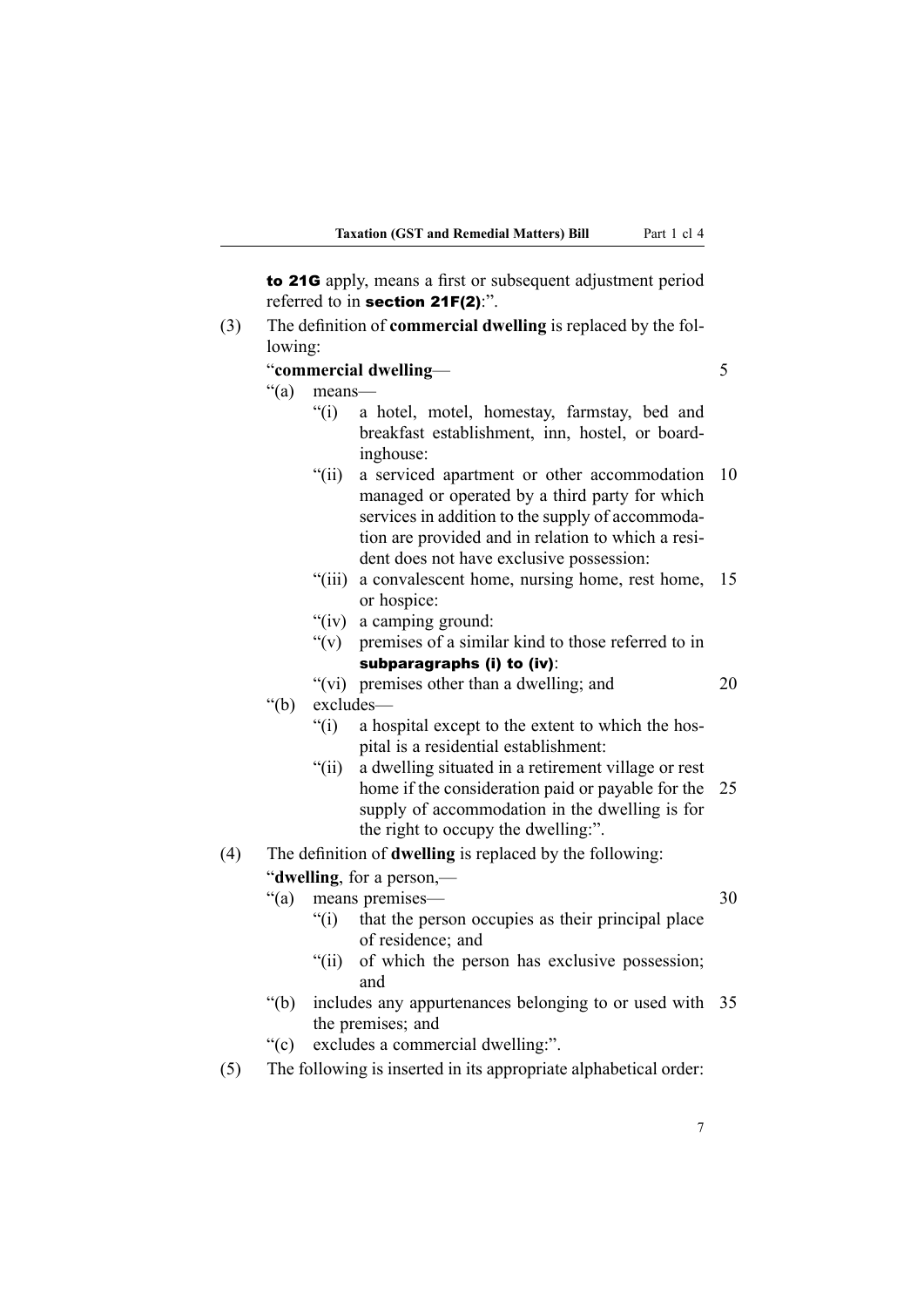### <span id="page-23-0"></span>"**land**, in sections 11(1)(mb), 21D, 21F(4), 75(3B), and 78F,— "(a) includes— "(i) an estate or interest in land: "(ii) a right that gives rise to an interest in land: 5 "(iii) an option to acquire land or an estate or interest in land:

- "(b) does not include—
	- "(i) <sup>a</sup> mortgage:
	- "(ii) a lease of a dwelling:". 10
- (6) The following are inserted in their appropriate alphabetical order:

"**percentage actual use** is defined in section 21F(1)(a) for the purposes of sections 8(4B)(b), 9(2)(h), and <sup>21</sup> to 21G: "**percentage difference** is defined in section 21F(1)(c) for 15 the purposes of sections <sup>21</sup> to 21G:

"**percentage intended use** is defined in section 21F(1)(b) for the purposes of sections 8(4B)(b), 20(3G), and <sup>21</sup> to 21G: "**previous actual use** has the meaning given in section **21B(b)(i):**". 20

(7) Subsections (2) to (6) apply to taxable supplies made on or after 1 April 2011.

### **5 Meaning of input tax**

- (1) Section  $3A(1)(a)$  and (b) are replaced by the following:
	- "(a) tax charged under section  $8(1)$  on a supply of goods or 25 services acquired by the person:
	- "(b) tax levied under section 12(1) on goods entered for home consumption under the Customs and Excise Act 1996 by the person:".

#### (2) Section  $3A(2)(c)$  is replaced by the following: 30

- "(c) the goods acquired by the person for making taxable supplies are either—
	- "(i) not charged with tax at the rate of  $0\%$  under section  $11A(1)(q)$  or (r); or
	- "(ii) charged with tax at the rate of 0% under section 35  $11A(q)$  or (r) and, before the acquisition, have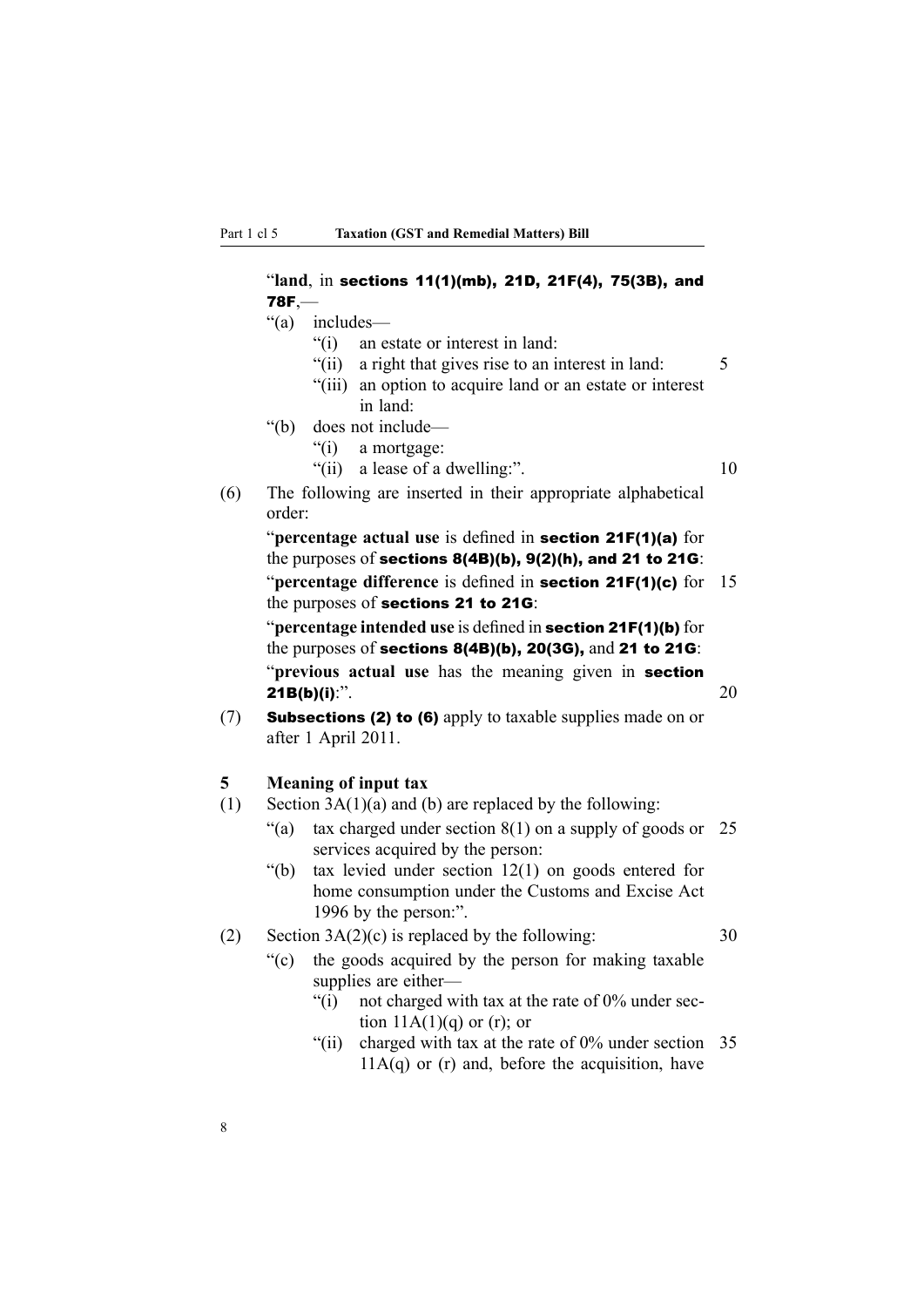never been owned or used by the person or an associated person."

<span id="page-24-0"></span>(3) Section 3A(4A) is repealed.

#### **6 Meaning of term supply**

- (1) Section  $5(15)$  is replaced by the following:  $5$
- $(15)$  When a principal place of residence is included in a supply, the supply of the residence is deemed to be <sup>a</sup> separate supply from the supply of any other real property included in the supply."
- (2) After section 5(21), the following are added:
- "(22) In relation to a supply to which subsection (2) applies, if the  $10$ supply by the first person would be zero-rated under **section** 11(1)(mb), the second person must zero-rate the supply in the same way.
- "(23) In relation to a supply to which **section 11(1)(mb)** applies, if the recipient of the supply has provided incorrect information, 15 whether mistakenly or otherwise, that they are <sup>a</sup> registered person when in fact at the time of supply they are not <sup>a</sup> registered person, the recipient is treated as if they were <sup>a</sup> supplier making <sup>a</sup> supply that is chargeable with tax under section 8(1)."
- (3) Subsections (1) and (2) apply to taxable supplies made on 20 or after 1 April 2011.

#### **7 Imposition of goods and services tax on supply**

- (1) In section  $8(4B)(b)$  is replaced by the following:
	- "(b) the recipient of the supply—
		- "(i) estimates at the time of acquisition that the per- 25 centage intended use of the services is less than 95%; or
		- "(ii) determines at the end of an adjustment period that the percentage actual use of the services is less than  $90\%$ ; and".  $30$
- (2) Subsection (1) applies to taxable supplies made on or after 1 April 2011.

#### **8 Time of supply**

(1) In section  $9(2)(g)$ , "takes place." is replaced by "takes place:" and the following is added: 35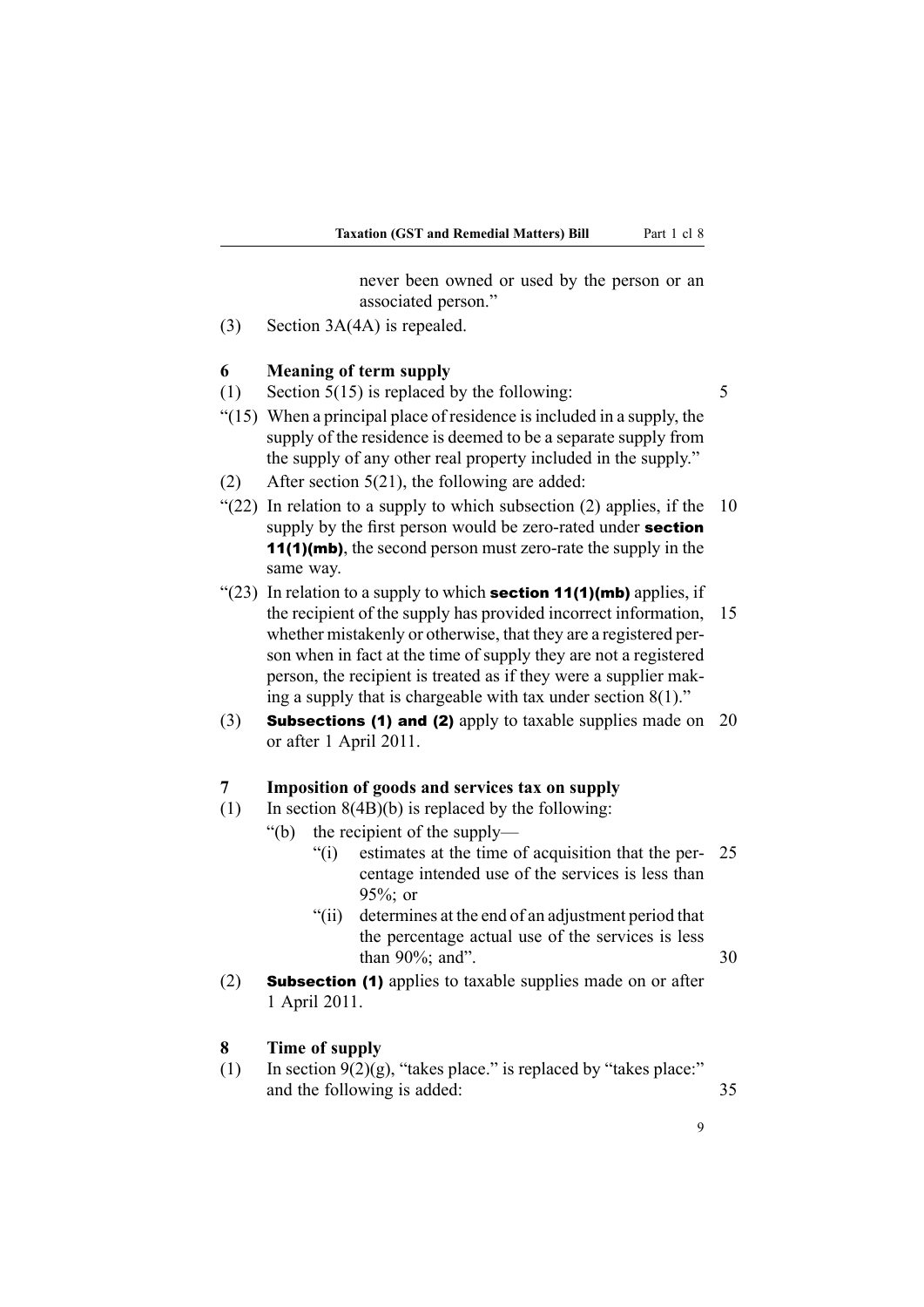- <span id="page-25-0"></span>"(h) if **section 8(4B)(b)(ii)** applies, the supply is treated as having been made on the first day in the adjustment period when the percentage actual use of the services falls below 90%."
- (2) **Subsection (1)** applies to taxable supplies made on or after 5 1 April 2011.

### **9 Value of supply of goods and services**

- (1) After section 10(7A), the following is inserted:
- "(7B) If goods and services are treated as supplied by <sup>a</sup> person under **section 5(23)**, the value of the supply is an amount equal to 10 the consideration for the supply first made to the recipient."
- (2) Subsection (1) applies to taxable supplies made on or after 1 April 2011.

#### **10 Zero-rating of goods**

- (1) After section  $11(1)(m)$ , the following is inserted: 15 "(mb) the supply wholly or partly consists of land, being <sup>a</sup> supply—
	- "(i) made by <sup>a</sup> registered person to another registered person who acquires the goods with the intention of using them for making taxable supplies; and 20
	- "(ii) that is not <sup>a</sup> supply of land intended to be used as <sup>a</sup> principal place of residence of the recipient of the supply or <sup>a</sup> person associated with them under section  $2A(1)(c)$ ; or".
- (2) Subsection (1) applies to taxable supplies made on or after 25 1 April 2011.

### **11 Special returns**

- (1) In section 17(1B), "A return that a person is required to furnish to the Commissioner under subsection (1) must be furnished on or before" is replaced by "The actions required of <sup>a</sup> per- 30 son under subsection  $(1)(a)$  to  $(c)$  must be completed, on or before".
- (2) Subsection (1) applies to taxable periods ending on or after 30 November 2007.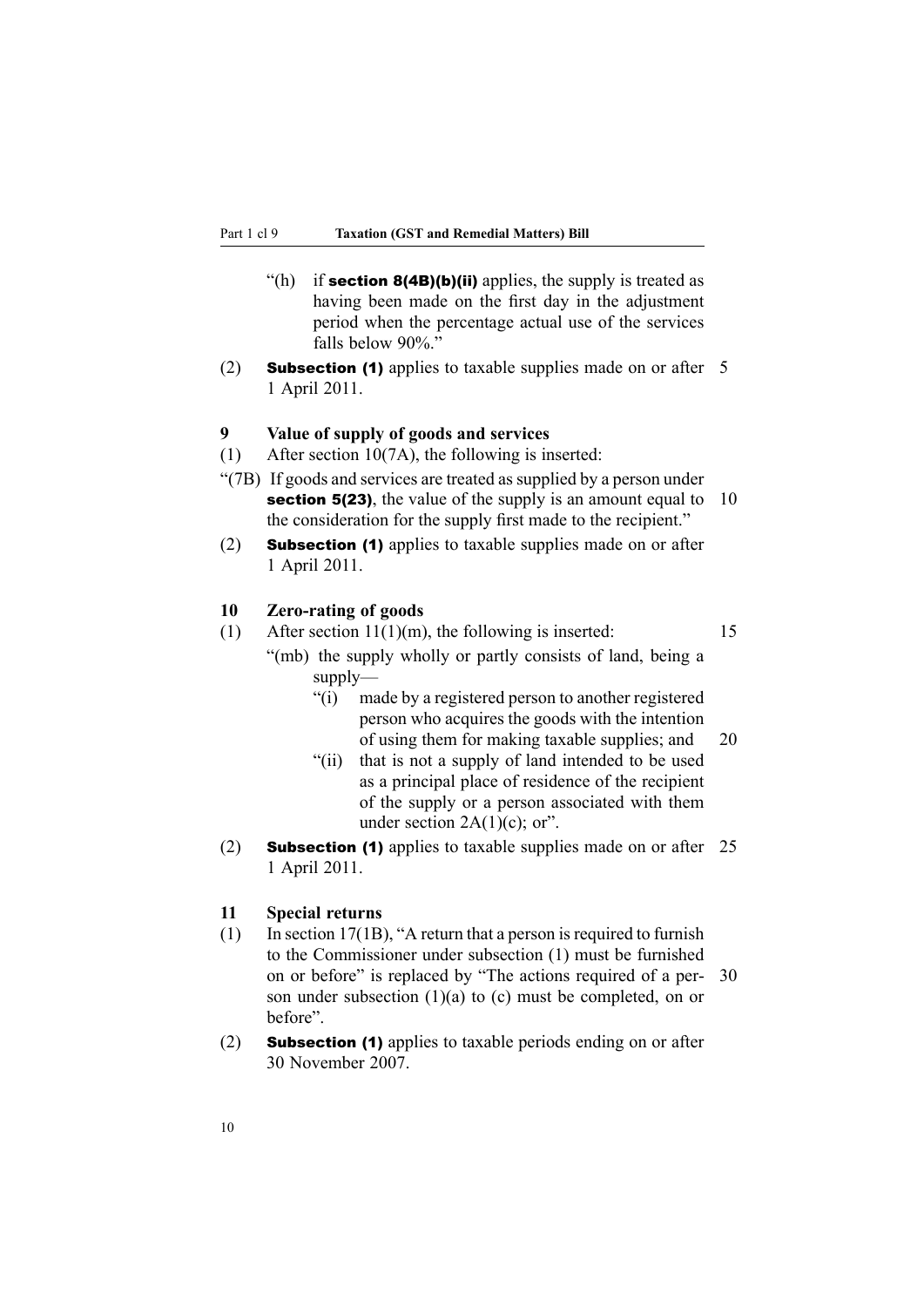#### <span id="page-26-0"></span>**12 Invoice basis for supplies over \$225,000**

After section 19D(2), the following is inserted:

- "(2B) Subsection (1) does not apply if the supplier is <sup>a</sup> non-profit body that determines on the basis of reasonable information that, at the time of supply, the recipient— 5
	- "(a) is not <sup>a</sup> registered person; and
	- "(b) is either—
		- "(i) not intending to use the goods and services for the purposes of carrying on <sup>a</sup> taxable activity; or
		- "(ii) intending to use the goods and services for the 10 purposes of carrying on <sup>a</sup> taxable activity but only after the full consideration for the supply is paid to the supplier."

#### **13 Calculation of tax payable**

- (1) Section  $20(3)(e)$  is replaced by the following: 15
	- "(e) any amount calculated under subsections  $(3F)$  to  $(3I)$ and sections  $21C(1)$  and  $(3)(a)$ , and  $21E$ ; and".
- (2) After section 20(3A), the following is inserted:
- " $(3C)$  For the purposes of subsection  $(3)$ , input tax may be deducted only to the extent to which the goods or services are used for 20 making taxable supplies. **Subsection (3D)** overrides this subsection.
- "(3D) A registered person is not required to apportion input tax in an adjustment period if they make both taxable and exemp<sup>t</sup> supplies and have reasonable grounds to believe that the total 25 value of their exemp<sup>t</sup> supplies will not be more than the lesser of—
	- "(a) \$90,000:
	- "(b) 5% of the total consideration for all their taxable and exempt supplies for the adjustment period. 30
		-
- "(3E) The method used to calculate the amount that may be deducted on acquisition is set out in subsections  $(3C)$  to  $(3I)$ . The rules for calculating adjustments are set out in sections <sup>21</sup> to 21G.
- "(3F) In determining the extent to which goods or services are used for making taxable supplies, <sup>a</sup> person must estimate at the time 35 of acquisition how they intend to use the goods or services, choosing <sup>a</sup> determination method that provides <sup>a</sup> fair and rea-

11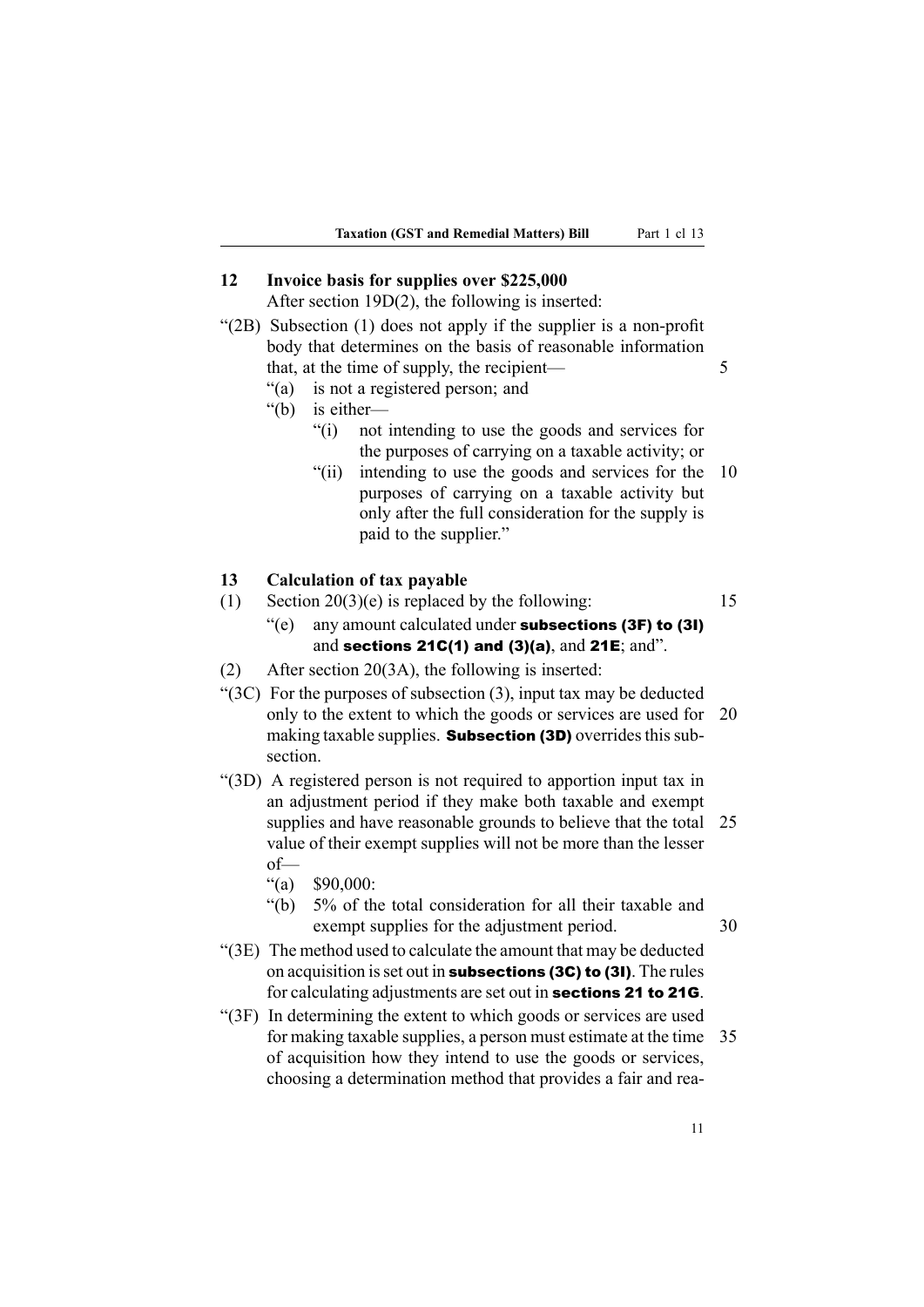sonable result. The determination is expressed as <sup>a</sup> percentage of the total use.

"(3G) The amount of input tax is calculated using the formula—

full input tax deduction  $\times$  percentage intended use.

- " $(3H)$  In the formula in **subsection (3G)**.—
	- "(a) **full input tax deduction** is the total amount of input 5 tax to which the person would be entitled if they acquired the goods or services solely for making taxable supplies:
	- "(b) **percentage intended use** has the meaning set out in section  $21F(1)(b)$ . 10
- "(3I) For a supply to which **section 11(1)(mb)** applies, the recipient must,—
	- "(a) on acquisition,—
		- "(i) identify the nominal amount of tax (the **nominal GST componen<sup>t</sup>**) that would be chargeable 15 under section 8(1); and
		- "(ii) determine the extent to which they intend to use the goods as described in subsection (3F); and
		- "(iii) account for output tax under section 20(3) for the proportion of the nominal GST componen<sup>t</sup> for 20 any non-taxable use of the goods; and
	- "(b) for later adjustment periods, make adjustments under the apportionment rules set out in sections <sup>21</sup> to 21G in relation to the taxable supply referred to in paragraph (a).  $25$
- "(3J) For the purposes of section  $3A(1)$  and (2), to the extent to which <sup>a</sup> non-profit body acquires goods or services other than for making exemp<sup>t</sup> supplies, the supply is treated as acquired for making taxable supplies."
- (3) In section 20(4)(b)(ii), "applies." is replaced by "applies; or,", 30 and the following is added:
	- "(c) in the case of <sup>a</sup> registered person who is required to account for tax payable under section 21C(1) and  $(3)(b)$ ."
- (4) After section 20(4), the following is inserted: 35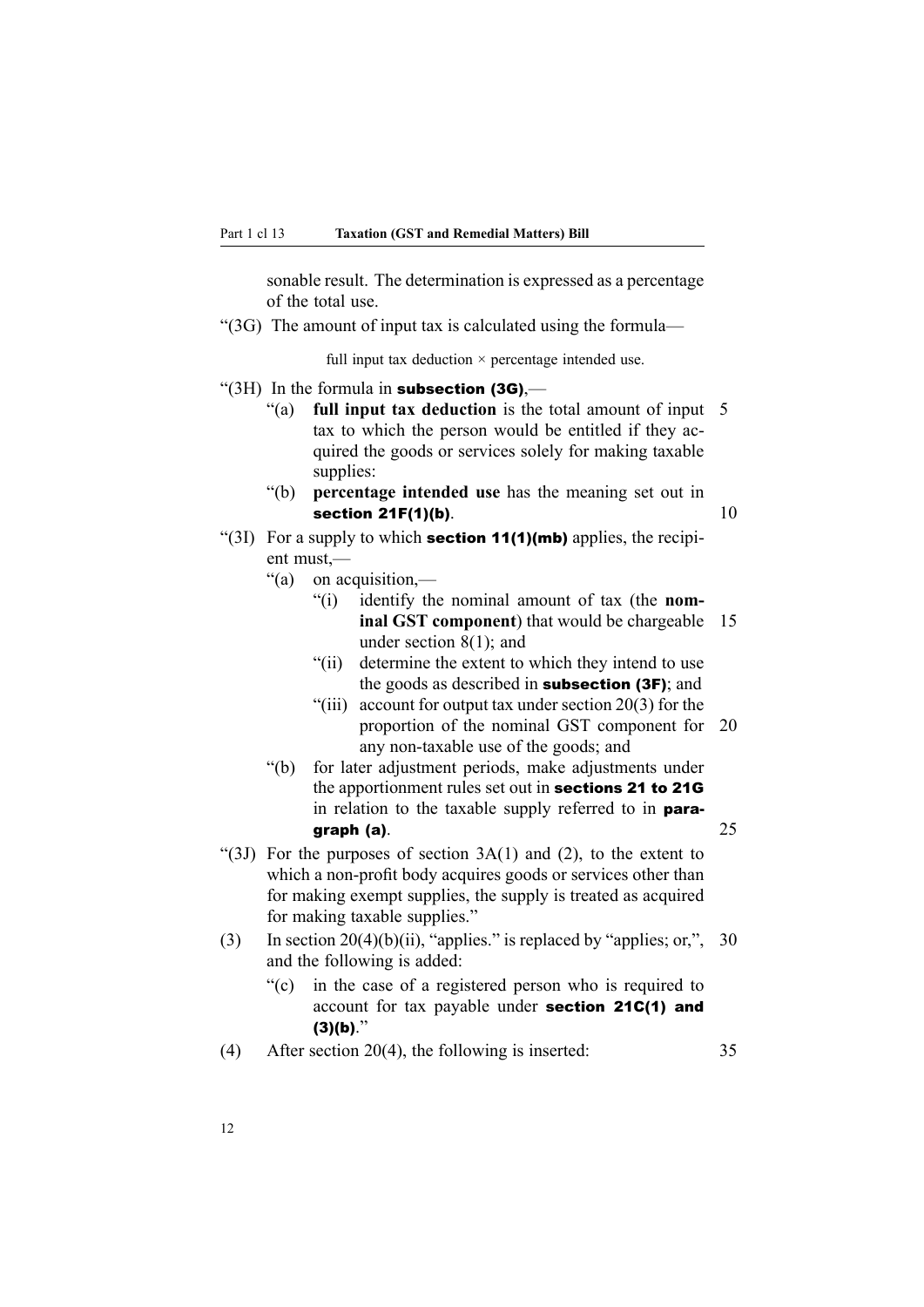- <span id="page-28-0"></span>"(4B) A person who is treated under **section 5(23)** as a supplier of goods under section 11(1)(mb) is denied <sup>a</sup> deduction under subsection (3) in relation to the supply."
- (5) Subsections (1) to (4) apply to taxable supplies made on or after 1 April 2011.

#### **14 Sections 21 to 21H replaced**

(1) Sections 21 to 21H are replaced by the following:

### "**21 Adjustments for apportioned supplies**

- "(1) A registered person must ascertain at the end of an adjustment period whether an adjustment is required to be made for any 10 percentage difference in <sup>a</sup> supply of goods or services for the period in relation to the actual use of those goods or services for making taxable supplies.
- "(2) Despite **subsection (1)**, the person is not required to make an adjustment if— 15
	- "(a) **section 20(3D)** applies to them:
	- "(b) the taxable value of the goods or services is less than \$5,000:
	- "(c) the difference between the percentage intended use on acquisition and the percentage actual use for the rele- 20 vant adjustment period is less than 10%, but this paragraph does not apply if the adjustment amounts to more than \$1,000.
- "(3) If the threshold in **subsection (2)(c)** is exceeded in an adjustment period in relation to <sup>a</sup> supply of goods or services, 25 the person must make an adjustment for any percentage difference in the supply in all later adjustment periods.
- "(4) An adjustment arises on the last day of the relevant adjustment period.

#### "**21A When adjustments required** 30

A registered person must, at the end of an adjustment period,—

- "(a) identify the percentage actual use of the goods or services in making taxable supplies in the period; and
- "(b) compare the percentage actual use with percentage intended use or previous actual use, as applicable; and 35
- -

13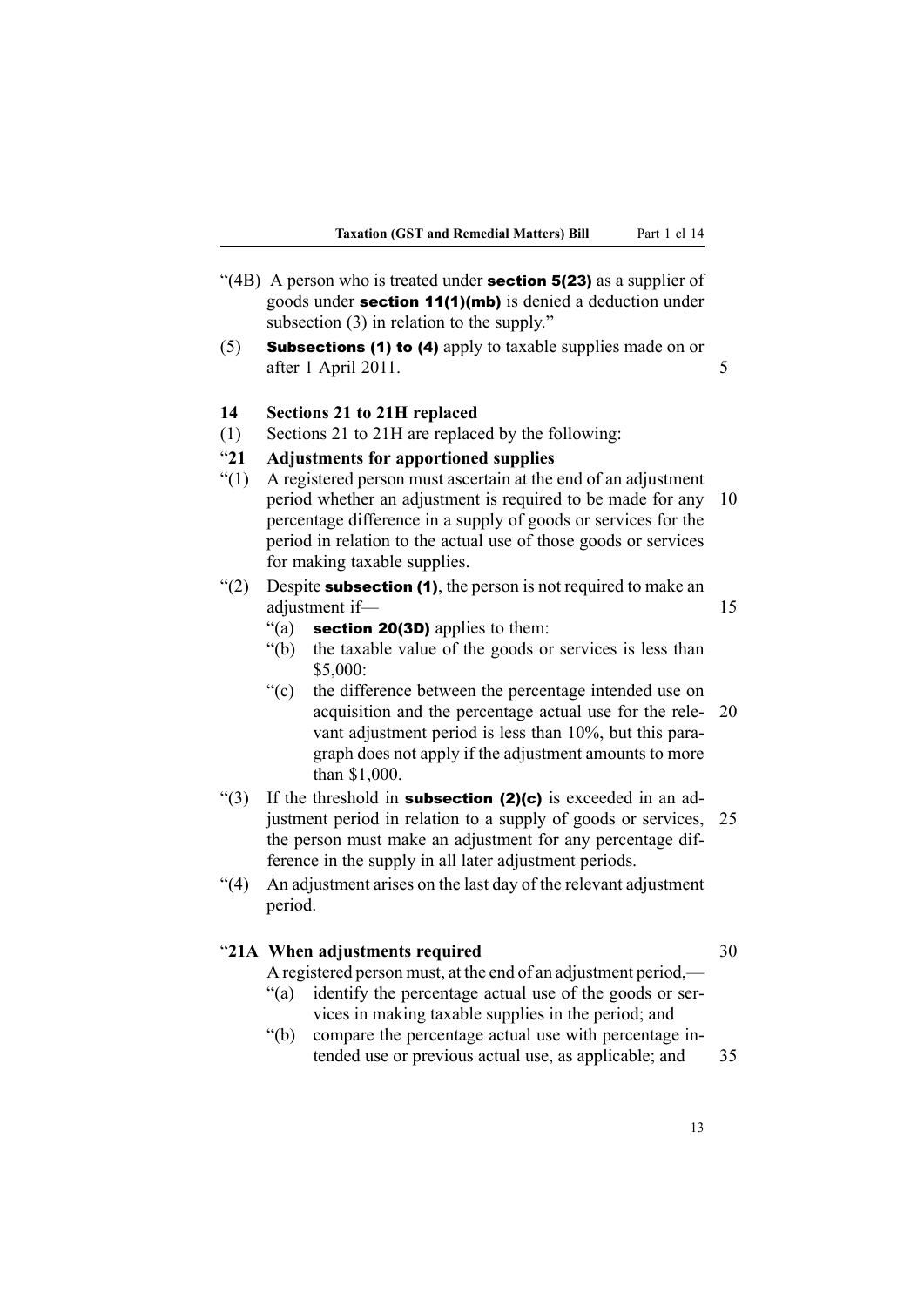<span id="page-29-0"></span>"(c) if a percentage difference arises and **section 21(2)(c)** does not apply, make an adjustment for any percentage difference for the adjustment period.

#### "**21B Adjustments for first and subsequent adjustment periods** For the purposes of **section 21A(b)**,  $\qquad \qquad$  5

- "(a) for the first adjustment period applying to the goods or services, the person must compare the percentage intended use of the goods or services with their percentage actual use:
- "(b) for <sup>a</sup> subsequent adjustment period, the person must 10 compare the percentage actual use of the goods or services with—
	- "(i) their percentage actual use in an earlier period that is the most recent period in which an adjustment has been made (the **previous actual use**): 15
	- "(ii) their percentage intended use, if no adjustment has been made in an earlier period.

#### "**21C Calculating amount of adjustment**

"(1) If <sup>a</sup> percentage difference arises for an adjustment period, <sup>a</sup> registered person must make <sup>a</sup> positive or negative adjustment 20 for the period of an amount calculated using the formula—

full input tax deduction  $\times$  percentage difference.

- "(2) In the formula,—
	- "(a) **full input tax deduction** is the total amount of input tax to which the person would be entitled if they acquired the goods or services solely for making taxable 25 supplies:
	- "(b) **percentage difference** has the meaning set out in section 21F(1)(c).
- "(3) For the purposes of **subsection (1)**,—
	- "(a) if the adjustment is positive and the percentage actual 30 use is more than the person's percentage intended use or previous actual use, as applicable, the person is entitled to an additional amount of input tax under section 20(3)(e):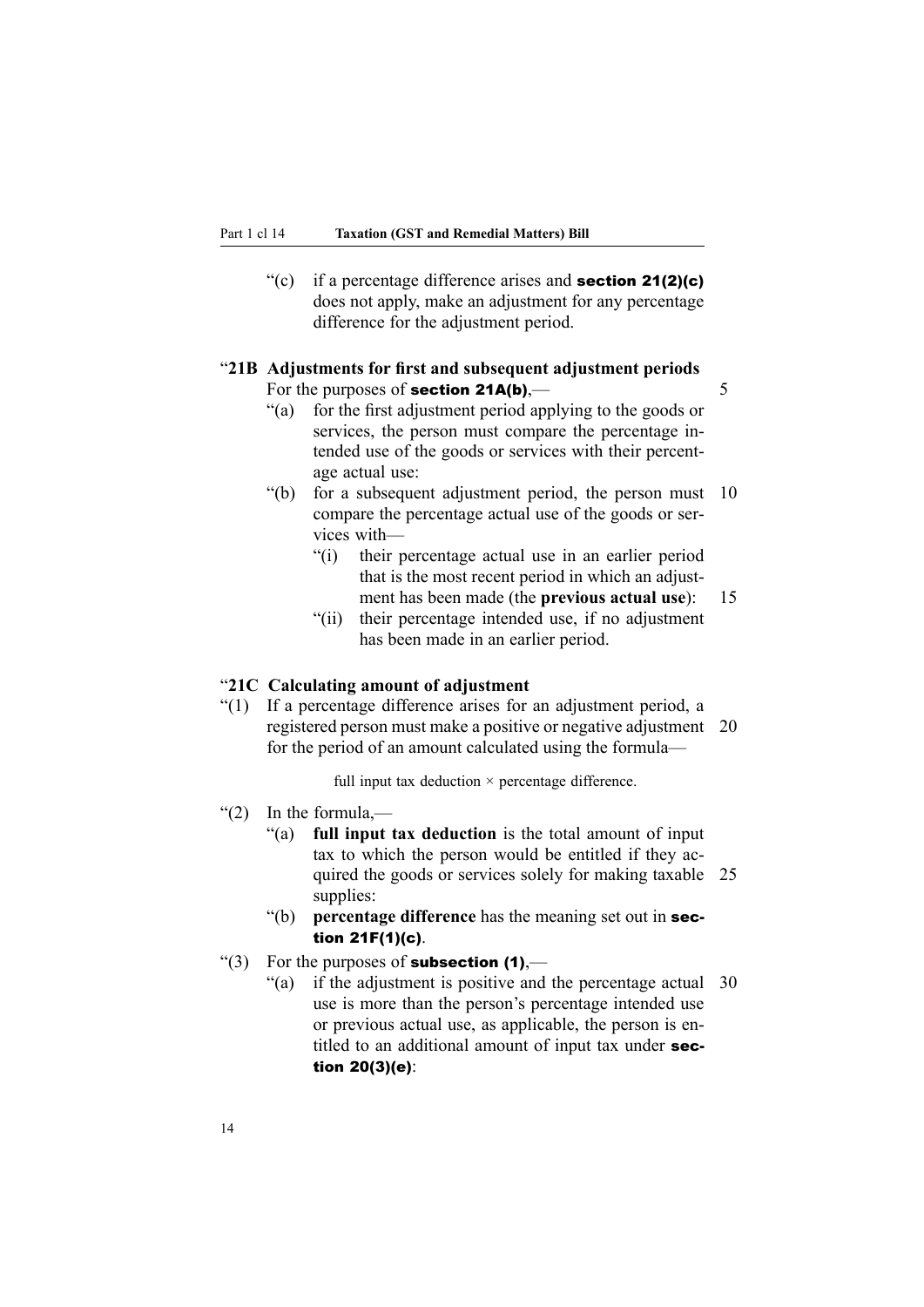<span id="page-30-0"></span>"(b) if the adjustment is negative and the percentage actual taxable use islessthan the person's percentage intended use or previous actual use, as applicable, the person must treat the amount as <sup>a</sup> positive amount of output tax under section  $20(4)(c)$ . 5

#### "**21D Concurrent uses of land**

- "(1) This section applies when <sup>a</sup> registered person uses all or par<sup>t</sup> of an area of land during an adjustment period for making concurrent taxable and non-taxable supplies. The percentages determined under this section apply for the purposes of **section** 10 21A.
- "(2) This section does not apply if the Commissioner agrees that the registered person may use another calculation method.
- "(3) The extent to which the land is used for making taxable supplies is calculated as <sup>a</sup> percentage using the formula— 15

consideration for taxable supply

total consideration for supply  $\times$  100.

#### "(4) In the formula in **subsection (3)**,—

### "(a) **consideration for taxable supply** is,—

- "(i) on <sup>a</sup> disposal of the land in the adjustment period, the amount derived; or
- "(ii) the market value of the land at the time of making  $20$ the adjustment:
- "(b) **total consideration for supply** isthe sum of the amount referred to in **paragraph** (a) and the amount of-
	- "(i) all rental income derived from the land since the land was acquired; or 25
	- "(ii) the market value of rental income that would have been derived since the land was acquired if the land had been used for this purpose.
- "(5) For the purposes of **subsection (4)**, if the person disposes of the land to an associated person, or if the amount of rental 30 income is not an arm's length amount, **subsection (4)(a)(i)** and (b)(i) do not apply, and the amount of the consideration is measured under **subsection (4)(a)(ii) and (b)(ii)**.

15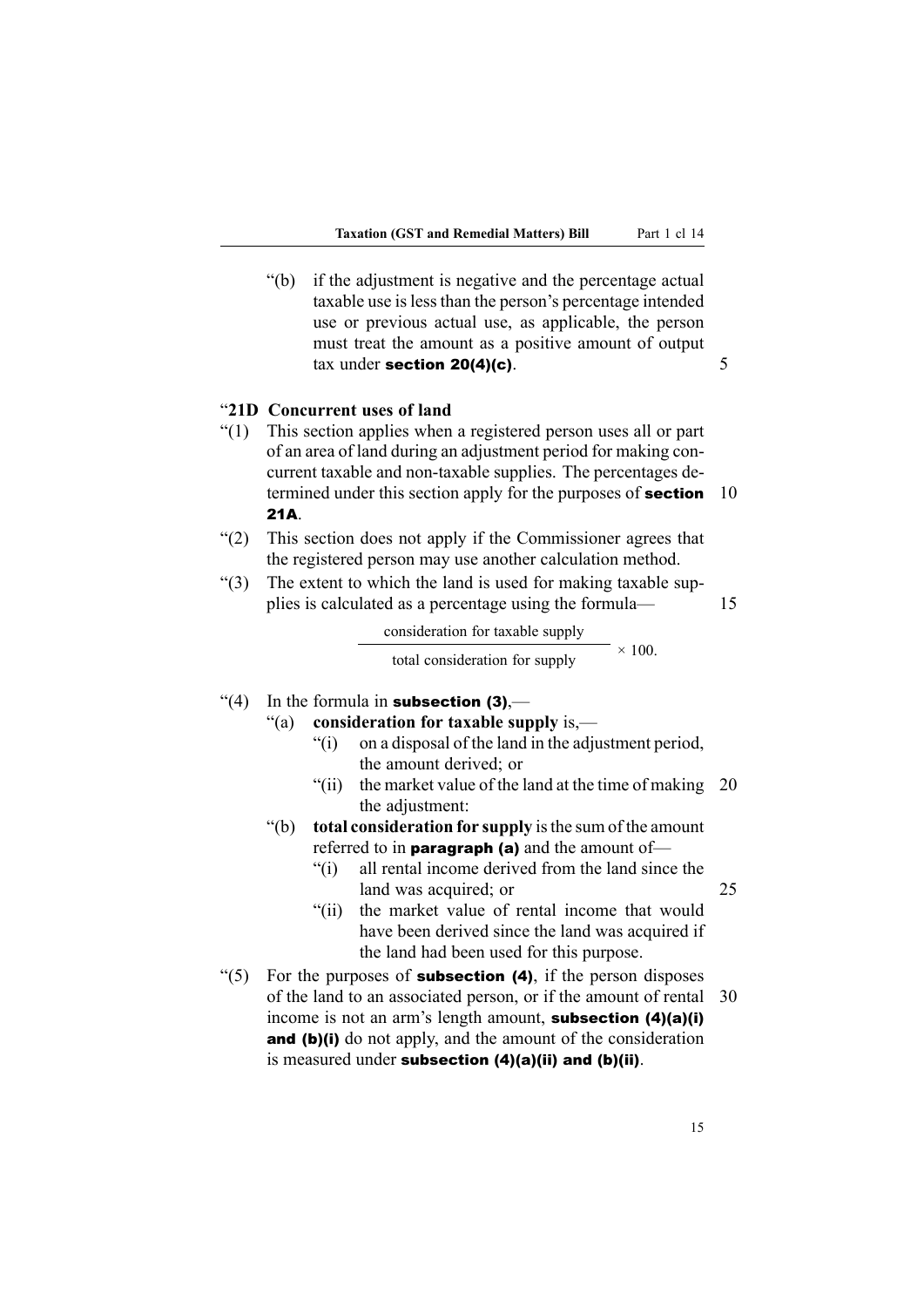<span id="page-31-0"></span>"(6) If <sup>a</sup> person is required to estimate the extent of taxable use of the land under this section and the land has at any time been used in <sup>a</sup> month solely for making non-taxable supplies, the person must calculate the percentage use for the adjustment period on <sup>a</sup> month by month basis, calculated using the for- 5 mula—

> months total months  $\times$  result under **subsection (3)**.

- "(7) In the formula in **subsection (6)**,—
	- "(a) **months** is the number of months since acquisition in which all or par<sup>t</sup> of the land is used to some extent for making taxable supplies: 10

"(b) **total months** is the total number of months since acquisition.

#### "**21E Treatment on disposal**

- "(1) This section applies when <sup>a</sup> registered person—
	- "(a) acquires goods or services in relation to which they do 15 not have <sup>a</sup> full input tax deduction, taking into account any adjustments made to input tax in adjustment periods after acquisition; and
	- "(b) subsequently disposes, or is treated as disposing, of the goods or services in the course or furtherance of <sup>a</sup> tax- 20 able activity.
- "(2) The person must make <sup>a</sup> final adjustment to input tax of an amount calculated using the formula—



#### "(3) For the purposes of the formula,—

- "(a) **tax fraction** has the meaning given in section 2(1): 25
- "(b) **consideration** is the amount of consideration received, or treated as received, for the supply:
- "(c) **actual deduction** is the amount of deduction already claimed, taking into account adjustments made up to the date of disposal: 30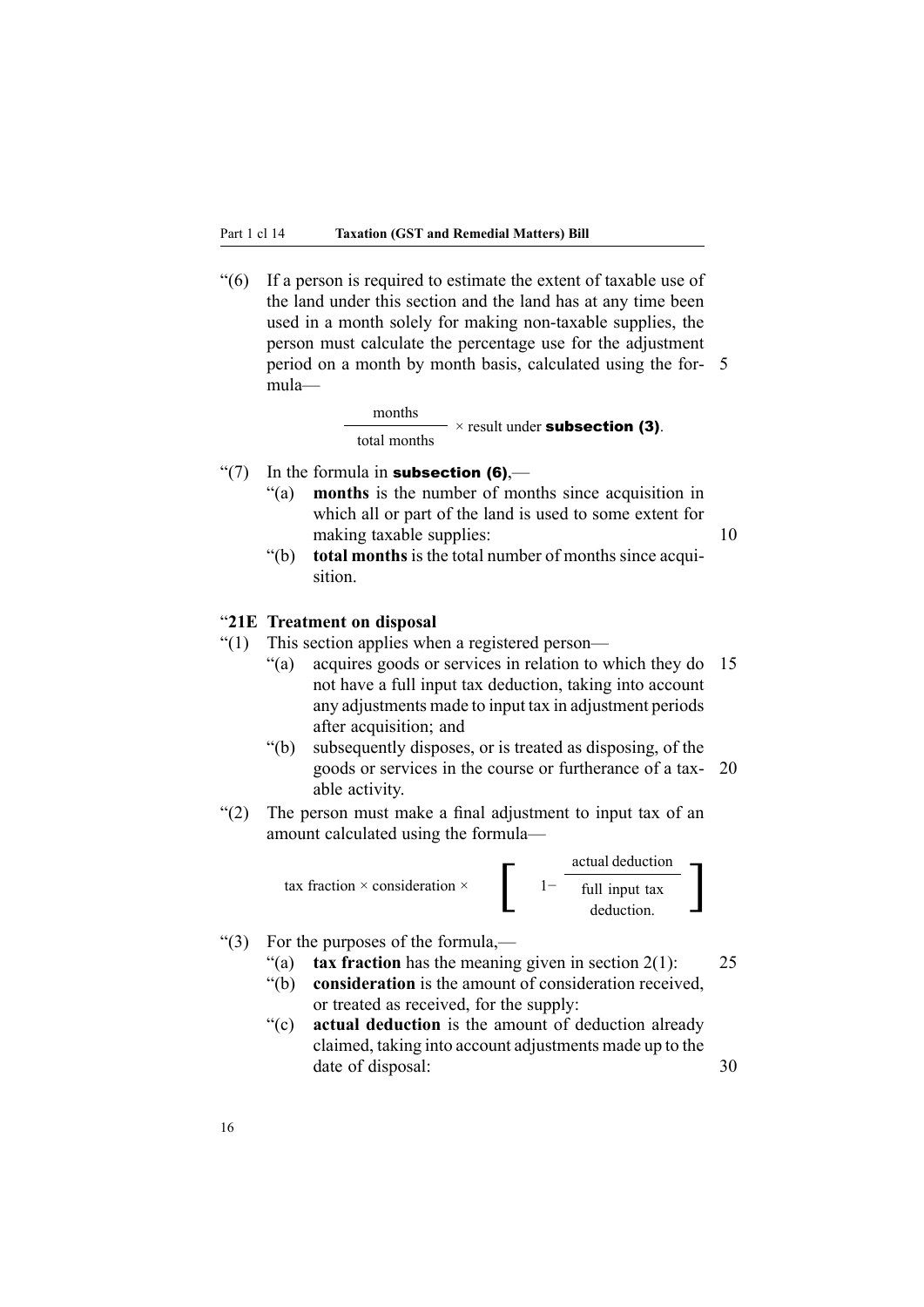- <span id="page-32-0"></span>"(d) the amount, when added to any deduction already claimed, must not be more than the amount of the **full input tax deduction** on acquisition referred to in section 21C(2).
- "**21F Definitions and requirements for apportioned supplies** 5 **and adjustment periods**
- "(1) For the purposes of this section and **sections 8(4B)(b)**,  $9(2)(h)$ ,  $20(3G)$ , 21 to 21E, and 21G,—
	- "(a) **percentage actual use**, for <sup>a</sup> registered person and an adjustment period,— $10$ 
		- "(i) means the extent to which the goods or services are actually used by the person for making taxable supplies; and
		- "(ii) is calculated for the period that starts when the goods or services are acquired and finishes at the 15 end of the relevant adjustment period; and
		- "(iii) is expressed as <sup>a</sup> percentage of total use:
	- "(b) **percentage intended use**, for <sup>a</sup> registered person, means the extent to which the goods or services are intended to be used by the person for making taxable 20 supplies, estimated at the time of acquisition under section 20(3F) and expressed as a percentage of total use:
	- "(c) **percentage difference** means the difference between the percentage actual use determined under **paragraph**  $25$ (a) and, as applicable,—
		- "(i) the percentage intended use determined under paragraph (b); or
		- "(ii) for <sup>a</sup> subsequent adjustment period following <sup>a</sup> period in which <sup>a</sup> person has made an adjustment, 30 the previous actual use of the goods or services in the earlier period.
- "(2) For the purposes of this section and **sections 21 to 21E and**  $21G$ 
	- "(a) the first adjustment period is <sup>a</sup> period of at least 12 35 months that—
		- "(i) starts on the date of acquisition; and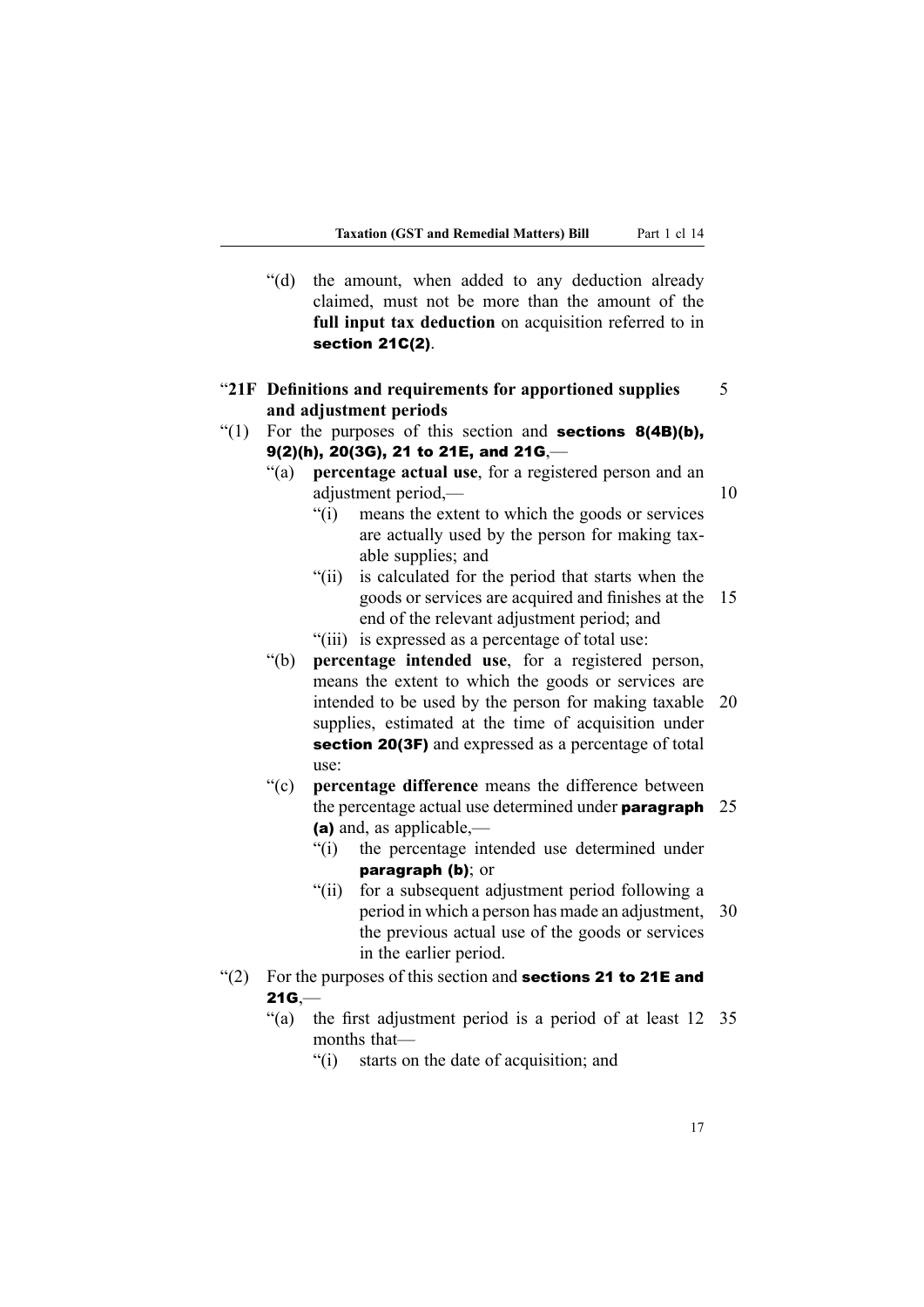- "(ii) ends on the date that corresponds to the person's balance date described in section 15B(6):
- "(b) <sup>a</sup> subsequent adjustment period is <sup>a</sup> period of 12 months that—
	- "(i) starts on the day after the end of an earlier adjust- 5 ment period; and
	- "(ii) ends on the last day of the equivalent taxable period in which the first adjustment period ended.
- "(3) The number of adjustment periods in which <sup>a</sup> registered person must determine whether an adjustment is required under 10 section 21A may, as the person chooses, be limited to—
	- "(a) one of the following based on the value of the goods or services, excluding GST:
		- $\degree$ (i) 2 adjustment periods for goods or services valued at more than \$5,000 but not more than \$10,000: 15
		- "(ii) 5 adjustment periods for goods or services valued at more than \$10,000 but not more than \$500,000:
		- "(iii) 10 adjustment periods for goods or services valued at more than \$500,000; or 20
	- "(b) the relevant adjustment periods that is equal to the number of years for the estimated useful life of the relevant asset as determined under the Tax Depreciation Rates Determinations set by the Commissioner under section 91AAF of the Tax Administration Act 1994. 25
- $\mathcal{L}(4)$  **Subsection (3)** does not apply in relation to a supply of land.
- $\degree$ (5) An election by a registered person under **subsection (3)** to limit the number of adjustment periods applying to goods or services acquired by them cannot subsequently be changed.
- "(6) Despite **subsection (3)** if, after making adjustments for goods  $30$ or services for the number of adjustment periods, the person subsequently disposes, or is treated as disposing, of the relevant asset, they must make <sup>a</sup> final adjustment under section 21E in the taxable period in which the disposal occurs.
- " $(7)$  If a person does not choose the number of adjustment periods 35 for an apportioned supply, the limits set out in subsection  $(3)(a)$  apply.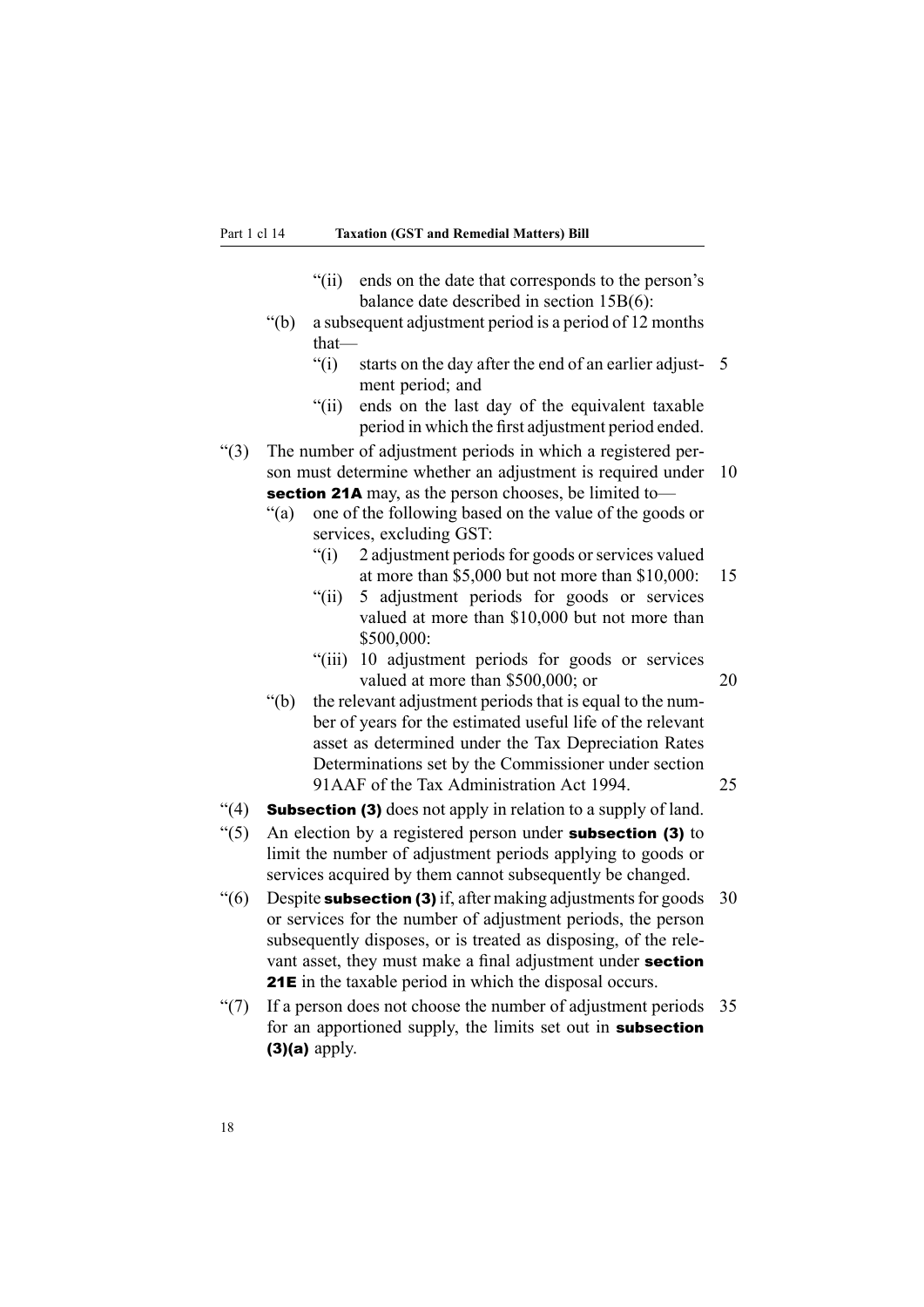# <span id="page-34-0"></span>"**21G Transitional accounting rules**

- "(1) This section applies in relation to goods or services acquired before 1 April 2011, when <sup>a</sup> registered person determines the extent to which goods or services are applied for the purposes of making supplies other than taxable supplies under sections 5 21A to 21H (the **old apportionment rules**) as they were before the enactment of the Taxation (GST and Remedial Matters) Act <sup>2010</sup>.
- "(2) The person must continue to apply the old apportionment rules in relation to the supply. 10
- "(3) Despite **subsection (2)**, the person may choose to apply **sec**tions 20(3C) to (3I) and <sup>21</sup> to 21F (the **new apportionment rules**) in relation to the supply by taking the following steps:
	- "(a) first, the person must treat themselves as disposing of the goods or services and account for output tax under 15 section 8(1) on the total market value of the supply at the time of the deemed disposal; and
	- "(b) secondly, the person must treat themselves as acquiring the goods or services for the total market value referred to in **paragraph (a)** and—  $20$ 
		- "(i) apply **section 20(3C) to (3I)** to calculate the amount that they may deduct on the deemed acquisition on the basis of an estimation of the intended use of the goods or services; and
		- "(ii) for adjustment periods after the period in which 25 the deemed acquisition occurred, apply sections 21 to 21F to calculate any adjustment arising in relation to the apportioned supply."
- $\degree$ (4) For the purposes of **subsection (3)(a)**, the person is not entitled to recover any amount of an adjustment made under sec- 30 tion 21 of the old apportionment rules before any accounting for the supply is made under the new apportionment rules."
- (2) Subsection (1) applies to taxable supplies made on or after 1 April 2011.

# **15 Tax invoices** 35

(1) After section 24(7), the following is inserted: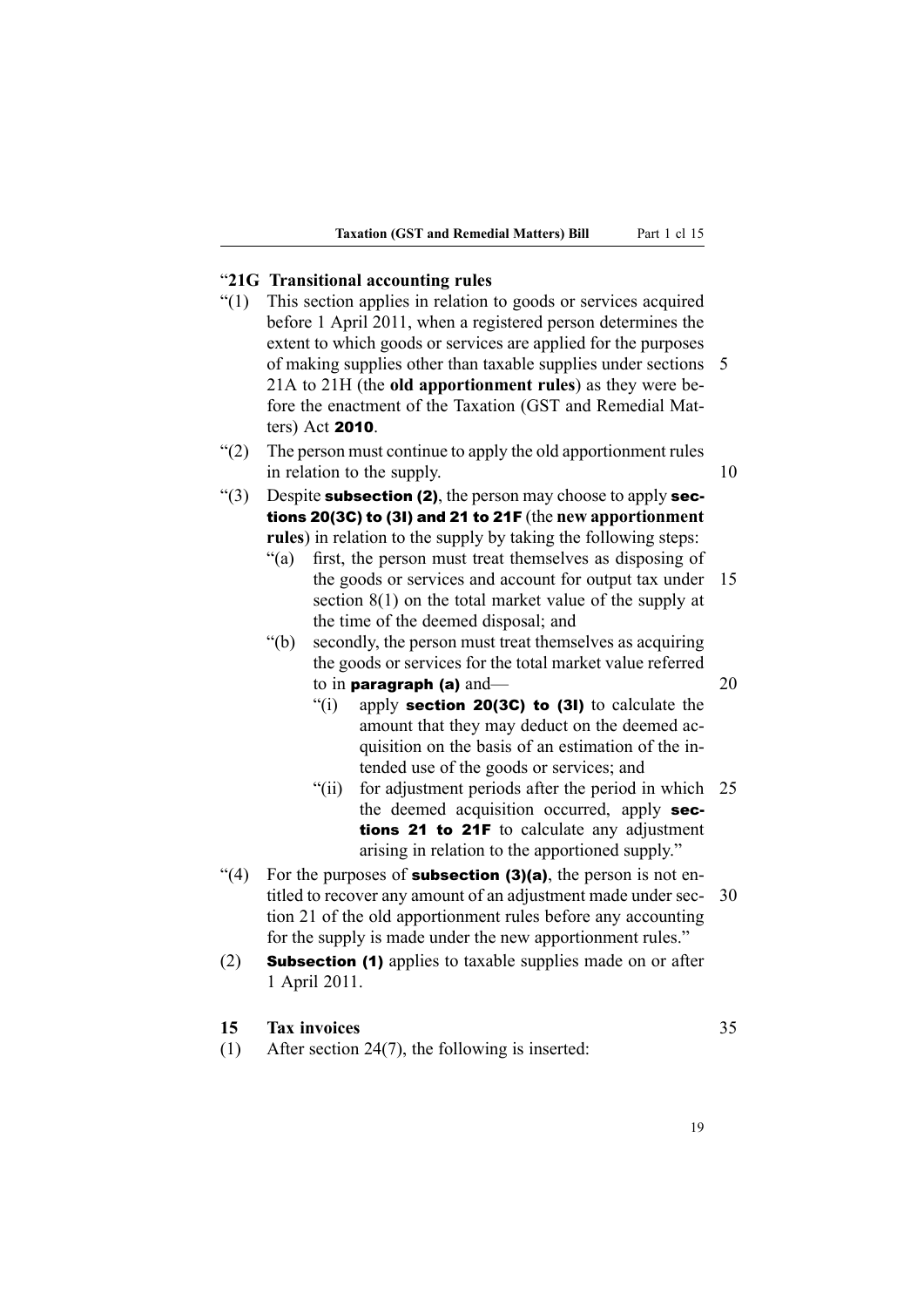<span id="page-35-0"></span>"(7B) Despite subsections  $(1)$  and  $(3)$ , if a tax invoice is not available in relation to <sup>a</sup> supply of goods to which section 60B(3) to (5) applies, the nominated person must maintain sufficient records to enable the following particulars to be ascertained: "(a) the name and address of the supplier: 5 "(b) the date on which paymen<sup>t</sup> for the supply was made: "(c) <sup>a</sup> description of the goods supplied: "(d) the consideration for the supply." (2) Subsection (1) applies to taxable supplies made on or after 1 April 2011. 10 **16 Deduction of tax from payment due to defaulters** After section 43(1), the following is inserted: "(1B) For the purposes of the definition of **amount payable** in subsection (1), money that is on deposit or is deposited to the credit of <sup>a</sup> registered person includes money that— 15 "(a) is held in <sup>a</sup> joint bank account in the name of the registered person and 1 or more other persons; and "(b) can be withdrawn from the account by or on behalf of the registered person without <sup>a</sup> signature being required at the time of the withdrawal from, or on behalf of, the 20 other person or persons." **17 Persons treated as registered** (1) After section 51B(3), the following is added: "(4) For the purposes of this Act, in relation to <sup>a</sup> supply to which section 11(1)(mb) applies, a recipient who is treated as a 25 supplier under section 5(23)-"(a) is treated as registered from the date of the supply; and "(b) must apply under subsection (2) to the Commissioner for registration."

(2) Subsection (1) applies to taxable supplies made on or after 30 1 April 2011.

#### **18 New section 60B**

(1) After section 60, the following is inserted: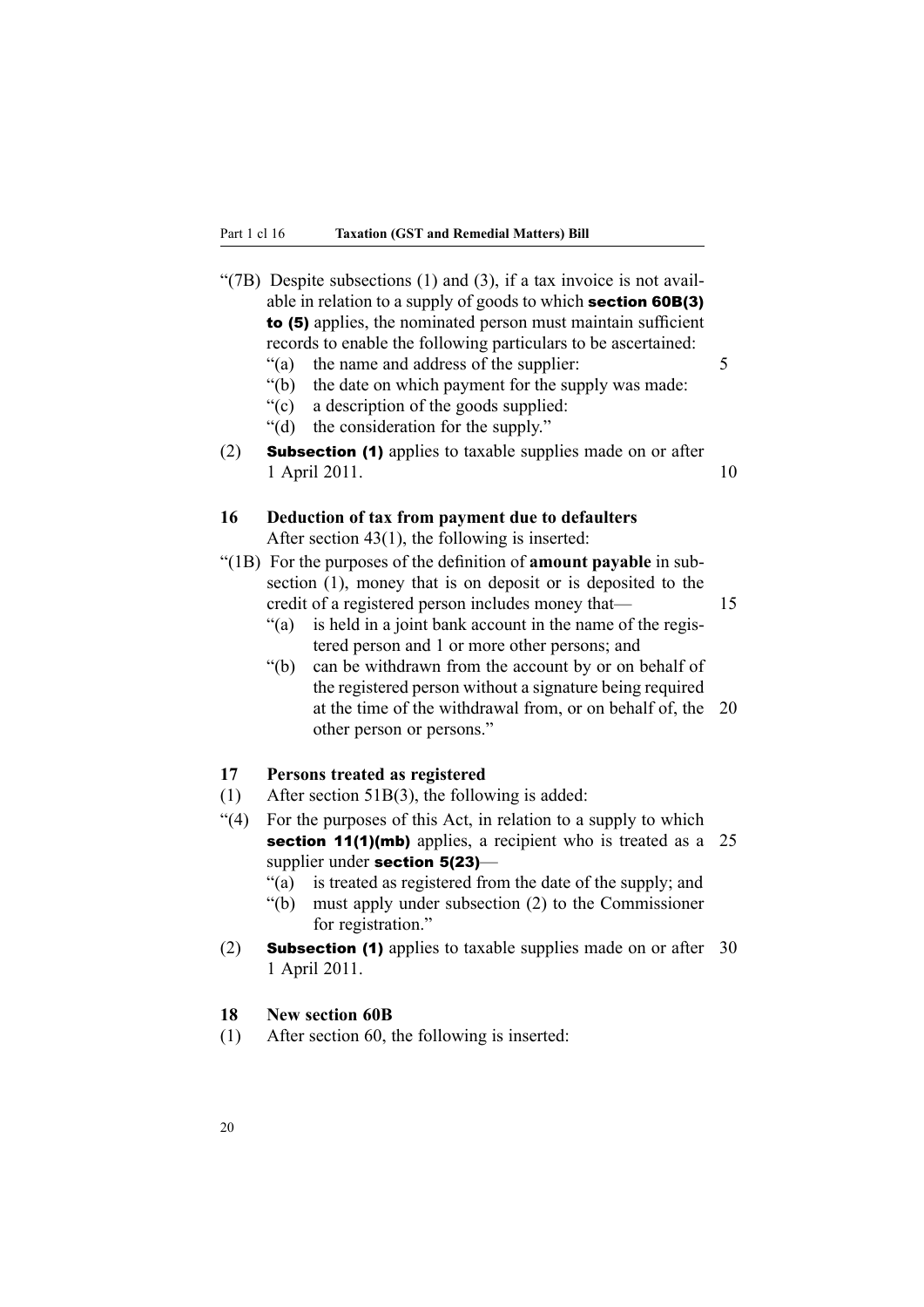#### "**60B Nominated recipients of supplies**

- "(1) This section applies when <sup>a</sup> person (**person A**) enters into <sup>a</sup> contract to supply goods and services to another person (**person B**) who is the recipient of the supply under the contract, and person B directs person A to provide the goods to <sup>a</sup> nom- 5 inated person (**person C**) who is not party to the contract.
- " $(2)$  If person B pays the full consideration for the supply, the supply is treated as <sup>a</sup> supply from person A to person B and the existence of person C is ignored.
- "(3) If person C pays the full consideration for the supply, the sup-  $10$ ply is treated as <sup>a</sup> supply from person A to person C and the existence of person B is ignored.
- "(4) If person B and person C each pay par<sup>t</sup> of the consideration for the supply, the supply is treated as <sup>a</sup> supply from person A to person B. However, person B and person C may agree in 15 writing that the supply is to be treated as <sup>a</sup> supply made to person C, but no such agreemen<sup>t</sup> can be made if person B has claimed input tax in relation to the supply.
- "(5) Despite **subsections (2) to (4)**, if the registration status of person B differs from the registration status of person C, the 20 supply must be treated as <sup>a</sup> supply from person A to person C. For the purposes of this subsection, registration status differs when—
	- "(a) person B is <sup>a</sup> registered person and person C is not <sup>a</sup> registered person; or 25
	- "(b) person C is <sup>a</sup> registered person and person B is not <sup>a</sup> registered person.
- "(6) Section 60 overrides this section."
- (2) Subsection (1) applies to taxable supplies made on or after 1 April 2011. 30

#### **19 Keeping of records**

- (1) After section 75(3), the following is inserted:
- "(3B) For the purposes of **section 11(1)(mb)**, the supplier must maintain sufficient records to enable the following particulars in relation to the supply to be ascertained: 35
	- "(a) the name and address of the recipient:
	- "(b) the registration number of the recipient: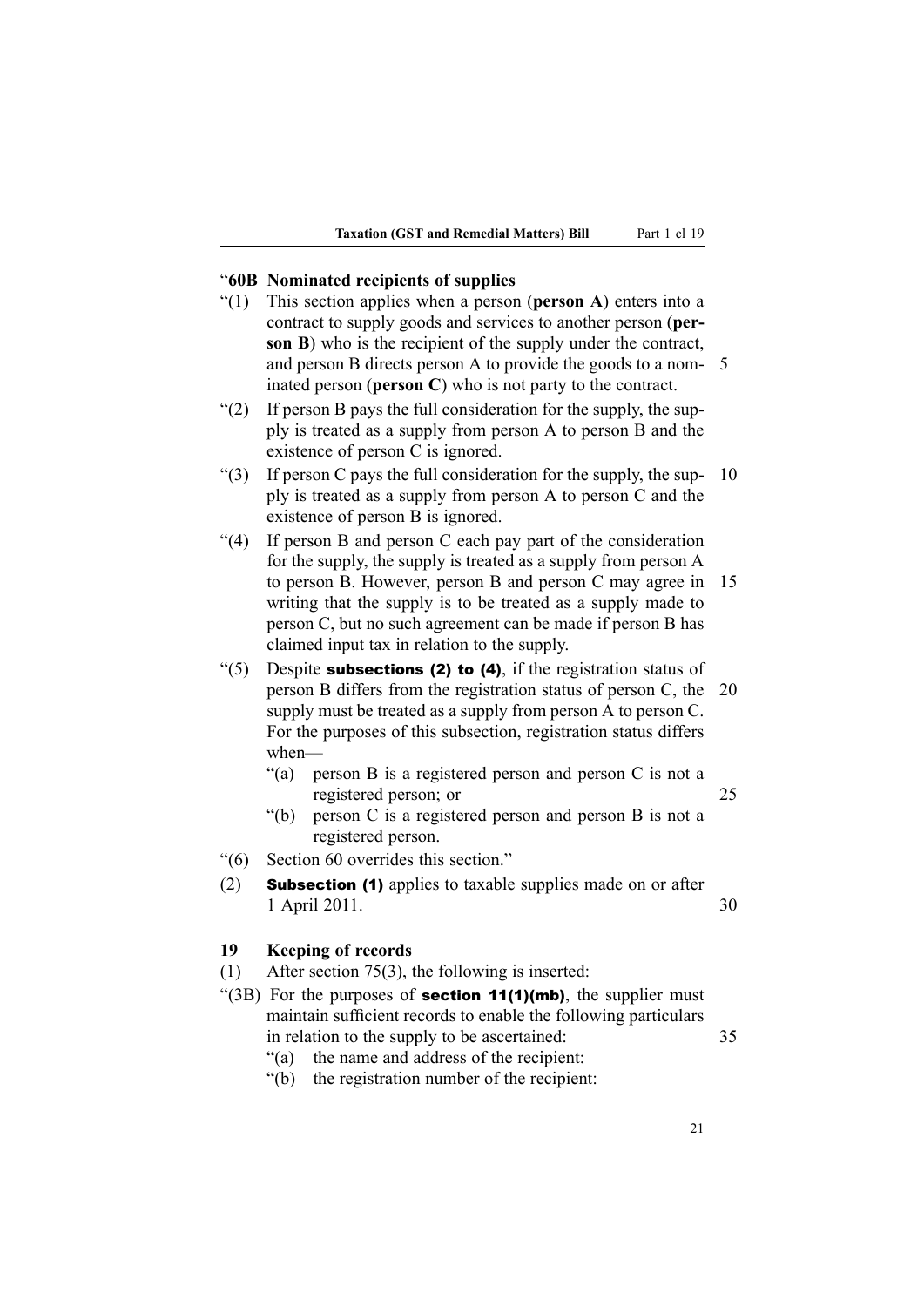- "(c) <sup>a</sup> description of land:
- "(d) the consideration for the supply."
- (2) Subsection (1) applies to taxable supplies made on or after 1 April 2011.

#### **20 New section 78F** 5

(1) After section 78E, the following is inserted:

## "**78F Liability in relation to supplies of land**

- "(1) This section applies in relation to <sup>a</sup> supply of goods to which section 11(1)(mb) applies.
- " $(2)$  The supplier must obtain the recipient's registration details and 10 confirm that—
	- "(a) the recipient is acquiring the goods with the intention of using them for making taxable supplies:
	- "(b) the supply is not <sup>a</sup> supply of land intended to be used as <sup>a</sup> principal place of residence of the recipient or <sup>a</sup> person 15 associated with them under section  $2A(1)(c)$ .
- "(3) If, in the circumstances relating to the supply, the supplier is unable to obtain the details described in subsection (2), the supplier must make sufficient inquiries into the recipient's registration status and otherwise obtain all the information that 20 the Commissioner requires in relation to <sup>a</sup> supply of land.
- "(4) Having met the requirements of **subsections (2) and (3)**, the supplier is not liable for tax on the supply under section  $20(4)$ in <sup>a</sup> case of mistake or misrepresentation by the recipient.
- " $(5)$  If the actions of both the supplier and the recipient mean that 25 the requirements of this section are not met, the Commissioner may determine which party is liable for tax on the supply."
- (2) Subsection (1) applies to taxable supplies made on or after 1 April 2011.

# **Part 2** 30 **Amendments to Income Tax Act 2007**

**21 Income Tax Act 2007** Sections 22 to 76 amend the Income Tax Act 2007.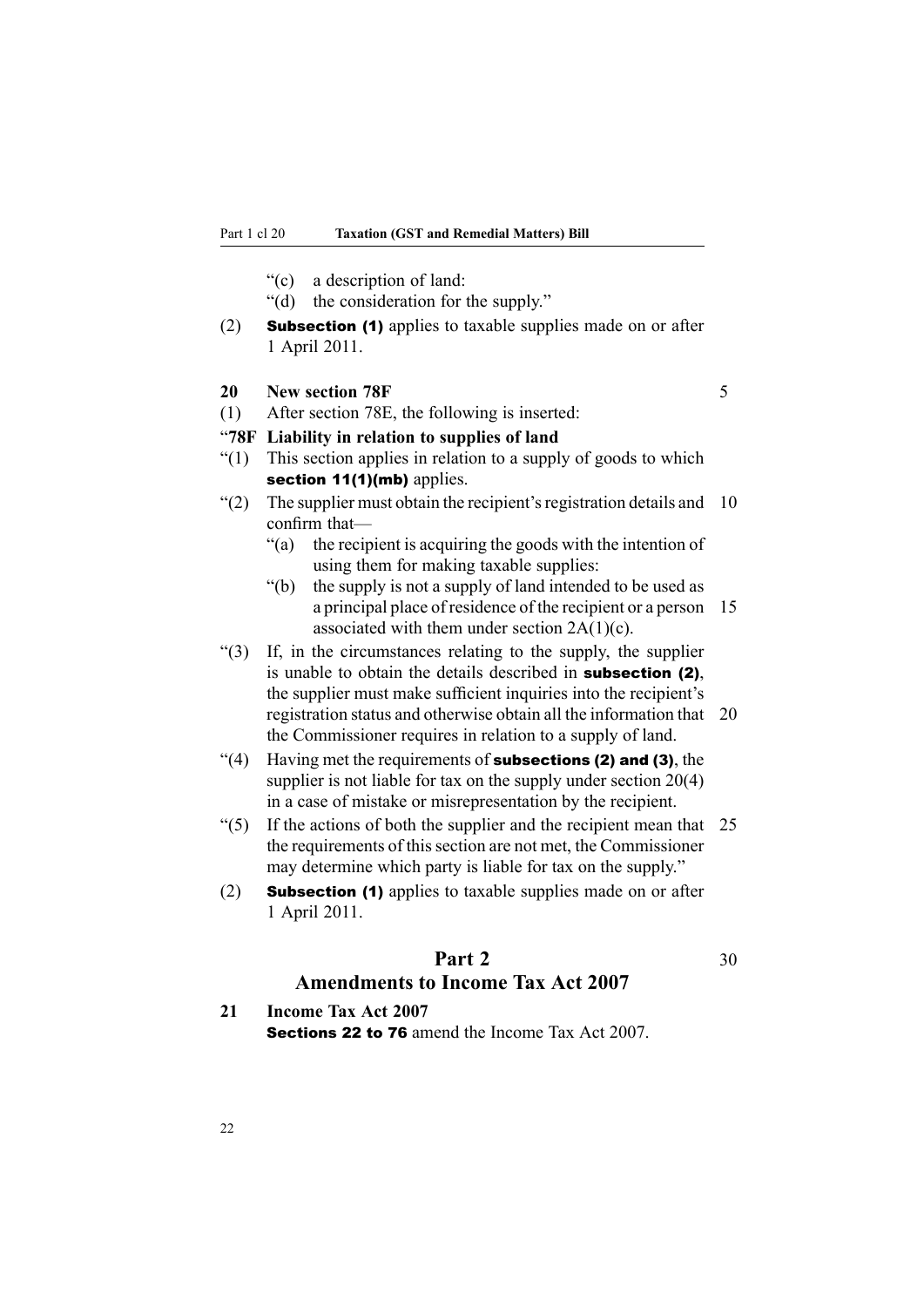# **22 Disposal of emissions units**

Section CB 36(7), other than the heading, is replaced by the following:

- "(7) The person is treated as selling <sup>a</sup> unit that is not <sup>a</sup> forest land emissions unit for an amount equal to the unit's market value 5 if the person—
	- "(a) surrenders the unit when it has <sup>a</sup> value of zero; and
	- "(b) has transferred the unit under Part 4, subpart 2 of the Climate Change Response Act 2002 at <sup>a</sup> price of zero."

#### **23 Returns of capital: on-market share cancellations** 10

- (1) In section CD 24(2)(a)(i), "section CD 29" is replaced by "section CD 40".
- (2) Subsection (1) applies for the 2008–09 and later income years.

# **24 Amounts derived in connection with employment** 15

- (1) Section CE  $1(1)(c)$  is repealed.
- (2) After section CE 1(1), the following is inserted: "*Benefit of accommodation*
- "(1B) The market value of the following benefits provided to <sup>a</sup> person is income of the person if the benefit is provided in relation 20 to an office or position held by them:
	- "(a) the provision of accommodation:
	- "(b) the provision of an accommodation allowance instead of accommodation."
- (3) **Subsections (1) and (2)** apply for the  $2008-09$  and later in-  $25$ come years.

## **25 Adjustment for GST**

- (1) In section CH 5(1), "An amount calculated under sections 21F and 21G" is replaced by "An adjustment taken into account under section  $20(3)(e)$ ". 30
- (2) Section CH 5(2), other than the heading, is replaced by the following:
- "(2) This section does not apply to an adjustment made in relation to <sup>a</sup> capital asset."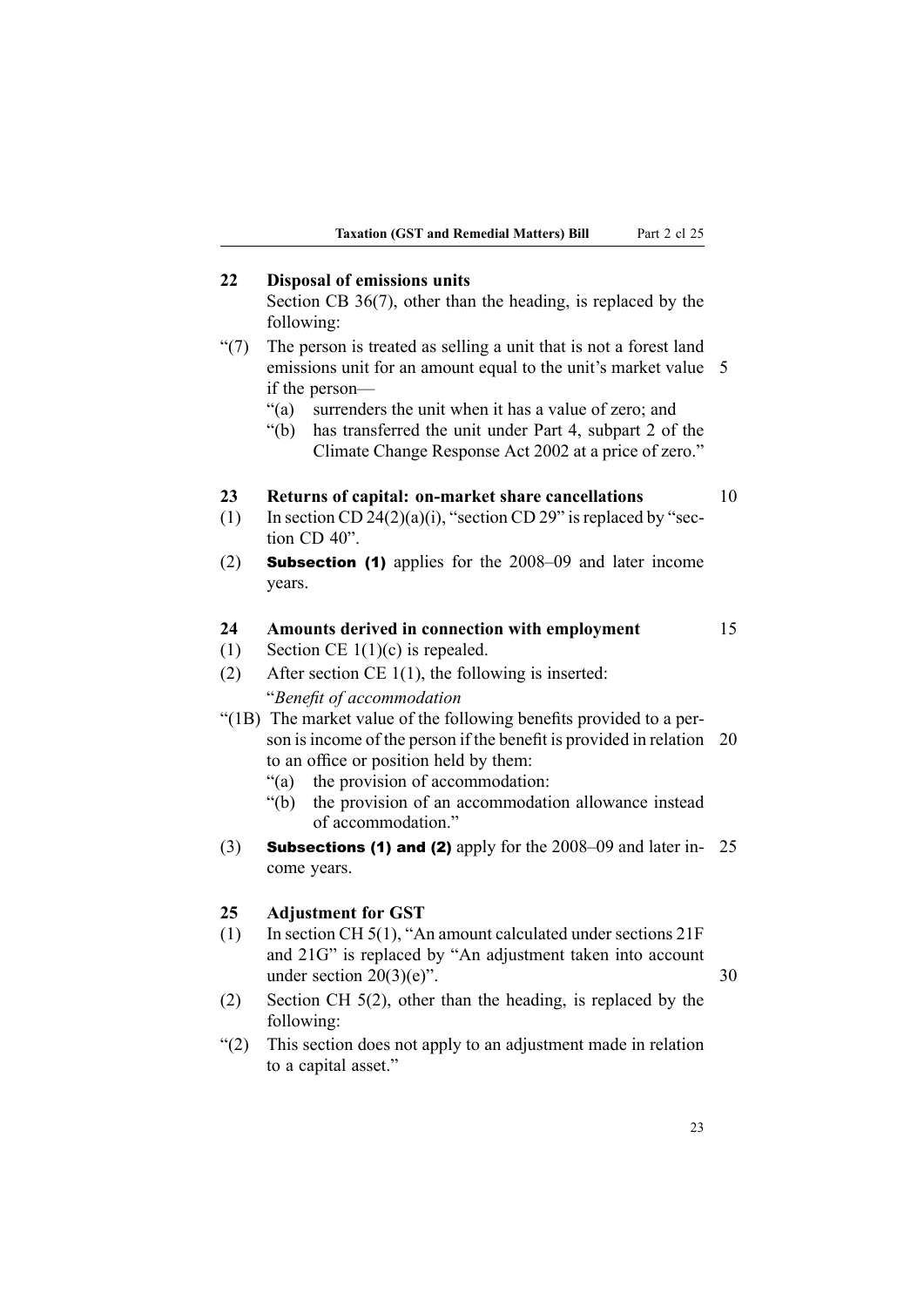| (3) | In section CH 5, in the list of defined terms, "taxable supply"<br>is omitted.                                                        |    |
|-----|---------------------------------------------------------------------------------------------------------------------------------------|----|
| (4) | <b>Subsections (1) and (2)</b> apply to taxable supplies made on<br>or after 1 April 2011.                                            |    |
| 26  | Income of non-resident general insurer                                                                                                | 5  |
| (1) | In section CR $3(1)$ , "derived from New Zealand" is replaced<br>by "having a source in New Zealand".                                 |    |
| (2) | In section CR 3, in the list of defined terms,—                                                                                       |    |
|     | "derived from New Zealand" is omitted:<br>(a)<br>"source in New Zealand" is inserted.<br>(b)                                          | 10 |
| 27  | <b>Non-resident film renters</b>                                                                                                      |    |
| (1) | In section CV 17(2), "derived from New Zealand by the non-<br>resident person" is replaced by "that have a source in New<br>Zealand". |    |
| (2) | In section CV 17, in the list of defined terms,—                                                                                      | 15 |
|     | "derived from New Zealand" is omitted:<br>(a)<br>"source in New Zealand" is inserted.<br>(b)                                          |    |
| 28  | <b>Benefits provided on premises</b>                                                                                                  |    |
| (1) | In section CX 23(1), "received or used" is replaced by "used<br>or consumed" in each place where it appears.                          | 20 |
| (2) | <b>Subsection (1)</b> applies for the 2008–09 and later income<br>years.                                                              |    |
| 29  | <b>Goods and services tax</b>                                                                                                         |    |
| (1) | In section DB $2(2)$ , "a supply of goods or services that section                                                                    |    |
|     | 21 or 21I(1) to (3)" is replaced by "a supply of goods or ser-<br>vices that section 5B, 21, or $21I(1)$ to $(3)$ ".                  | 25 |
| (2) | Section DB $2(2)$ is replaced by the following:                                                                                       |    |
|     | "When subsection (2B) applies                                                                                                         |    |
| (2) | <b>Subsection (2B)</b> applies when a registered person is charged<br>output tax in relation to-                                      | 30 |
|     | a supply of goods and services that section 5B of the<br>" $(a)$<br>Goods and Services Tax Act 1985 treats them as mak-               |    |
|     | ing:                                                                                                                                  |    |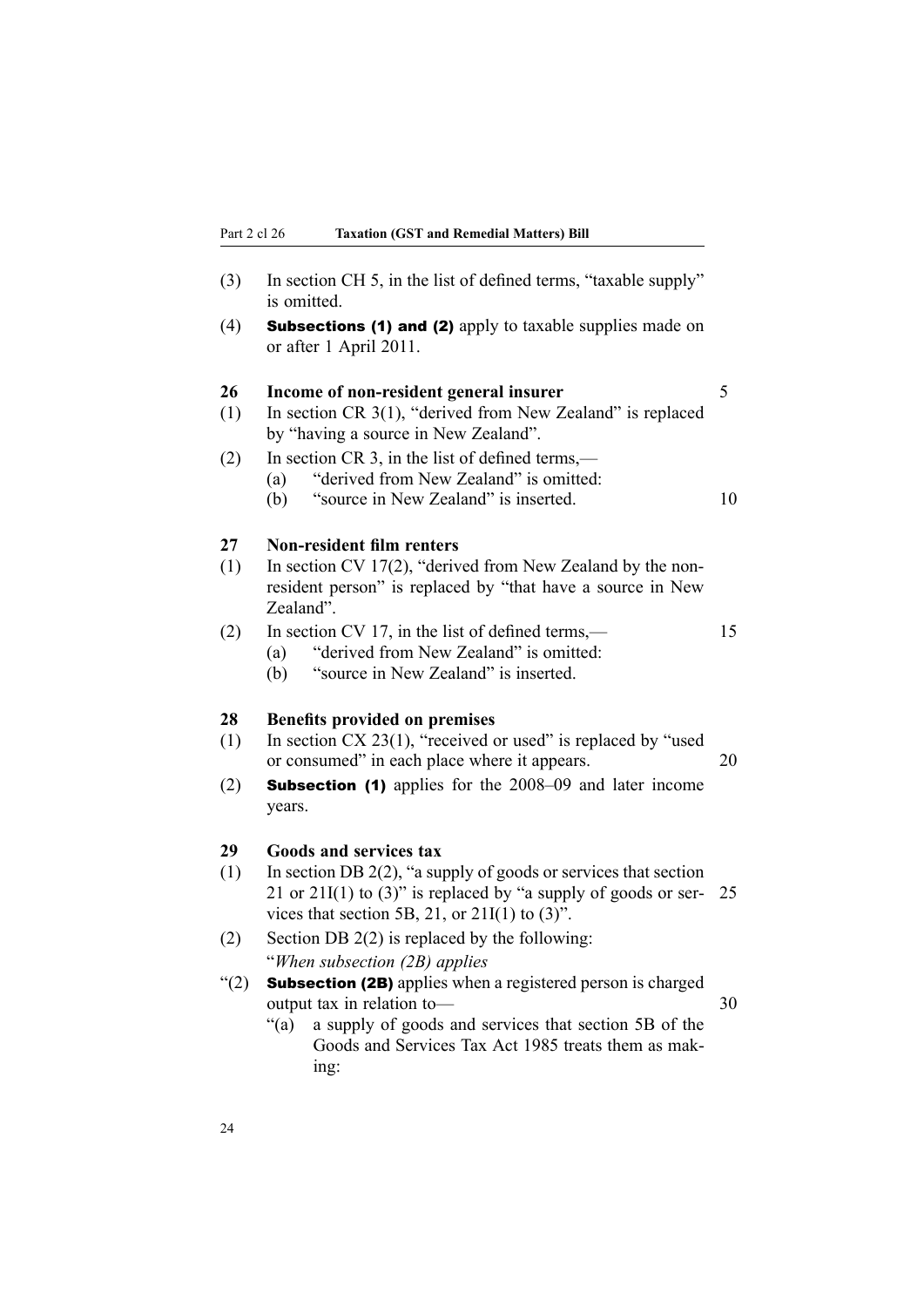|          | " $(b)$<br>an apportionment of input tax made in relation to the<br>supply under section 20(3C) to (3I) of that Act:                        |    |
|----------|---------------------------------------------------------------------------------------------------------------------------------------------|----|
|          | ``(c)<br>an adjustment made in relation to the supply under sec-<br>tions 21 to 21G of that Act.                                            |    |
|          | "Deduction                                                                                                                                  | 5  |
|          | "(2B) The person is allowed a deduction for the amount but only to<br>the extent to which-                                                  |    |
|          | they are allowed a deduction for expenditure that they<br>" $(a)$<br>incur in acquiring the goods or services; or                           |    |
|          | $\degree$ (b)<br>they are allowed a deduction for an amount of depreci-<br>ation loss for the goods or services."                           | 10 |
| (3)      | Section DB $2(3)$ , other than the heading, is replaced by the<br>following:                                                                |    |
| $\lq(3)$ | <b>Subsection (2)</b> does not apply to an adjustment made in re-<br>lation to a capital asset."                                            | 15 |
| (4)      | In section DB 2, in the defined terms list, "taxable supply" is<br>omitted.                                                                 |    |
| (5)      | <b>Subsection (1)</b> applies for the 2008–09 and later income<br>years.                                                                    |    |
| (6)      | <b>Subsections (2) and (3)</b> apply to taxable supplies made on<br>20<br>or after 1 April 2011.                                            |    |
| 30       | Avoiding, remedying, or mitigating effects of discharge<br>of contaminant                                                                   |    |
| (1)      | In section DB $46(1)(b)(i)$ , "schedule 19, part B" is replaced by<br>"schedule 19, in either part A or B".                                 | 25 |
| (2)      | <b>Subsection (1)</b> applies for the 2008–09 and later income<br>years.                                                                    |    |
| 31       | Transfer of expenditure to master fund<br>In section DV 2, in the defined terms list, "investor interest"<br>is omitted.<br>30              |    |
| 32       | Investment funds: transfer of expenditure to master funds<br>In section DV 5, in the defined terms list, "investor interest"<br>is omitted. |    |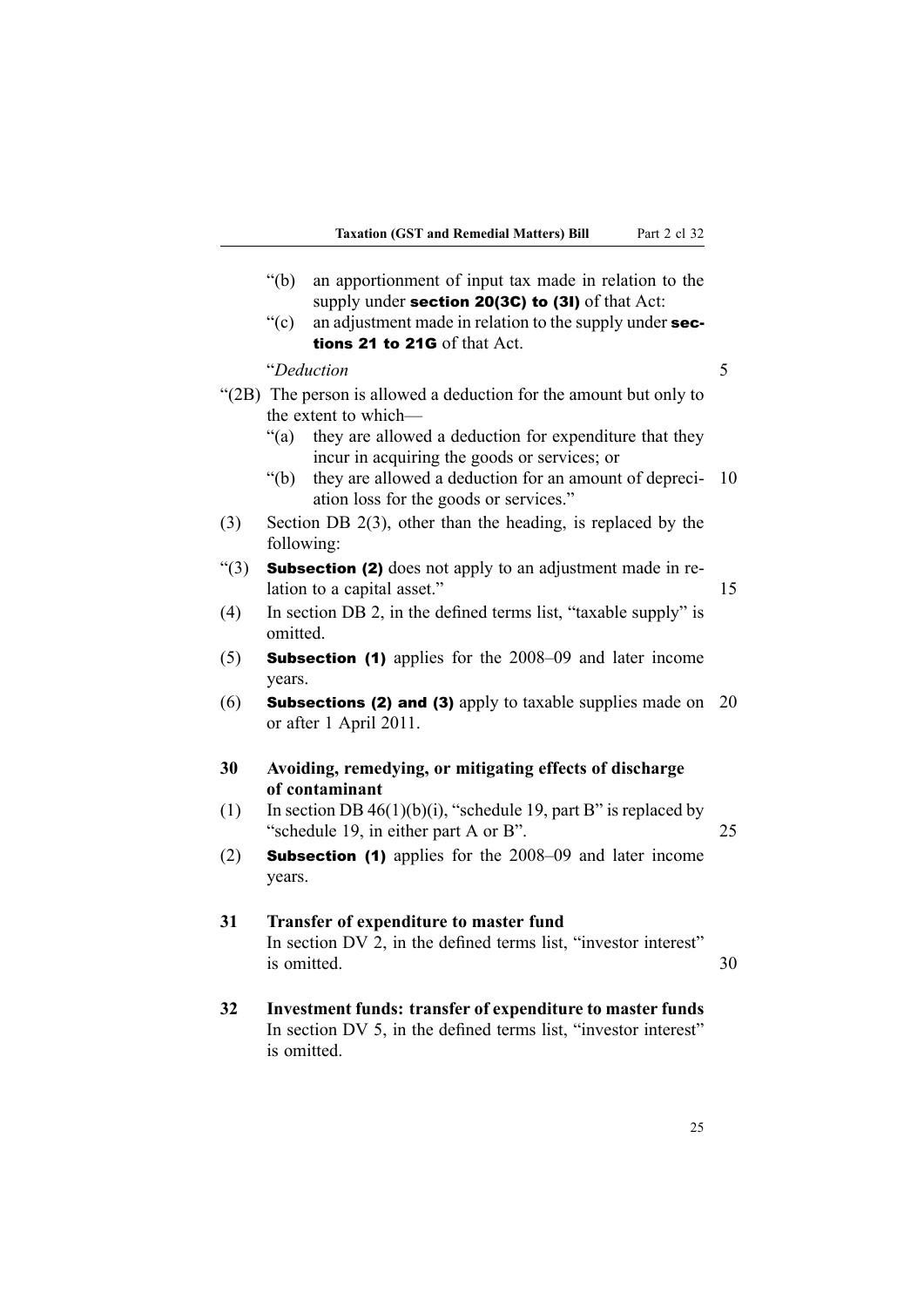## **33 Valuation of excepted financial arrangements**

- (1) Section ED 1(7B)(a) is replaced by the following:
	- $\degree$ (a) an emissions unit transferred under section 64, or Part 4, subpart 2, of the Climate Change Response Act 2002 in an income year for no paymen<sup>t</sup> of <sup>a</sup> price, and to which 5 section ED 1B does not apply, has a value of zero for the period beginning with the transfer and ending before the end of the income year:".
- (2) In section ED 1, in the list of defined terms, "pay" is inserted.

#### **34 Section ED 1B replaced** 10

Section ED 1B is replaced by the following:

"**ED 1B Valuation of emissions units issued for zero price**

"*What this section applies to*

- "(1) This section applies to emissions units held by <sup>a</sup> person in an income year that— 15
	- "(a) are transferred to the person under Part 4, subpart 2, of the Climate Change Response Act 2002 at <sup>a</sup> price of zero; and
	- "(b) have been held continuously by the person from the time of the transfer; and 20
	- "(c) have not been valued under either of subsections (4)(a) and (8)(a) before the income year; and
	- "(d) are not forest land emissions units; and
	- "(e) are not replacement forest land emissions units; and
	- "(f) are not fishing quota emissions units. 25

"*Value of units transferred to person if no earlier emissions unit shortfall year*

"(2) If an emissions unit is transferred to the person in the income year and there is no earlier income year that is an emissions unit shortfall year for the person under **subsections (9) and**  $30$ (10), the emissions unit is assigned <sup>a</sup> value of zero at the time of the transfer.

"*Value of units transferred to person in income year after emissions unit shortfall year*

"(3) If an earlier income year is an emissions unit shortfall year for 35 the person immediately before an emissions unit (the **transferred unit**) is transferred to the person in the income year, the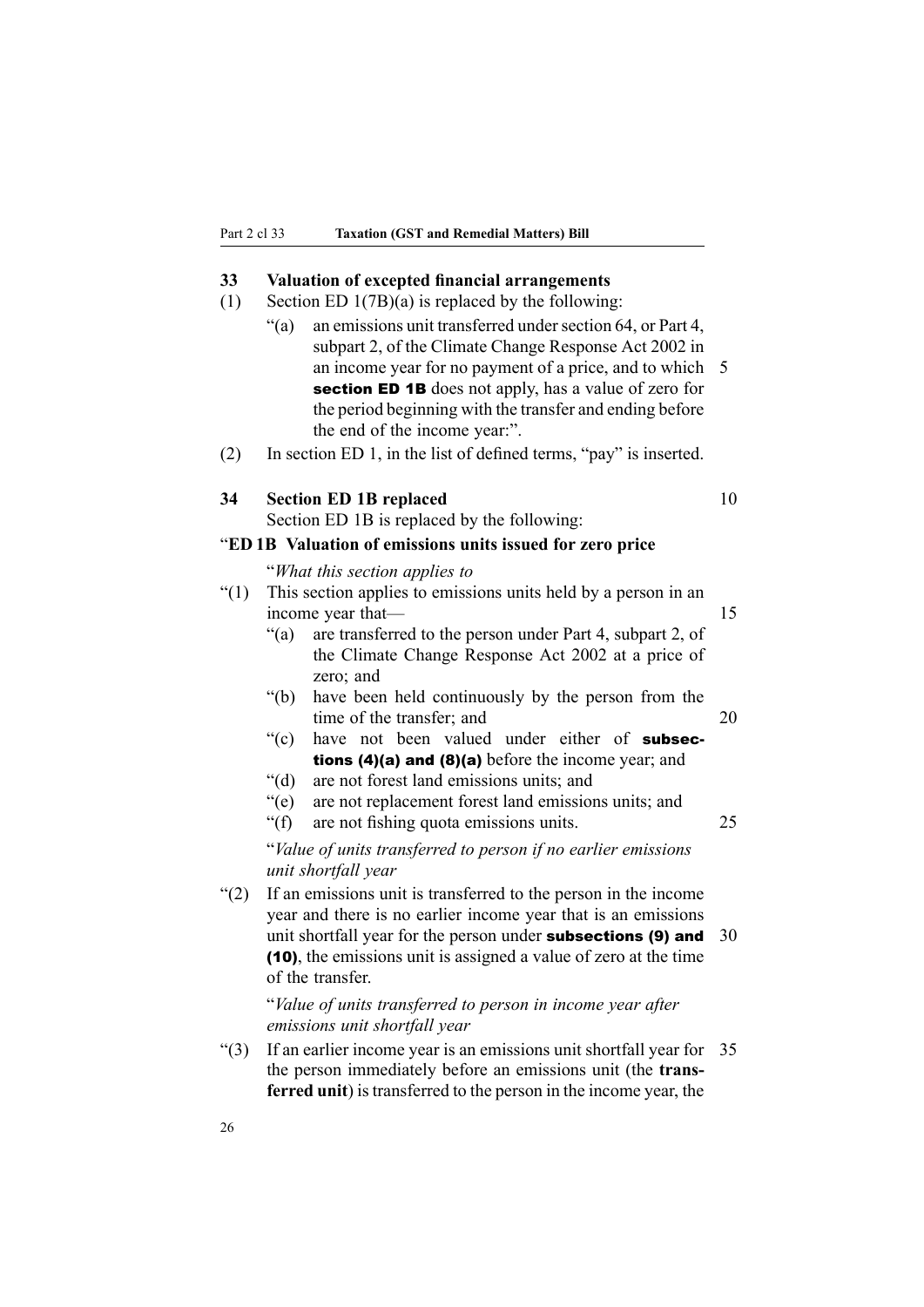value of the transferred unit at the time of the transfer is given by the application of the paragraphs in subsection (4) in alphabetical order to transferred units until all the transferred units are assigned <sup>a</sup> value.

"*Valuation method at transfer for transferred units* 5

- "(4) If emissions units are transferred to the person in an income year when there is a unit shortfall under subsections (9) and (10) for an earlier emissions unit shortfall year,—
	- "(a) for each emissions unit shortfall year in date order, transferred units, up to the number corresponding to 10 the unit shortfall relating to the emissions unit shortfall year, are each assigned <sup>a</sup> value equal to the market value of an emissions unit at the end of the emissions unit shortfall year:
	- "(b) transferred units are each assigned <sup>a</sup> value equal to zero. 15

"*Value of units with zero value immediately before end of income year*

"(5) If the value of an emissions unit (the **revalued unit**) held by the person immediately before the end of the income year is zero, the value of the revalued unit at the end of the year is 20 given by the application of the paragraphs in subsection (8) in alphabetical order to revalued units until all the revalued units are assigned <sup>a</sup> value.

"*Limit on application of subsection (8)(a)*

 $\degree$ (6) The maximum number of units valued under **subsection** 25 (8)(a) for the income year is the greater of zero and the number calculated using the formula—

unit entitlement – disposals at zero value.

"*Definition of items in formula*

- " $(7)$  In the formula
	- "(a) **unit entitlement** is the total for the income year of 30 amounts for each calendar year ending 31 December that overlaps the income year, each amount being the final allocation entitlement under section 83 of the Climate Change Response Act 2002, or the allocation entitlement under section 85 of that Act, that the person 35 would have for the period of overlap between the cal-

27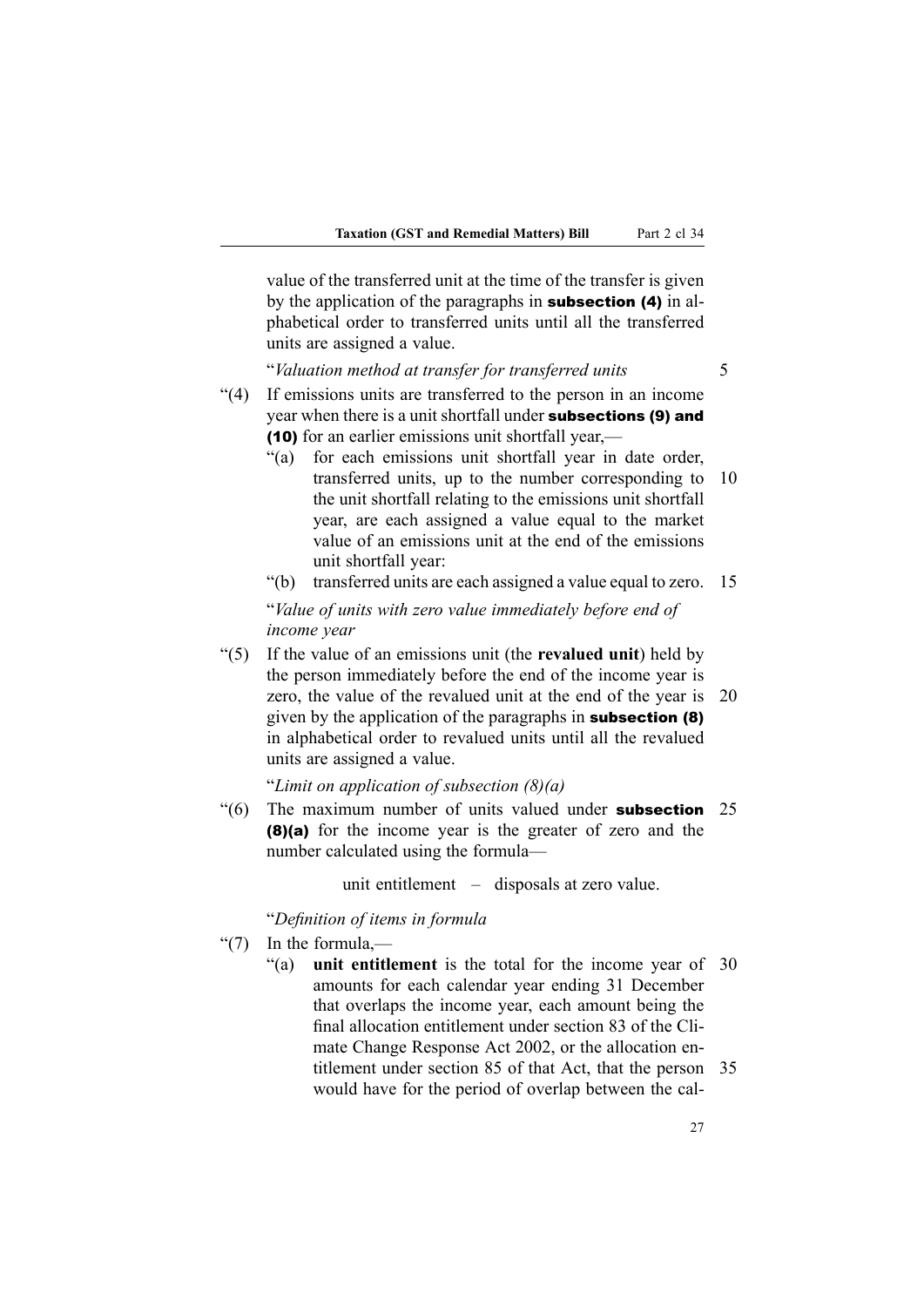endar year and the income year if the period of overlap were treated as <sup>a</sup> year for the purposes of that Act:

"(b) **disposals at zero value** isthe number of emissions units disposed of by the person in the income year that had <sup>a</sup> value of zero at the disposal. 5

"*Valuation method at end of income year for revalued units*

- "(8) If the person holds revalued units immediately before the end of the income year, the units are each assigned <sup>a</sup> value—
	- "(a) equal to the market value of an emissions unit at the end of the income year: 10
	- "(b) equal to zero.

#### "*Emissions unit shortfall year*

- "(9) If the number of units assigned <sup>a</sup> market value for an income year under **subsection (8)(a)** is less than the maximum number given by **subsection (6)** for the income year, at the end 15 of the income year—
	- "(a) the income year is an **emissions unit shortfall year** and has 2 numbers (the **unit shortfall** and the **unit shortfall value**) associated with it:
	- "(b) the unit shortfall relating to the emissions unit short- 20 fall year is the difference between the maximum number given by **subsection** (6) for the income year and the number of zero value units assigned <sup>a</sup> market value under subsection  $(8)(a)$  for the income year:
	- "(c) the unit shortfall value relating to the emissions unit 25 shortfall year is the unit shortfall multiplied by the market value of an emissions unit at the end of the income year.

"*Reductions in unit shortfall and unit shortfall value*

- "(10) When an emissions unit held by <sup>a</sup> person is assigned <sup>a</sup> value 30 under **subsection** (4)(a) in relation to a year that is an emissions unit shortfall year for the person,—
	- "(a) the unit shortfall relating to that year is reduced by the number of emissions units assigned <sup>a</sup> value in relation to that year:  $35$
	- "(b) the unit shortfall value relating to that year is reduced by an amount equal to the number of emissions units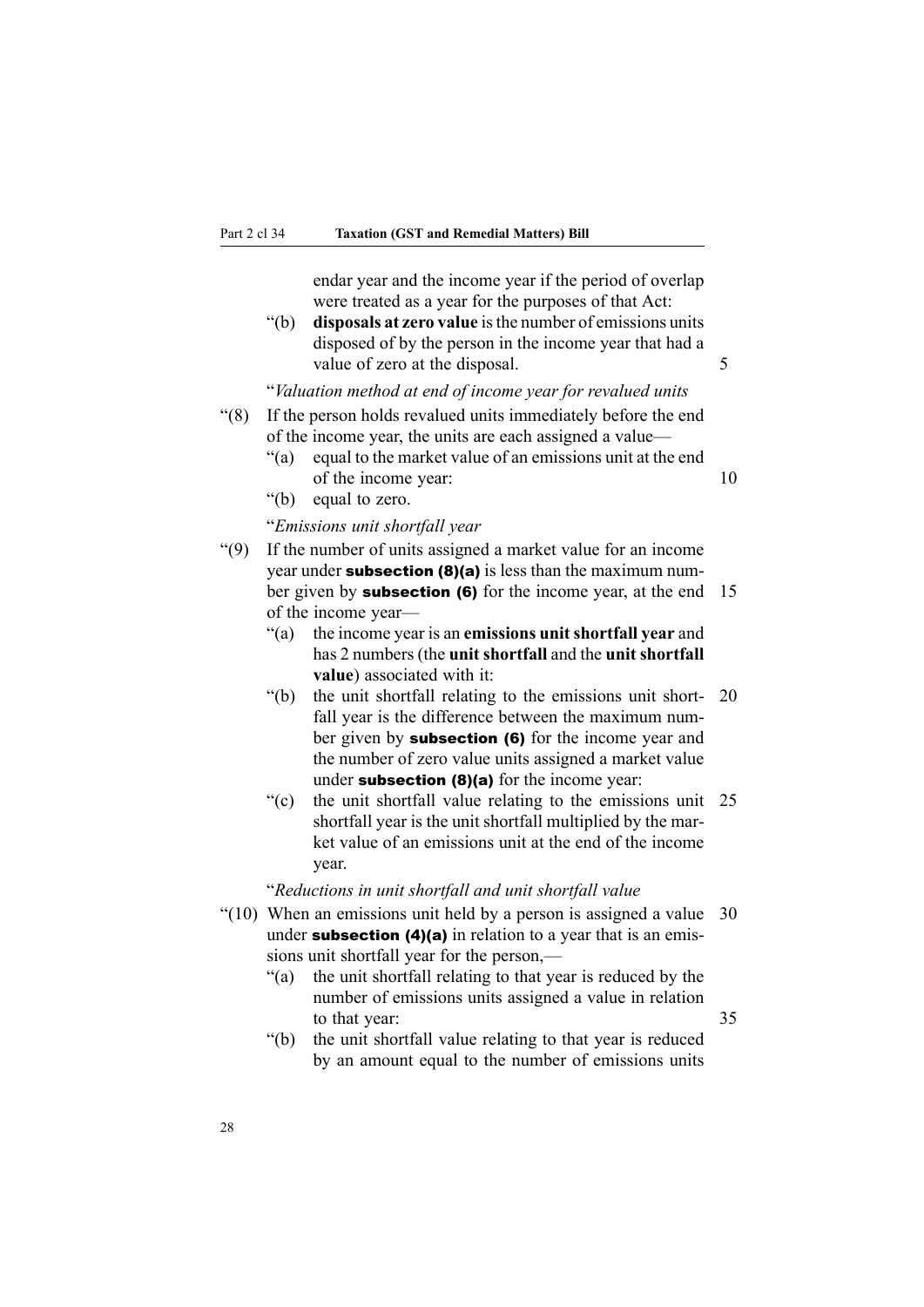assigned <sup>a</sup> value in relation to that year multiplied by the value assigned to each of those emissions units:

"(c) the year ceases to be an emissions unit shortfall year, if the unit shortfall relating to the year is reduced to zero.

"*Unit shortfall values treated as values of additional* 5 *emissions units for purposes of adjustments*

"(11) For the purposes of sections CH 1 and DB 49 (which relate to adjustments for values of excepted financial arrangements), the person is treated as holding at the end of the income year additional emissions units with <sup>a</sup> value equal to the total of the 10 unit shortfall values relating to emissions unit shortfall years for the person.

"Defined in this Act: amount, emissions unit, emissions unitshortfall year, fishing quota emissions units, forest land emissions units, income year, replacement forest land emissions units, year". 15

#### **35 Cost: GST**

- (1) Section EE 54(3) and (4) are replaced by the following: "*Deductions from output tax*
- "(3) The item's cost is reduced by the amount of any adjustment taken into account in the income year under **section 20(3)(e)** 20 of the Goods and Services Tax Act 1985.

#### "*Adjustments for output tax*

- "(4) The item's cost is increased by the amount of output tax charged in the income year as <sup>a</sup> result of—
	- "(a) an apportionment of input tax made in relation to the 25 supply under **section 20(3C) to (3I)** of that Act:
	- $"$ (b) an adjustment made in relation to the supply under sections 21 to 21G of that Act."
- (2) In section EE 54, in the list of defined terms, "taxable supply" is omitted. 30
- (3) Subsection (1) applies to taxable supplies made on or after 1 April 2011.

### **36 Election to use balance date used in foreign country**

(1) In section EG 1(10), in the definition of **foreign source income**, "that is not derived from New Zealand" is replaced by 35 "that does not have <sup>a</sup> source in New Zealand".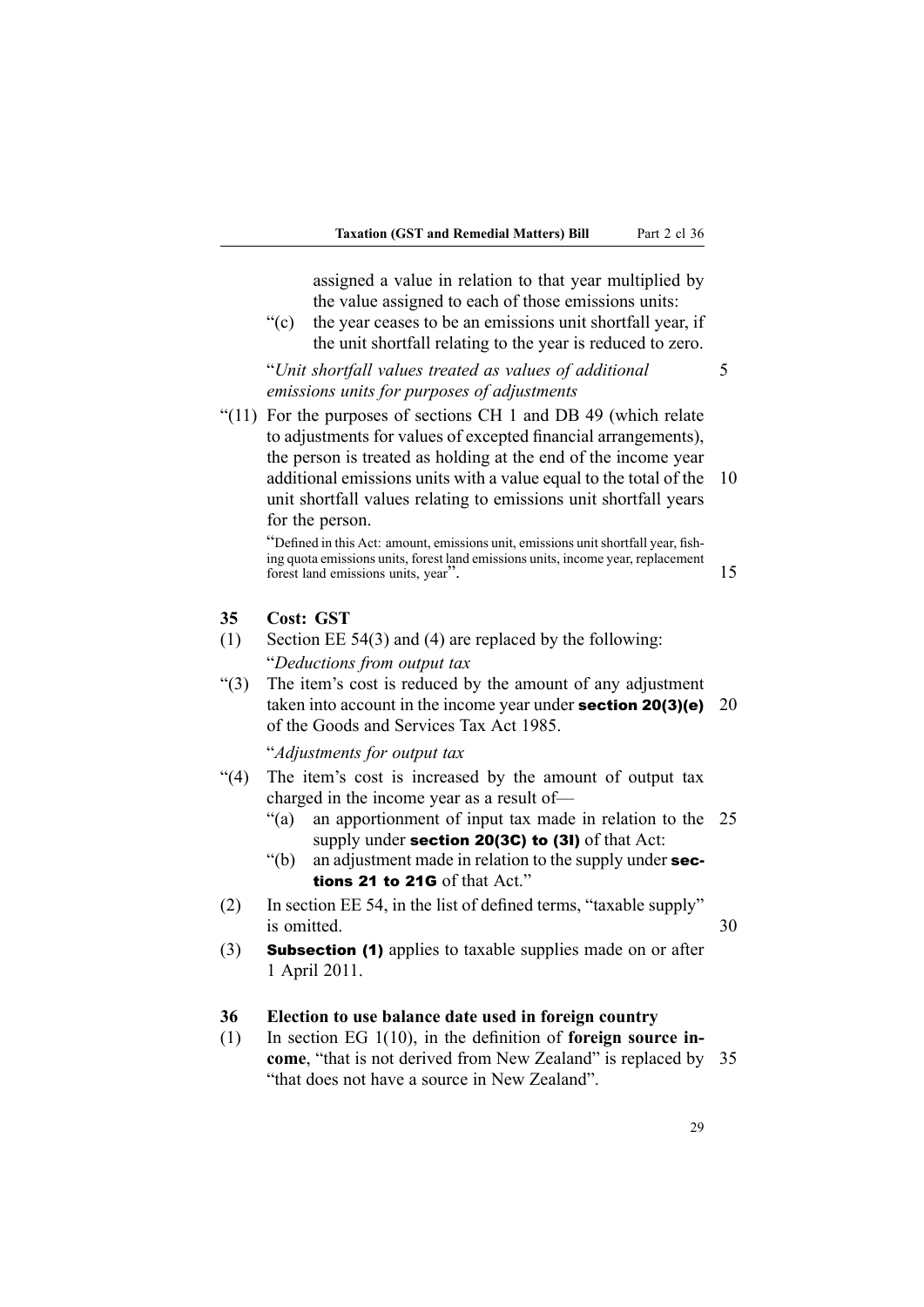- (2) In section EG 1, in the list of defined terms,—
	- (a) "derived from New Zealand" is omitted:
	- (b) "source in New Zealand" is inserted.

#### **37 Superannuation schemes providing life insurance**

- (1) Section EY 11(5) is replaced by the following:  $5 \times 5$ "*Nature of funds*
- "(5) At all times in the income year, the fund must be 1 of the following kinds:
	- "(a) <sup>a</sup> fund established by an employer, or <sup>a</sup> group of employers who are associated, to provide benefits only to 10 persons who are employees of, or related by employment to, such an employer, or to another associated employer who agrees after the fund's establishment to make contributions to it:
	- "(b) <sup>a</sup> fund constituted under the Government Superannu- 15 ation Fund Act 1956 that provides benefits only to persons who are employees of, or related by employment to, an employer who agrees or is required to contribute, or on whose behalf contributions are made, to the fund:
	- "(c) <sup>a</sup> fund constituted under the National Provident Fund 20 Act 1950, the National Provident Fund Restructuring Act 1990, or the National Provident Fund Restructuring Amendment Act 1997 that has as its trustee the Board of Trustees of the National Provident Fund."
- (2) Subsection (1) applies for the 2010–11 and later income 25 years.

# **38 Non-resident life insurers with life insurance policies in New Zealand**

- (1) In section EY 48(2), the subsection heading is replaced by "*Income having source in New Zealand*". 30
- (2) In section EY 48(2), "derived from New Zealand" is replaced by "that has <sup>a</sup> source in New Zealand".
- (3) In section EY 48, in the list of defined terms,—
	- (a) "income derived from New Zealand" is omitted:
	- (b) "source in New Zealand" is inserted. 35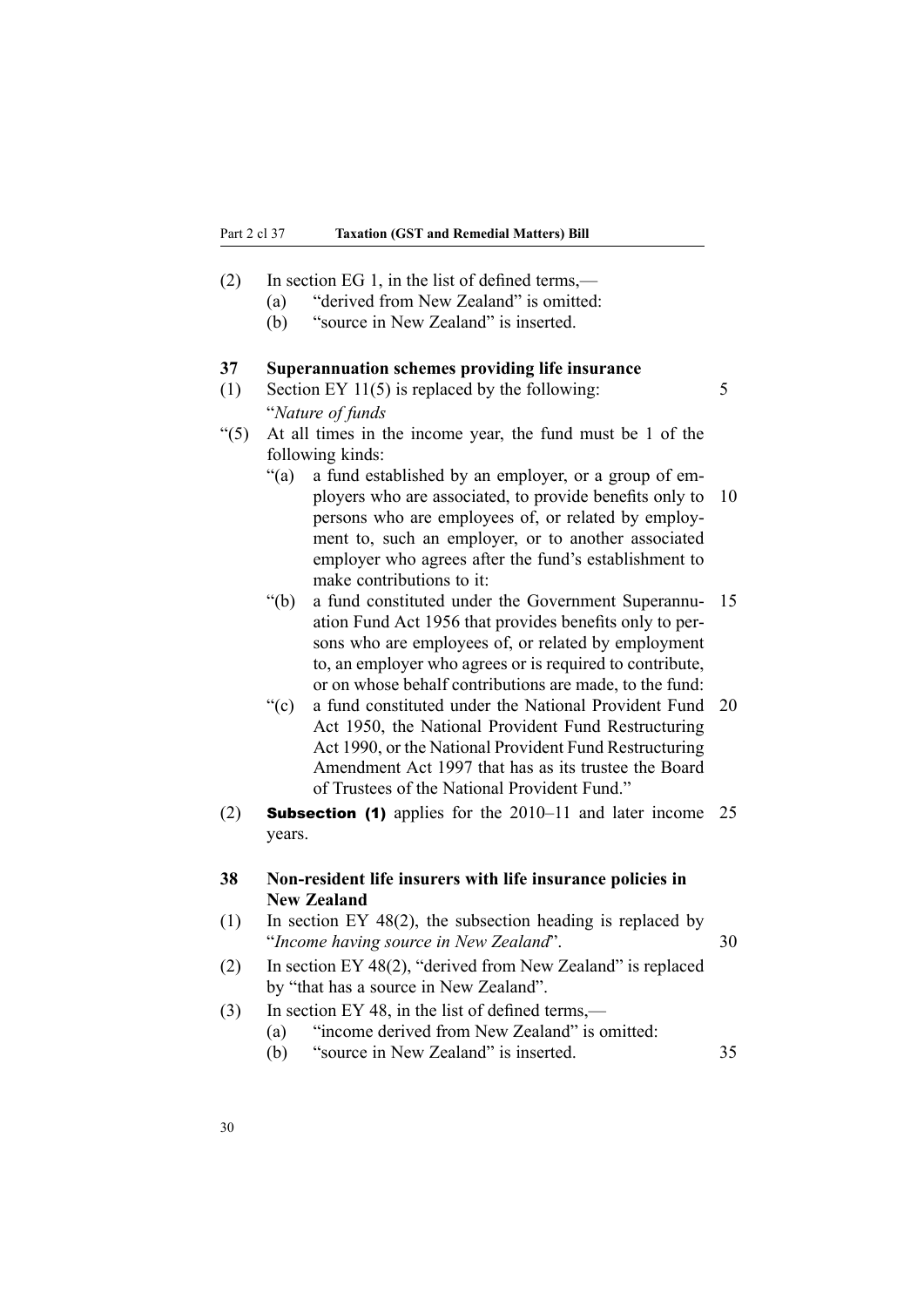# **39 What this subpart does**

- (1) In section FE 1(1), "derived from New Zealand" is replaced by "that has <sup>a</sup> source in New Zealand".
- (2) In section FE 1, in the list of defined terms,—
	- (a) "income derived from New Zealand" is omitted: 5
	- (b) "source in New Zealand" is inserted.

# **40 Threshold for application of interest apportionment rule**

- (1) In section FF  $4(1)(a)$ , "\$50,000 or more; or" is replaced by "\$50,000 or more; and".
- (2) Subsection (1) applies for the 2008–09 and later income 10 years.

# **41 When amalgamating companies are parties to financial arrangement**

- (1) Section FO 18(2) to (4) is replaced by the following: "*Financial arrangemen<sup>t</sup> discharged* 15
- "(2) The financial arrangemen<sup>t</sup> is, for the purposes of section EW 31 (Base price adjustment formula), treated as having been discharged immediately before the amalgamation. The consideration for the discharge is as follows:
	- "(a) on <sup>a</sup> resident's restricted amalgamation,— 20
		- "(i) if the amalgamating company is solvent, the consideration is the accrued balance for the financial arrangement:
		- "(ii) if the amalgamating company is insolvent but is likely to be able to meet its obligations under the 25 financial arrangement, the consideration is the accrued balance for the financial arrangement:
		- "(iii) if the amalgamating company is insolvent and is unlikely to be able to meet its obligations under the financial arrangement, the consideration is 30 the market value of the financial arrangemen<sup>t</sup> on the date of the amalgamation:
	- "(b) on an amalgamation other than <sup>a</sup> resident's restricted amalgamation, the consideration is the market value of the financial arrangemen<sup>t</sup> on the date of the amalgam- 35 ation.

31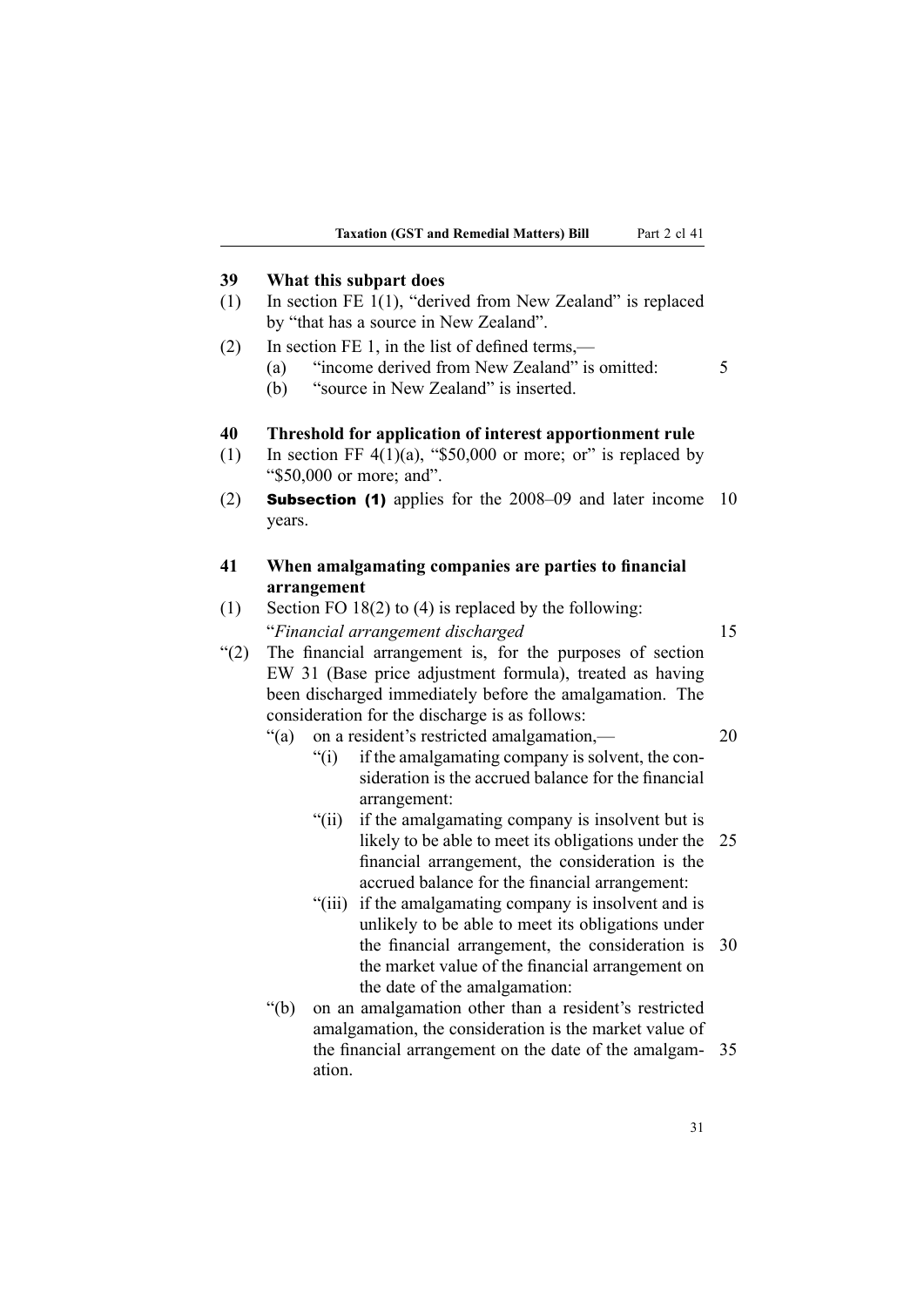"*When subsection (4) applies*

- " $(3)$  **Subsection (4)** applies when an amalgamating company that is the borrower under the financial arrangement—
	- "(a) is solvent; or
	- "(b) is insolvent but is likely to be able to meet its obligations  $5$ under the financial arrangement.

"*No remission*

"(4) The other party to the financial arrangemen<sup>t</sup> is not regarded as remitting an amount in excess of the consideration treated as paid for the discharge under **subsection (2)(a)(i) or (ii) or** 10 (b), as applicable, merely by virtue of the discharge.

# "*When subsection (6) applies*

" $(5)$  **Subsection (6)** applies when an amalgamating company that is the borrower under the financial arrangemen<sup>t</sup> is insolvent and is unlikely to meet its financial obligations under the fi- 15 nancial arrangement.

"*Market value treated as paid*

 $\degree$ (6) For the purposes of section EW 31, the financial arrangement is treated as discharged immediately before the amalgamation and the market value of the financial arrangemen<sup>t</sup> is treated as 20 being paid by the amalgamating company to the other party to the financial arrangement.

"*Amount remitted*

- "(7) For the purposes of **subsection (6)**, the other party to the financial arrangemen<sup>t</sup> is treated as having remitted an amount 25 equal to the excess over market value of the outstanding accrued balance for the financial arrangement, *see* section FO  $20$  "
- (2) In section FO 18, in the list of defined terms, "pay" is inserted.
- (3) Subsection (1) applies for the 2008–09 and later income 30 years.

## **42 Persons buying goods from overseas**

- (1) In section HD 29(2)(c), "derived from New Zealand" is replaced by "having <sup>a</sup> source in New Zealand".
- (2) In section HD 29, in the list of defined terms,— 35 (a) "derived from New Zealand" is omitted: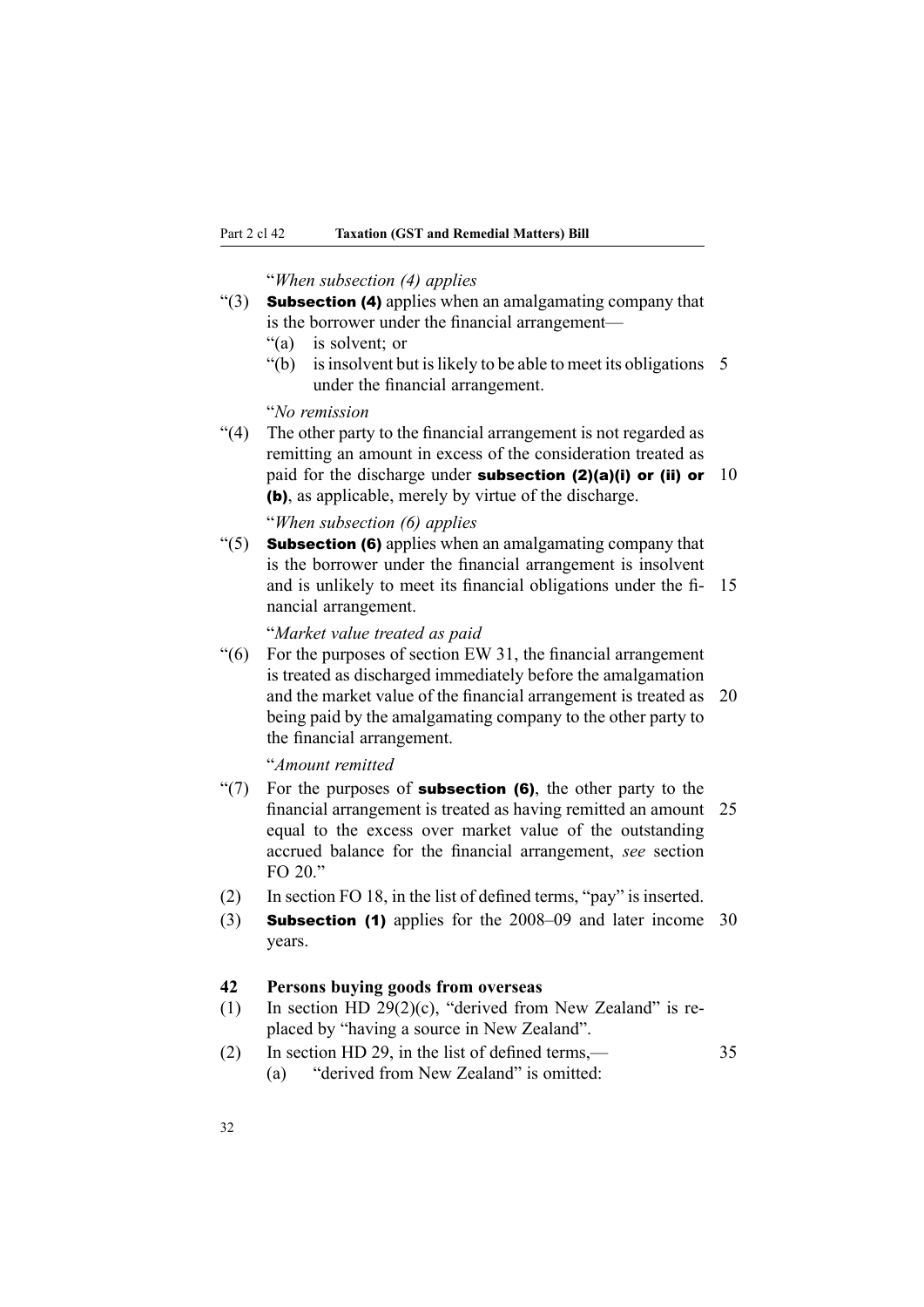- (b) "source in New Zealand" is inserted.
- **43 New section HL 19B**
- (1) After section HL 19, the following is inserted:

# "**HL19B Treatment of certain provisions made by portfolio tax rate entity** 5

## "*When this section applies*

"(1) This section applies for the purposes of section HL 19 when—

"(a) <sup>a</sup> portfolio tax rate entity—

- "(i) is likely to have future income:
- "(ii) makes <sup>a</sup> provision for future expenditure or loss; 10 and
- "(b) the amount—
	- "(i) is reflected in the entity's valuation of portfolio investor interests; or
	- "(ii) if subparagraph (i) does not apply, is shown in  $15$ its financial statements.

## "*Future amounts*

- "(2) For the purposes of determining an amount for <sup>a</sup> portfolio allocation period under section HL 19(3), <sup>a</sup> portfolio tax rate entity may take account of an amount of future income or fu- 20 ture expenditure or loss that is—
	- "(a) for future income, an amount that, when derived, would be class assessable income under section HL 19(4)(a):
	- "(b) for future expenditure or loss,—
		- "(i) an expense likely to be incurred by the entity 25 in the tax year in which the portfolio allocation period falls, or within 93 days after the end of the tax year; and
		- "(ii) an amount that, when incurred, would be <sup>a</sup> class deduction under section HL 19(4)(b). 30

#### "*Reasonable estimation*

- "(3) For the purposes of **subsection (2)**, the entity must make a reasonable estimate of the amount and must be able to demonstrate, if required, the reasonableness of the estimation by—
	- "(a) explaining why and when the income is likely to be de- 35 rived or the expense is likely to be incurred, as applicable; and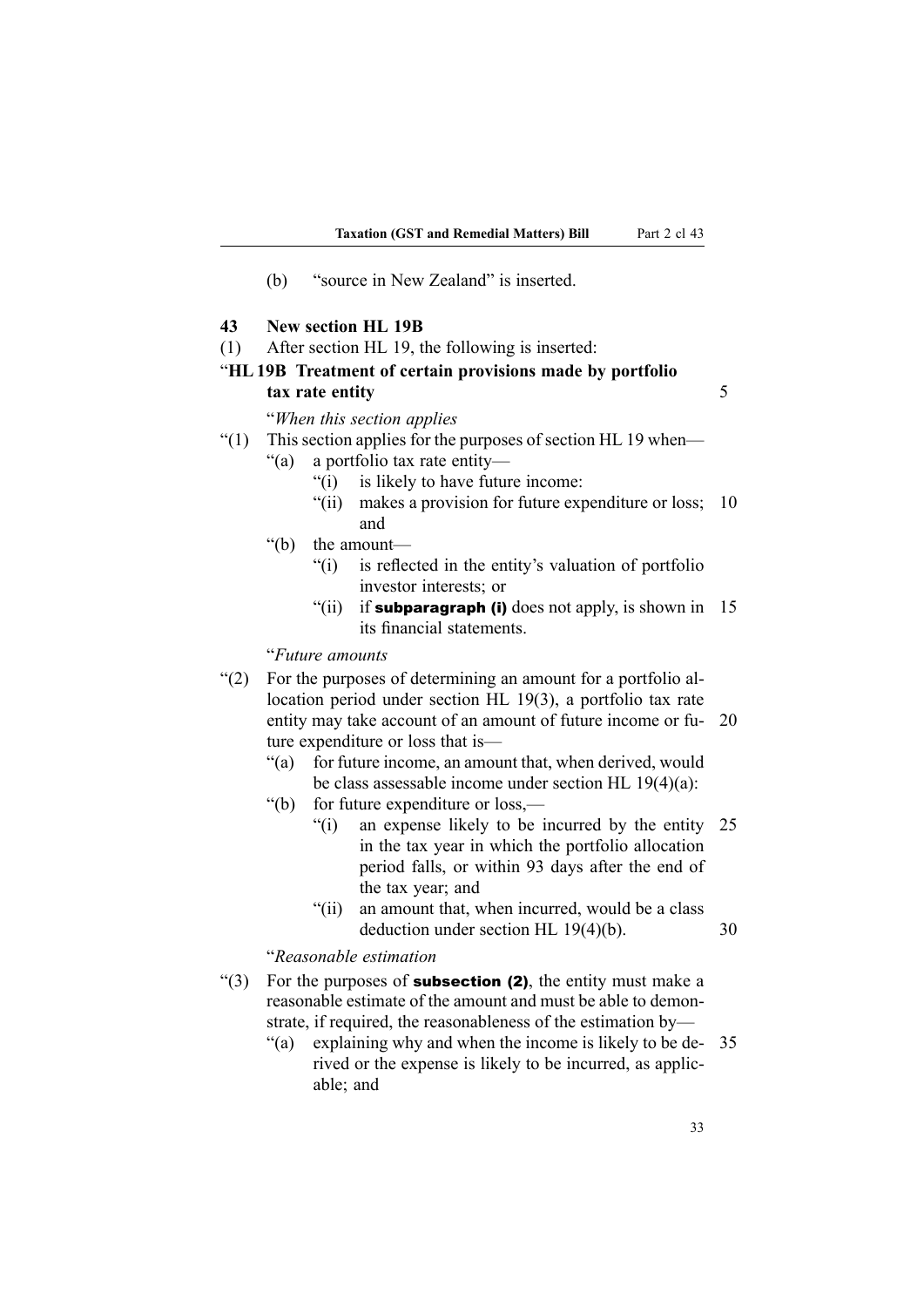"(b) providing the calculation method and actual calculations used to determine the amount, with details showing why the method is appropriate.

"*Credit impairment provisions*

- "(4) A portfolio tax rate entity may take account of <sup>a</sup> credit im- 5 pairment provision under this section but only if the provision is counted as <sup>a</sup> credit impairment provision under NZIAS 39. However, the time limit set out in **subsection (2)(b)(i)** does not apply in relation to <sup>a</sup> credit impairment provision. "Defined in this Act: amount, deduction, income, NZIAS 39, portfolio alloca- 10 tion period, portfolio investor interest, portfolio tax rate entity, tax year".
- (2) Subsection (1) does not apply to <sup>a</sup> portfolio tax rate entity in relation to <sup>a</sup> tax position taken by the entity—
	- (a) in the period from 1 April 2008 to the date of Royal assent of this Act; and 15
	- $(b)$  in relation to the attribution of income to investors in the entity and the determination of net amounts in section HL 19; and
	- (c) relying on the rules related to portfolio investment entities as they were before the amendment made by **sub-** 20 section (1).

### **44 Foreign PIE equivalents**

In section HM  $3(e)$ , "investors' interests" is replaced by "investor interests".

# **45 What is an investor class?** 25

In section HM 5, in the defined terms list, "investor interest" is omitted.

# **46 Intended effects for multi-rate PIEs and investors**

- (1) In section HM  $6(2)(b)$ , "for which the PIE has a tax liability" is replaced by "for which the PIE has no tax liability". 30
- (2) Subsection (1) applies for the 2010–11 and later income years.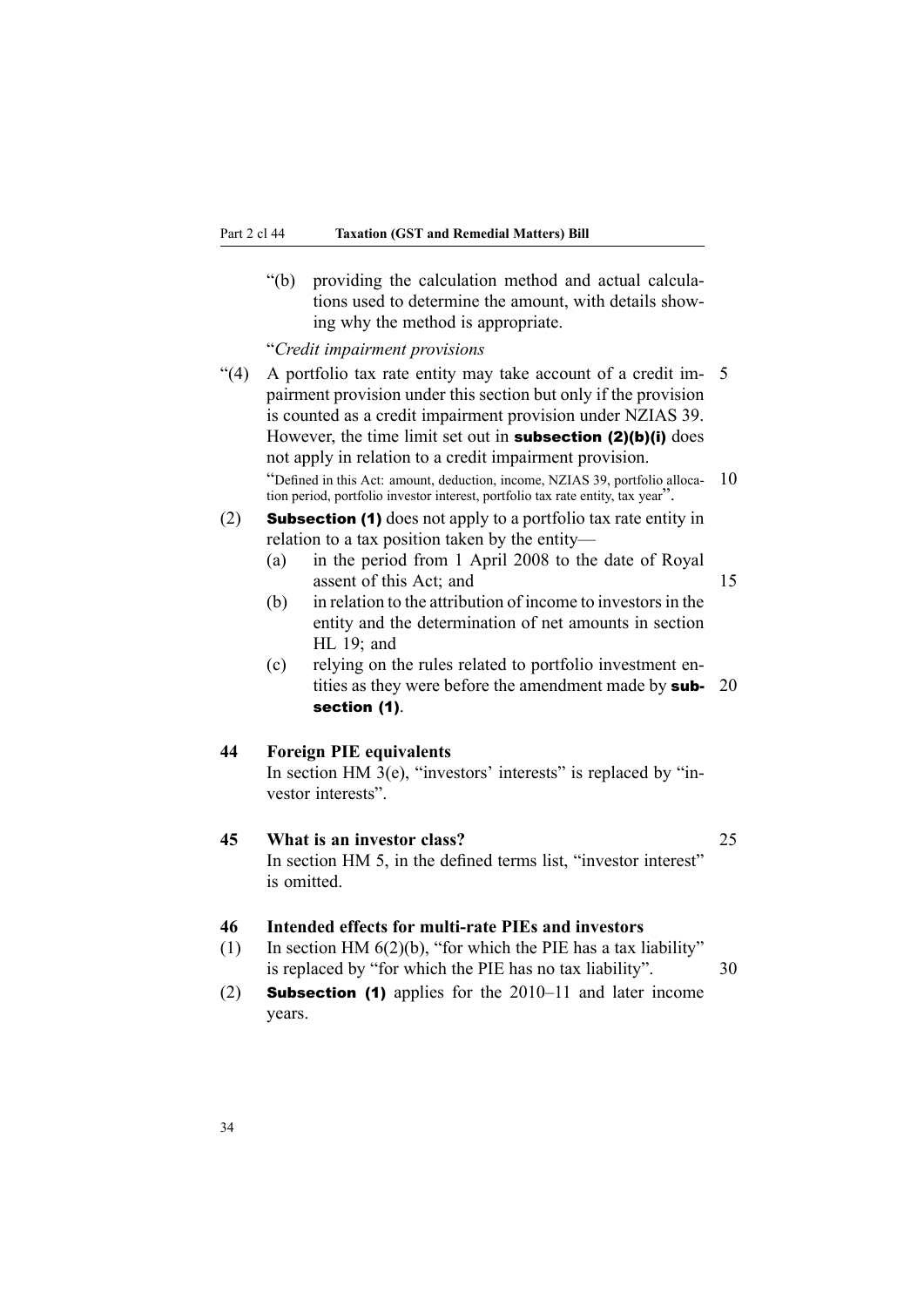| 47       | <b>Maximum investors' interests</b>                                                                                                        |    |  |  |
|----------|--------------------------------------------------------------------------------------------------------------------------------------------|----|--|--|
| (1)      | In section HM 15, in the section heading, "investors' inter-                                                                               |    |  |  |
|          | ests" is replaced by "investor interests".                                                                                                 |    |  |  |
| (2)      | In section HM $15(1)$ , "total interests of investors in the class"<br>5<br>is replaced by "total investor interests in the class".        |    |  |  |
| (3)      | In section HM 15, in the list of defined terms, "investor inter-<br>est" is inserted.                                                      |    |  |  |
| 48       | <b>Exceptions for foreign PIE equivalents</b><br>In section HM $23(1)(b)$ , "investors' interests" is replaced by<br>"investor interests". | 10 |  |  |
| 49       | <b>Rules for multi-rate PIEs</b>                                                                                                           |    |  |  |
|          | In section HM $31(1)(c)$ , "investors' interests" is replaced by<br>"investor interests of investors".                                     |    |  |  |
| 50       | Determining net amounts and taxable amounts                                                                                                |    |  |  |
| (1)      | In section HM $35(8)(a)$ , "investors' interests" is replaced by 15                                                                        |    |  |  |
|          | "investor interests".                                                                                                                      |    |  |  |
| (2)      | <b>Subsection (1)</b> applies for the 2010–11 and later income<br>years.                                                                   |    |  |  |
| 51       | <b>New section HM 35B</b>                                                                                                                  |    |  |  |
| (1)      | After section HM 35, the following is inserted:                                                                                            | 20 |  |  |
|          | "HM35B Treatment of certain provisions made by multi-rate                                                                                  |    |  |  |
|          | <b>PIEs</b>                                                                                                                                |    |  |  |
|          | "When this section applies"                                                                                                                |    |  |  |
| $\lq(1)$ | This section applies for the purposes of section HM 35 when—                                                                               |    |  |  |
|          | " $(a)$<br>a multi-rate PIE-                                                                                                               | 25 |  |  |
|          | is likely to have future income:<br>$\degree$ (i)                                                                                          |    |  |  |
|          | makes a provision for future expenditure or loss;<br>" $(ii)$<br>and                                                                       |    |  |  |
|          | " $(b)$<br>the amount—                                                                                                                     |    |  |  |
|          | $\degree$ (i)<br>is reflected in the PIE's valuation of portfolio in-                                                                      | 30 |  |  |
|          | vestor interests; or                                                                                                                       |    |  |  |
|          | " $(ii)$<br>if subparagraph (i) does not apply, is shown in<br>its financial statements.                                                   |    |  |  |
|          |                                                                                                                                            |    |  |  |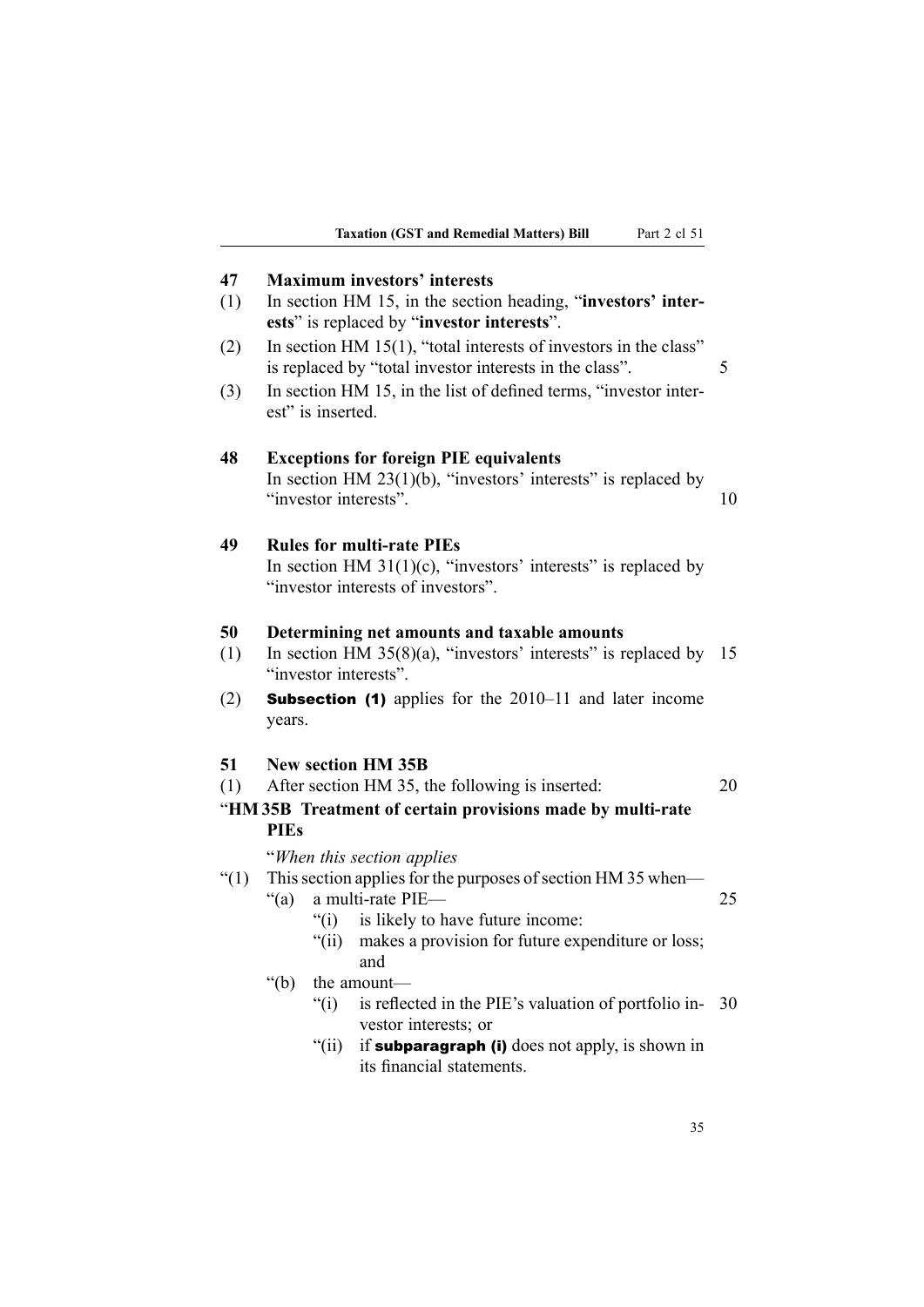#### "*Future amounts*

| $(2)$ For the purposes of determining a net amount under section |  |
|------------------------------------------------------------------|--|
| HM 35(2) for an attribution period, a multi-rate PIE may take    |  |
| account of an amount of future income or future expenditure      |  |
| or loss that is                                                  |  |

- "(a) for future income, an amount that, when derived, would be assessable income under section HM 35(3)(a):
- "(b) for future expenditure or loss,—
	- "(i) an expense likely to be incurred by the PIE in the tax year in which the attribution period falls, or 10 within 93 days after the end of the tax year; and
	- "(ii) an amount that, when incurred, would be <sup>a</sup> deduction under section HM 35(3)(b).

## "*Reasonable estimation*

- "(3) For the purposes of **subsection (2)**, the PIE must make a rea-  $15$ sonable estimate of the amount and must be able to demonstrate, if required, the reasonableness of the estimation by—
	- "(a) explaining why and when the income is likely to be derived or the expense is likely to be incurred, as applicable; and 20
	- "(b) providing the calculation method and actual calculations used to determine the amount, with details showing why the method is appropriate.

"*Credit impairment provisions*

"(4) A multi-rate PIE may take account of <sup>a</sup> credit impairment pro- 25 vision under this section but only if the provision is counted as <sup>a</sup> credit impairment provision under NZIAS 39. However, the time limit set out in **subsection (2)(b)(i)** does not apply in relation to <sup>a</sup> credit impairment provision.

"Defined in this Act: amount, attribution period, deduction, income, investor 30 interest, multi-rate PIE, NZIAS 39, tax year".

- (2) Subsection (1) applies for the 2010–11 and later income years. However, **subsection (1)** does not apply to a multi-rate PIE in relation to <sup>a</sup> tax position taken by the PIE—
	- (a) in the period from 1 April 2010 to the date of Royal 35 assent of this Act; and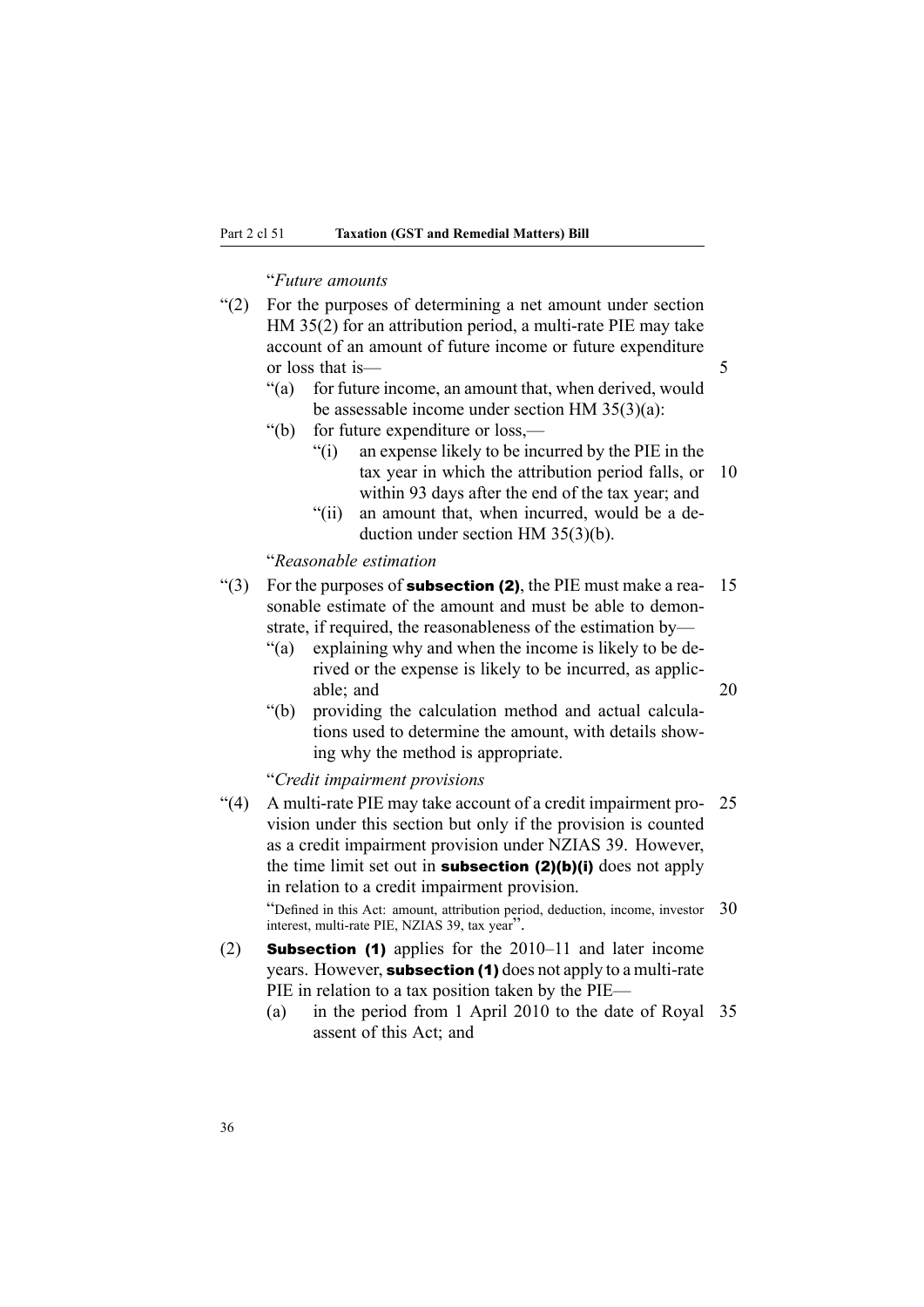- (b) in relation to the attribution of income to investors in the PIE and the determination of net amounts in section HM 35; and
- (c) relying on the PIE rules as they were before the amendment made by **subsection (1)**. 5

#### **52 Quarterly calculation option**

- (1) In section HM 43(3) and (4), "an investor's interest" is replaced by "the investor interest of an investor" in each place where it appears.
- (2) Subsection (1) applies for the 2010–11 and later income 10 years.

#### **53 Calculation of tax liability or tax credit of multi-rate PIEs**

- (1) In section HM 47(2)(a), "an interest" is replaced by "an investor interest".
- (2) Subsection (1) applies for the 2010–11 and later income 15 years.

## **54 Adjustments to investors' interests or to distributions**

- (1) In section HM 48, in the section heading, "**investors' interests**" is replaced by "**investor interests**".
- (2) In section HM 48(1), in the introductory words before para- 20 graph (a), "an adjustment to an investor's interest" is replaced by "an adjustment to the investor interest of the investor".
- (3) In section HM 48(1)(a), "the investor's interest" is replaced by "the investor interest of the investor".
- (4) **Subsections (1) to (3)** apply for the  $2010-11$  and later in- 25 come years.

#### **55 Certain exiting investors zero-rated**

- (1) In section HM  $61(a)$ , "the interest of the investor" is replaced by "the investor interest of the investor".
- (2) Subsection (1) applies for the 2010–11 and later income 30 years.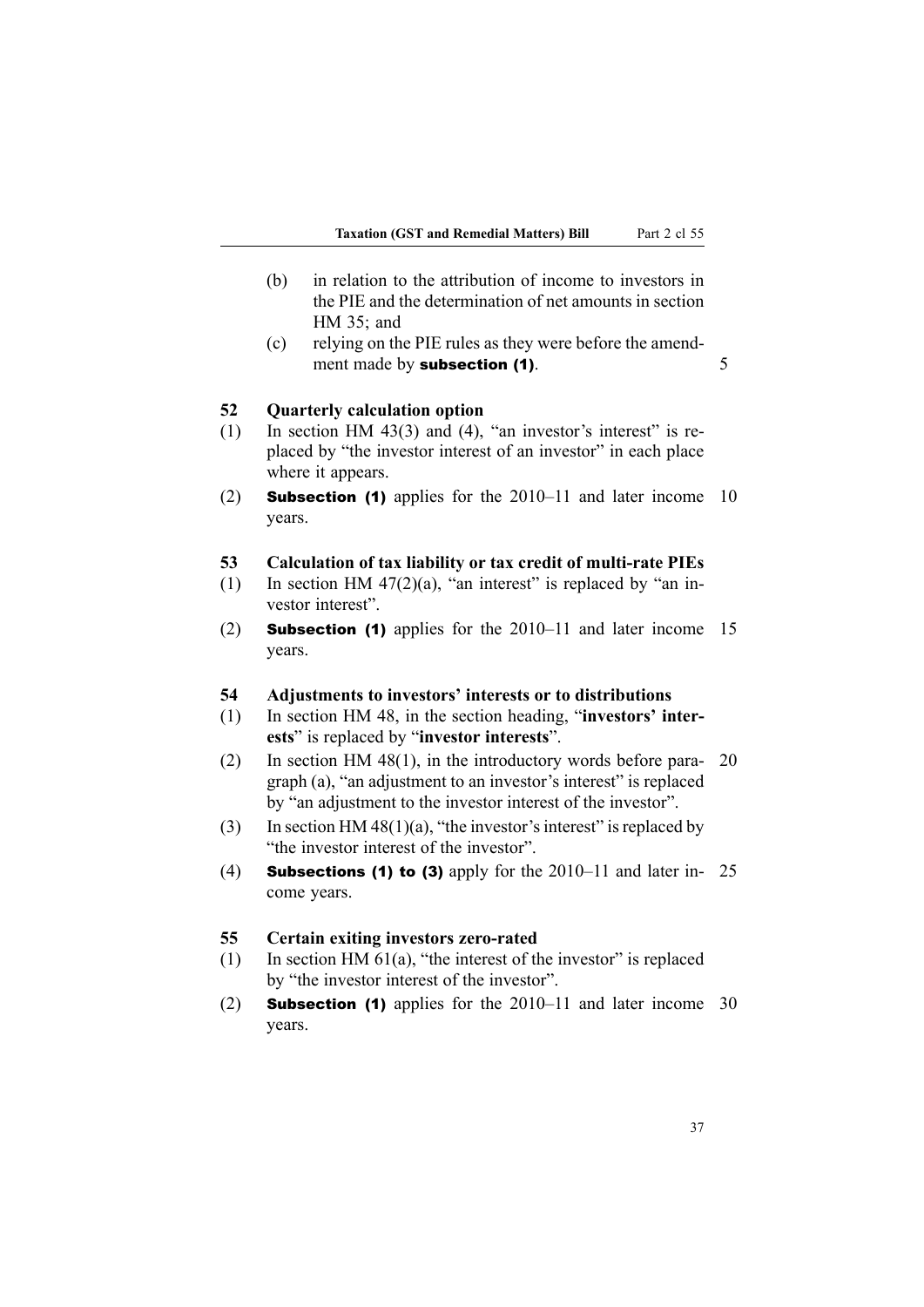#### **56 Exit levels for investors**

- (1) In section HM 62, "the investor's interest" is replaced by "the investor interest of the investor".
- (2) Subsection (1) applies for the 2010–11 and later income years. 5

#### **57 Trusts that may become complying trusts**

- (1) In section HZ 2(2), "that is derived from outside New Zealand, or derived from New Zealand" is replaced by "having <sup>a</sup> source outside New Zealand, or having <sup>a</sup> source in New Zealand".
- (2) In section HZ 2, in the list of defined terms,  $\frac{10}{2}$ 
	- (a) "derived from New Zealand" is omitted: (b) "source in New Zealand" is inserted.
	-

# **58 Tax credits for transitional circumstances**

- (1) In section LC  $4(1)(c)$ , "subpart MB (Adjustment of net income for family scheme)" is replaced by "subpart MD, ME, or MZ 15 (which relate to tax credits under the family scheme)".
- (2) In section LC  $4(1)(d)$ , "subpart MB" is replaced by "subpart" MD, ME, or MZ".
- (3) Subsections (1) and (2) apply for the 2008–09 and later income years. 20

#### **59 Assessment when person is non-resident**

- (1) In section LC 12(1)(b), "assessable income from New Zealand" is replaced by "assessable income having <sup>a</sup> source in New Zealand".
- (2) In section LC 12, in the list of defined terms,— 25
	- (a) "derived from New Zealand" is omitted:
	- (b) "source in New Zealand" is inserted.

# **60 Credits for persons who are non-resident or who receive exempt income**

- (1) Section LF 8(1), other than the heading, is replaced by the 30 following:
- "(1) This section applies for <sup>a</sup> tax year when <sup>a</sup> company resident in New Zealand pays <sup>a</sup> dividend with an FDP credit attached to <sup>a</sup> person as shareholder if—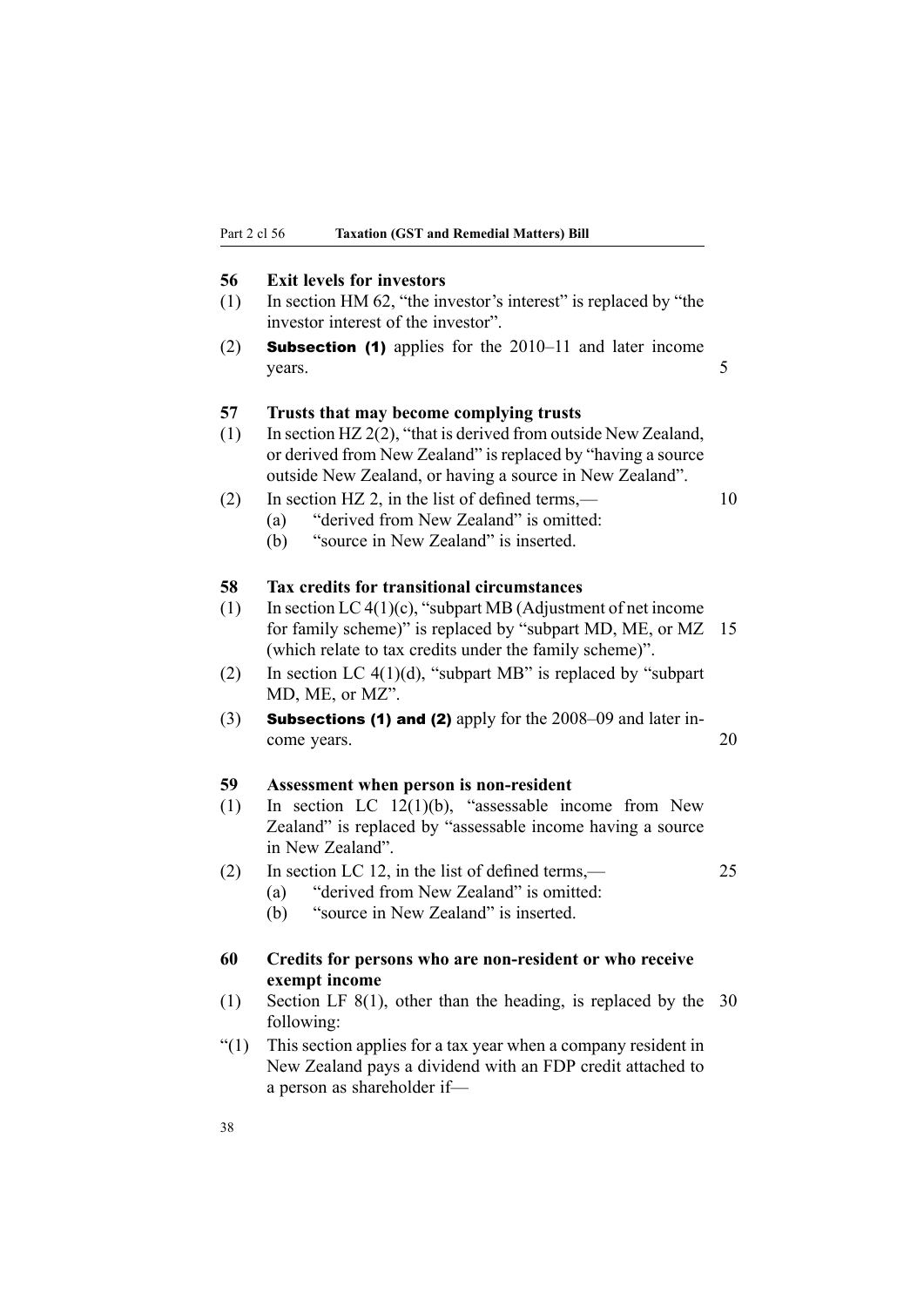- "(a) the person is non-resident; or
- "(b) the person is resident in New Zealand and the dividend is exemp<sup>t</sup> income other than under sections CW 9 to CW 11 (which relate to dividends that are exemp<sup>t</sup> income)."
- (2) Subsection (1) applies for the 2008–09 and later income years.

### **61 What this subpart does**

- (1) In section LJ  $1(2)(a)$ , "that is not derived from New Zealand" is replaced by "that does not have <sup>a</sup> source in New Zealand". 10
- (2) In section LJ 1, in the list of defined terms,—
	- (a) "derived from New Zealand" is omitted:
	- (b) "source in New Zealand" is inserted.

## **62 Tax credits for certain exiting investors**

(prescribed amount <sup>−</sup> net family scheme income) <sup>×</sup>

In section LS 4(2), "investor's interest" is replaced by "in- 15 vestor interest of the investor".

#### **63 Minimum family tax credit**

(1) In section ME 1(2), the formula is replaced by the following:

weekly periods

52.

(2) Subsection (1) applies for the 2008–09 and later income  $years.$  20

# **64 Orders in Council**

In section MF  $7(1)(a)(i)$ , "Consumer Price Index" is replaced by "Consumer Price Index that has not ye<sup>t</sup> been taken into account by an increase".

#### **65 ICA debit for loss of shareholder continuity** 25

- (1) After section OB 41(3), the following is inserted: "*Qualifying companies*
- "(3B) This section does not apply to <sup>a</sup> qualifying company in circumstances other than those set out in section HA 18 (Treat-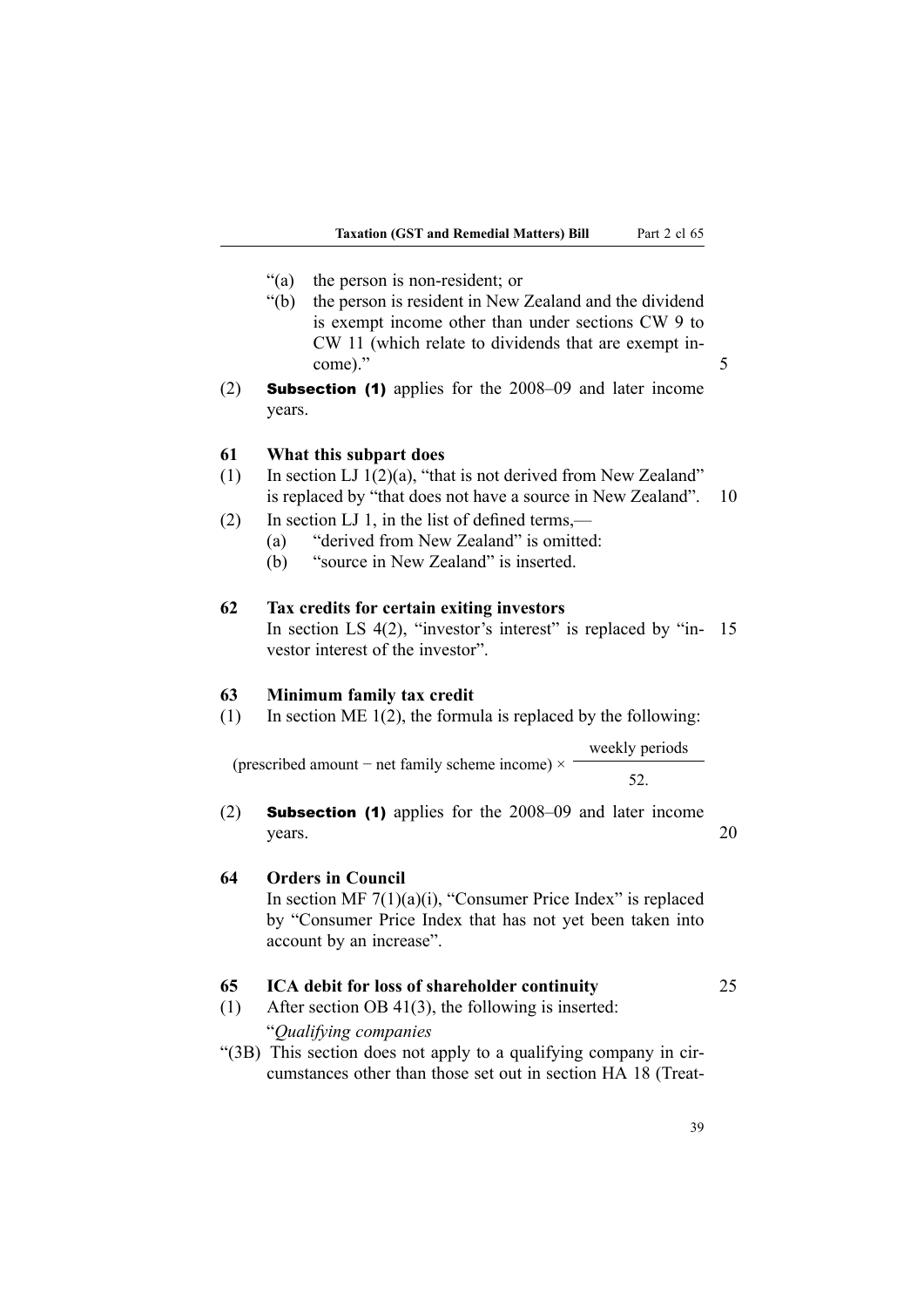ment of dividends when qualifying company status ends), and that section overrides subsections  $(1)$  to  $(3)$ ."

- (2) In section OB 41, in the defined terms list, "qualifying company" is inserted.
- (3) In section OB 41, in the compare note, "s ME  $5(1)(i)$ ,  $(2)(h)$ " 5 is replaced by "ss HG 13(6), ME  $5(1)(i)$ ,  $(2)(h)$ ".
- (4) **Subsections (1) to (3)** apply for the  $2008-09$  and later income years.

#### **66 FDPA debit for loss of shareholder continuity**

- (1) After section OC 24(3), the following is inserted:  $10$ "*Qualifying companies*
- "(3B) This section does not apply to <sup>a</sup> qualifying company in circumstances other than those set out in section HA 18 (Treatment of dividends when qualifying company status ends), and that section overrides subsections (1) to (3)." 15
- (2) In section OC 24, in the defined terms list, "qualifying company" is inserted.
- (3) In section OC 24, in the compare note, "s MG  $5(1)(i)$ ,  $(2)(g)$ , (3), (4)" is replaced by "ss HG 13(6), MG 5(1)(i), (2)(g), (3),  $(4)$ ". 20
- (4) Subsections (1) to (3) apply for the  $2008-09$  and later income years.

# **67 Subpart OZ—Terminating provisions** In sections OZ 7 to OZ 17, the compare notes are omitted.

#### **68 Payment of amounts of tax to Commissioner** 25

- (1) In section RD 4(2), "withheld and paid under subsection (1)" is replaced by "withheld under subsection (1)".
- (2) Subsection (1) applies for the 2008–09 and later income years.

# **69 Salary or wages** 30

- (1) In section RD  $5(1)(c)(v)$ , "subsection (8)" is replaced by "subsection  $(9)$ ".
- 

40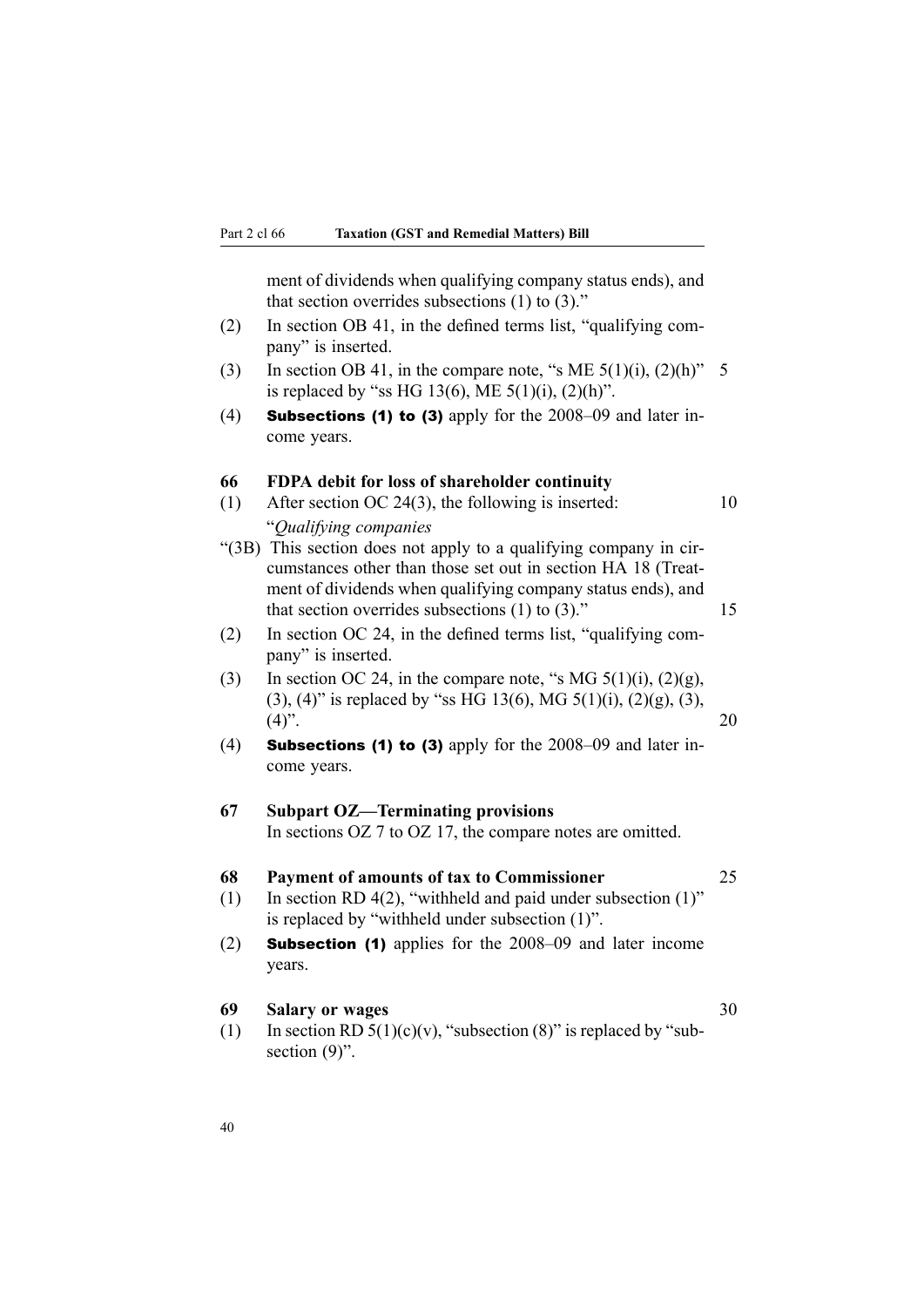(2) Subsection (1) applies for the 2008–09 and later income years.

#### **70 Returns for amounts of tax paid to Commissioner**

- (1) In section RD 22(2), "employer monthly schedule and" is omitted. 5
- (2) After section RD 22(2), the following is inserted: "*Employer monthly schedule*
- "(2B) The employer or PAYE intermediary must provide the employer monthly schedule referred to in subsection (1) by the 5th day of the month following that in which they withhold an 10 amount of tax for <sup>a</sup> PAYE income payment, or if the month is December, by the 15th day of January."
- (3) In section RD 22(3) and (4), "subsection (2)" is replaced by "subsections (2) and (2B)" in each place where it appears.
- (4) **Subsections (1) to (3)** apply for the  $2008-09$  and later in- 15 come years.

#### **71 Repayment of employment-related loans**

- (1) Section RD  $36(2)(b)$  is replaced by the following:
	- "(b) is payable to the employee without any amount of tax withheld under the PAYE rules, the RWT rules, or the 20 NRWT rules: and".
- (2) In section RD 36, in the list of defined terms,—
	- (a) "amount of tax", "NRWT rules", and "RWT rules" are inserted:
	- (b) "non-resident passive income" and "resident passive in- 25 come" are omitted.
- (3) Subsection (1) applies for the 2008–09 and later income years.

#### **72 Resident passive income**

- (1) In section RE  $2(5)(f)$ , "dividend derived from New Zealand" 30 is replaced by "dividend that has <sup>a</sup> source in New Zealand".
- (2) In section RE 2, in the list of defined terms,—
	- (a) "derived from New Zealand" is omitted:
	- (b) "source in New Zealand" is inserted.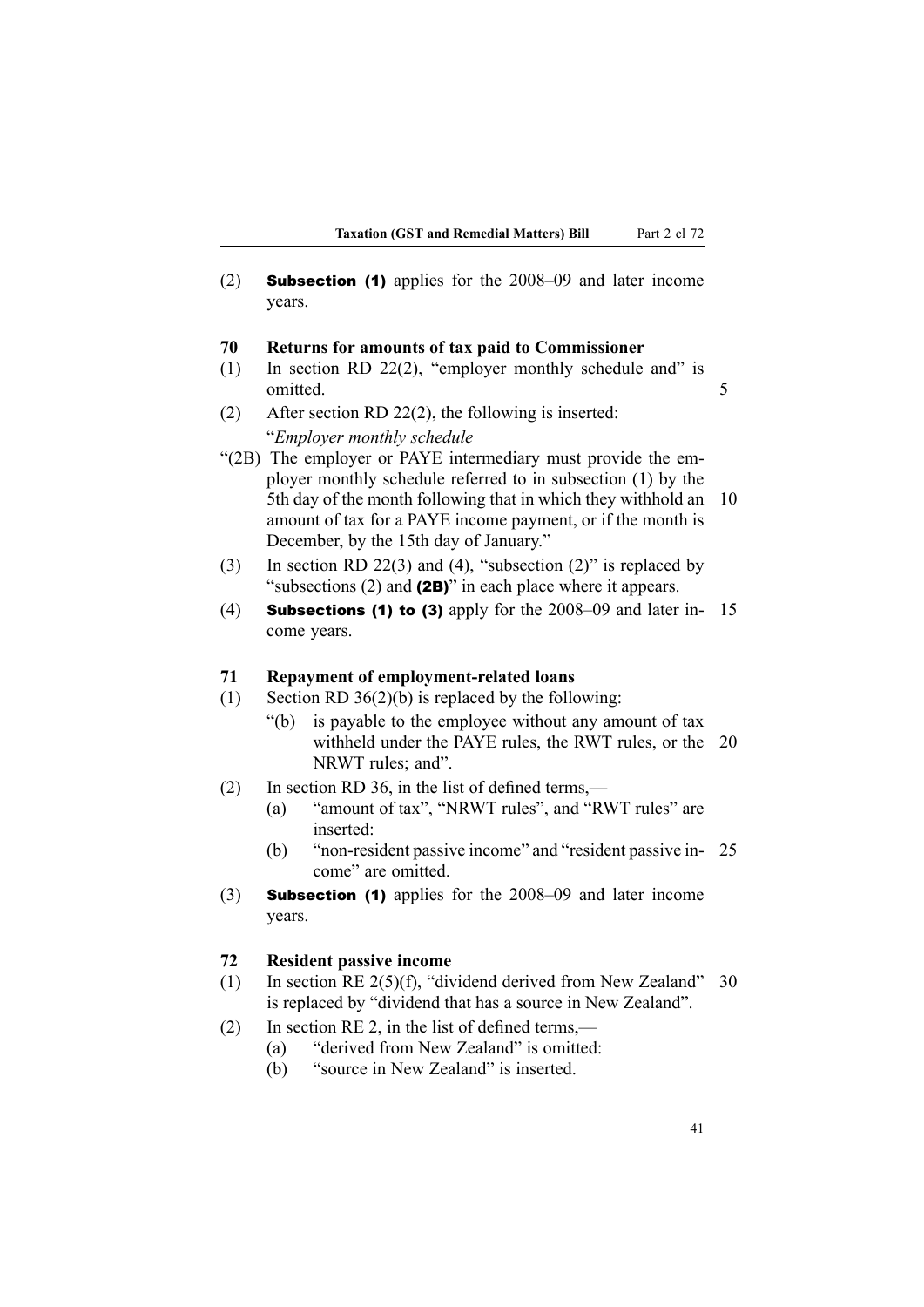#### **73 Non-resident passive income**

- (1) In section RF 2(1), "income derived from New Zealand by <sup>a</sup> non-resident consisting of" is replaced by "income having <sup>a</sup> source in New Zealand that <sup>a</sup> non-resident derives and that consists of". 5
- (2) In section RF 2, in the list of defined terms,—
	- (a) "derived from New Zealand" is omitted:
	- (b) "source in New Zealand" is inserted.

#### **74 Definitions**

(1) This section amends section YA 1. 10

- (2) In the definition of **boutique investor class**, in paragraph (d), "the interests of investors" is replaced by "the investor interests of investors".
- (3) The definition of **derived from New Zealand** is repealed.
- (4) The following is inserted in its appropriate alphabetical order: 15 "**emissions unit shortfall year**, for <sup>a</sup> person means an income year that—
	- "(a) is an emissions unit shortfall year for the person under section ED 1B(9)(a) (Valuation of emissions units issued for zero price); and 20
	- "(b) has not ceased to be an emissions unit shortfall year for the person under section ED  $1B(10)(c)$ ".
- (5) The definition of **foreign non-dividend income** is replaced by the following:

"**foreign non-dividend income** means income that— 25

- "(a) does not have <sup>a</sup> source in New Zealand; and
- "(b) is not <sup>a</sup> dividend".
- (6) The definition of **income derived from New Zealand** is repealed.
- (7) In the definition of **non-filing taxpayer**, in paragraph (b), "de- 30 rived from New Zealand" is replaced "having <sup>a</sup> source in New Zealand".
- (8) In the definition of **source in New Zealand**, "New Zealand source)" is replaced by "New Zealand source) and section YZ 1 (Source rule for interest)". 35
- (9) In the definition of **transfer of value**, in paragraph (b)(ii), "paragraph (a)" is replaced by "subparagraph (i)".
- 42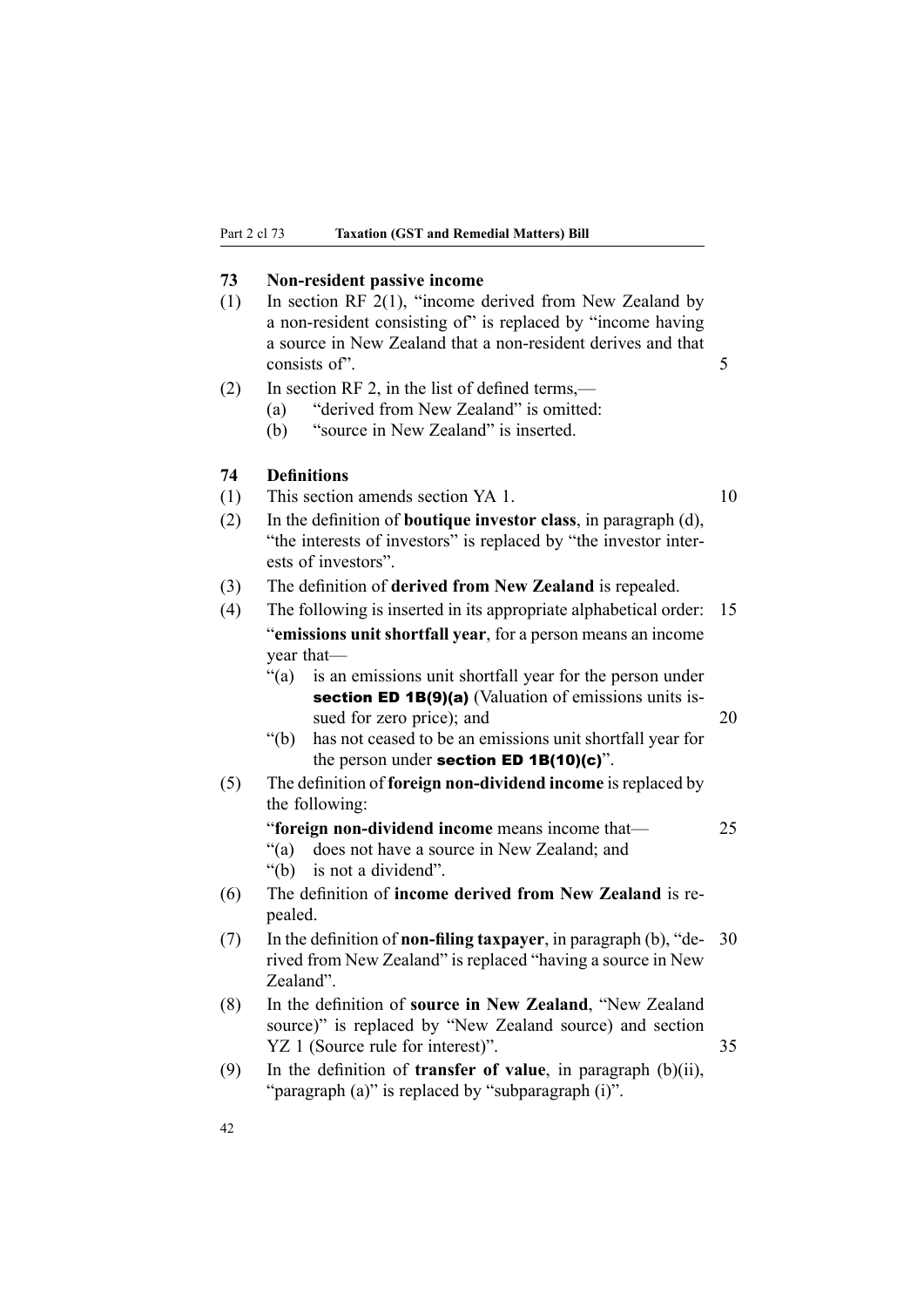- (10) Subsections (2) and (4) apply for the 2010–11 and later income years.
- (11) Subsection (9) applies for the 2008–09 and later income years.
- **75 Schedule 32—Recipients of charitable or other public** 5 **benefit gifts**
- (1) In schedule 32,—
	- (a) after the entry for "Surf Aid International Incorporated", an entry for "Te Tuao Tawahi: Volunteer Service Abroad Incorporated" is inserted: 10
	- (b) after the entry for "The Band Aid Box", an entry for "The Bouganville Library Trust" is inserted:
	- (c) before the entry for "The Commonwealth Foundation", an entry for "The Branch Foundation" is inserted:
	- (d) after the entry for "The Leprosy Mission New Zealand 15 Incorporated", an entry for "The Mutima Charitable Trust" is inserted:
	- (e) the entry for "The Volunteer Service Abroad (Incorporated)" is repealed.
- (2) **Subsection (1)(b)** applies for the  $2011-12$  to  $2018-19$  tax 20 years.
- (3) **Subsection (1)(d)** applies for the  $2011-12$  to  $2016-17$  tax years.

#### **76 Schedule 51–Identified changes in legislation**

(1) In schedule 51, before the entry for section FA 3(2), the fol- 25 lowing is inserted:

| CD $39(9)(b)$ ,<br>(c) | A dividend payable to a shareholder by a company<br>when the amount is applied under section CD                                                              |
|------------------------|--------------------------------------------------------------------------------------------------------------------------------------------------------------|
|                        | $39(9)(a)$ by the shareholder against a loan from the<br>company to the shareholder includes a dividend<br>that is paid without any withholding of an amount |
|                        | of resident withholding tax or non-resident<br>withholding tax.                                                                                              |

(2) In schedule 51, after the entry for MC 6, the following is inserted: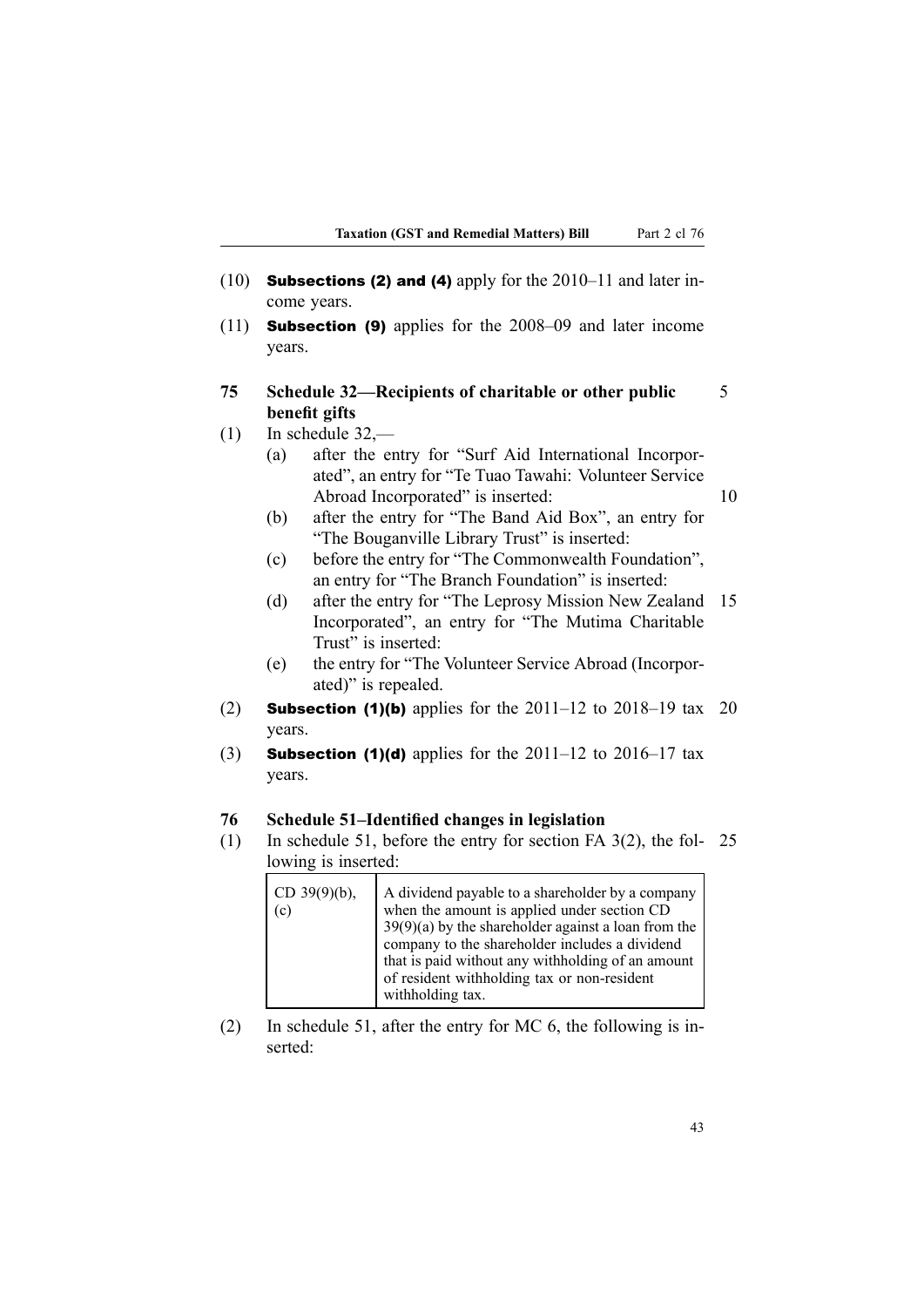#### Part 3 cl 77 **Taxation (GST and Remedial Matters) Bill**

| $RD$ 36(2) | A dividend payable to a shareholder by a<br>company when the amount is applied under<br>section RD $36(1)$ by the shareholder against<br>a loan from the company to the shareholder<br>includes a dividend that is paid without<br>any withholding of an amount of resident<br>withholding tax or non-resident withholding tax. |
|------------|---------------------------------------------------------------------------------------------------------------------------------------------------------------------------------------------------------------------------------------------------------------------------------------------------------------------------------|
|------------|---------------------------------------------------------------------------------------------------------------------------------------------------------------------------------------------------------------------------------------------------------------------------------------------------------------------------------|

(3) Subsections (1) and (2) apply for the 2008–09 and later income years.

# **Part 3 Amendments to Tax Administration Act 1994** 5

# **77 Tax Administration Act 1994** Sections 78 to 86 amend the Tax Administration Act 1994.

#### **78 Interpretation**

- (1) This section amends section 3(1).
- (2) In the definition of **late paymen<sup>t</sup> penalty**, paragraph (b)(iv) is 10 repealed.
- (3) The definition of **tax payable** is removed and reinserted in its correct alphabetical order after the definition of **tax paid**.

# **79 Persons with approved issuer status**

- (1) Section 32M(1) and (2) are replaced by the following: 15
- "(1) A person who borrows, has borrowed, or will borrow money is eligible to elect to pay approved issuer levy in relation to <sup>a</sup> security for the purposes of—
	- "(a) the NRWT rules:
	- "(b) an exemption under <sup>a</sup> double tax agreement. 20
- "(2) For the purposes of **subsection (1)**, the person elects to pay approved issuer levy in relation to <sup>a</sup> security by—
	- "(a) either being an approved issuer or becoming an approved issuer under subsection (2B); and
	- "(b) applying under section 86G of the Stamp and Cheque 25 Duties Act 1971 to register the security; and
	- "(c) paying the amount of the levy for the security under section 86I of that Act.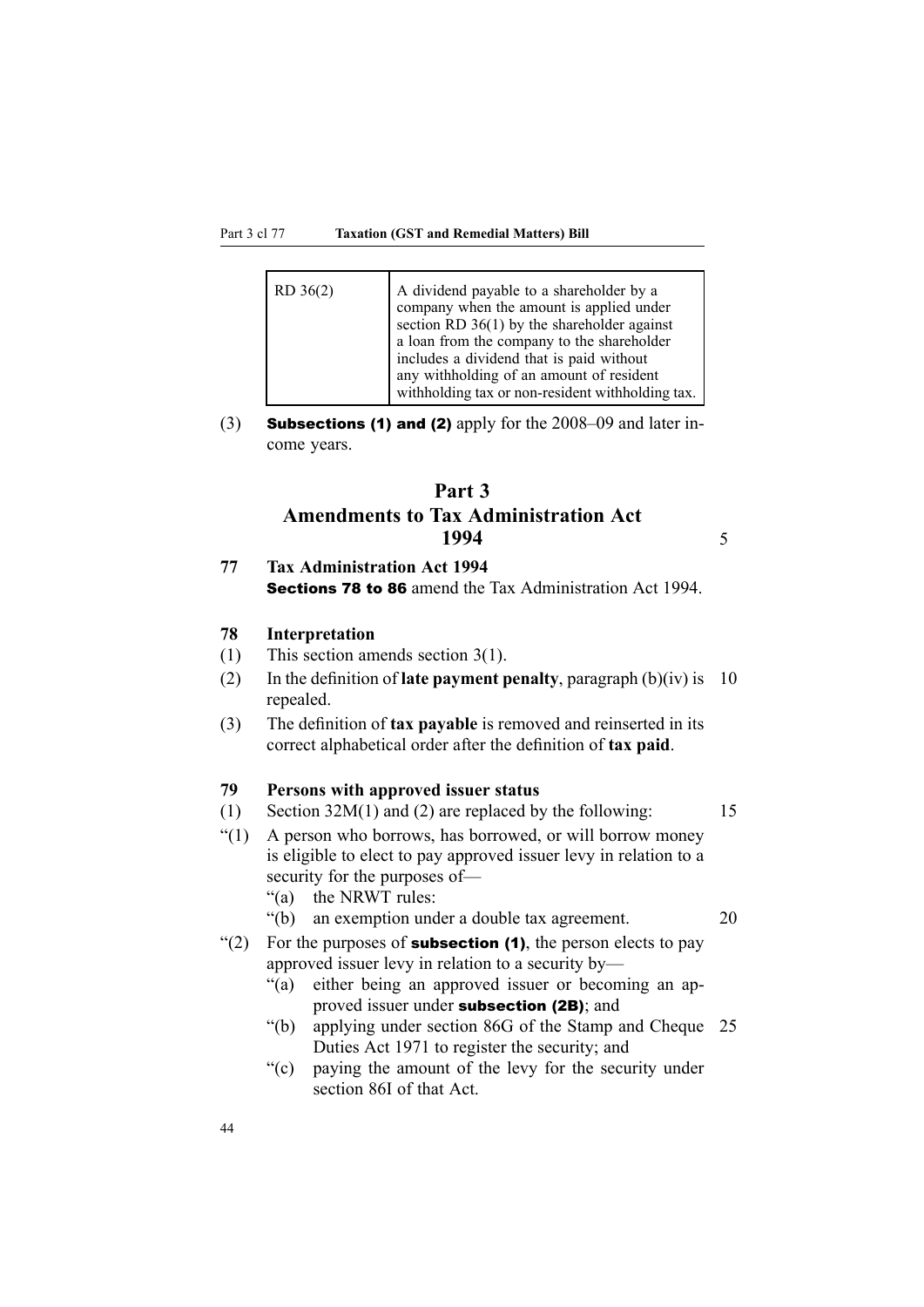- "(2B) To become an approved issuer, the person must notify the Commissioner that they wish to have approved issuer status."
- (2) After section 32M(4), the following is inserted:
- "(4B) If the Commissioner revokes a person's approved issuer status under subsection (3) within 20 working days of having been 5 notified under **subsection (2B)**, the revocation applies from the date of notification."
- (3) In section 32M(5), "for the purposes of the NRWT rules and Part 6B of the Stamp and Cheque Duties Act 1971" is replaced by "for the purposes of the NRWT rules, an exemption under 10 <sup>a</sup> double tax agreement, and Part 6B of the Stamp and Cheque Duties Act 1971, as applicable".

### **80 Consequential adjustments on change in balance date**

(1) In section 39(5), the formula is replaced by the following:

365

×taxable income.

income year days

(2) Subsection (1) applies for the 2008–09 and later income 15 years.

#### **81 Officers to maintain secrecy**

After section  $81(4)(t)$ , the following is added:

- "(u) communicating to a person's fund provider under  $sec$ tion 220B of the KiwiSaver Act 2006 any information 20 specified in that section for the purposes set out in the section"
- **82 Disclosure of information for verification of government screen production payment entitlement**

#### **83 Non-electronic filing penalty**

(1) In section 139AA(1)(a), "section RD 22(2)" is replaced by "section RD 22(2) and  $(2B)$ ".

In section 85F(3), "**large budget screen production grant**" 25 is replaced by "**governmen<sup>t</sup> screen production payment**".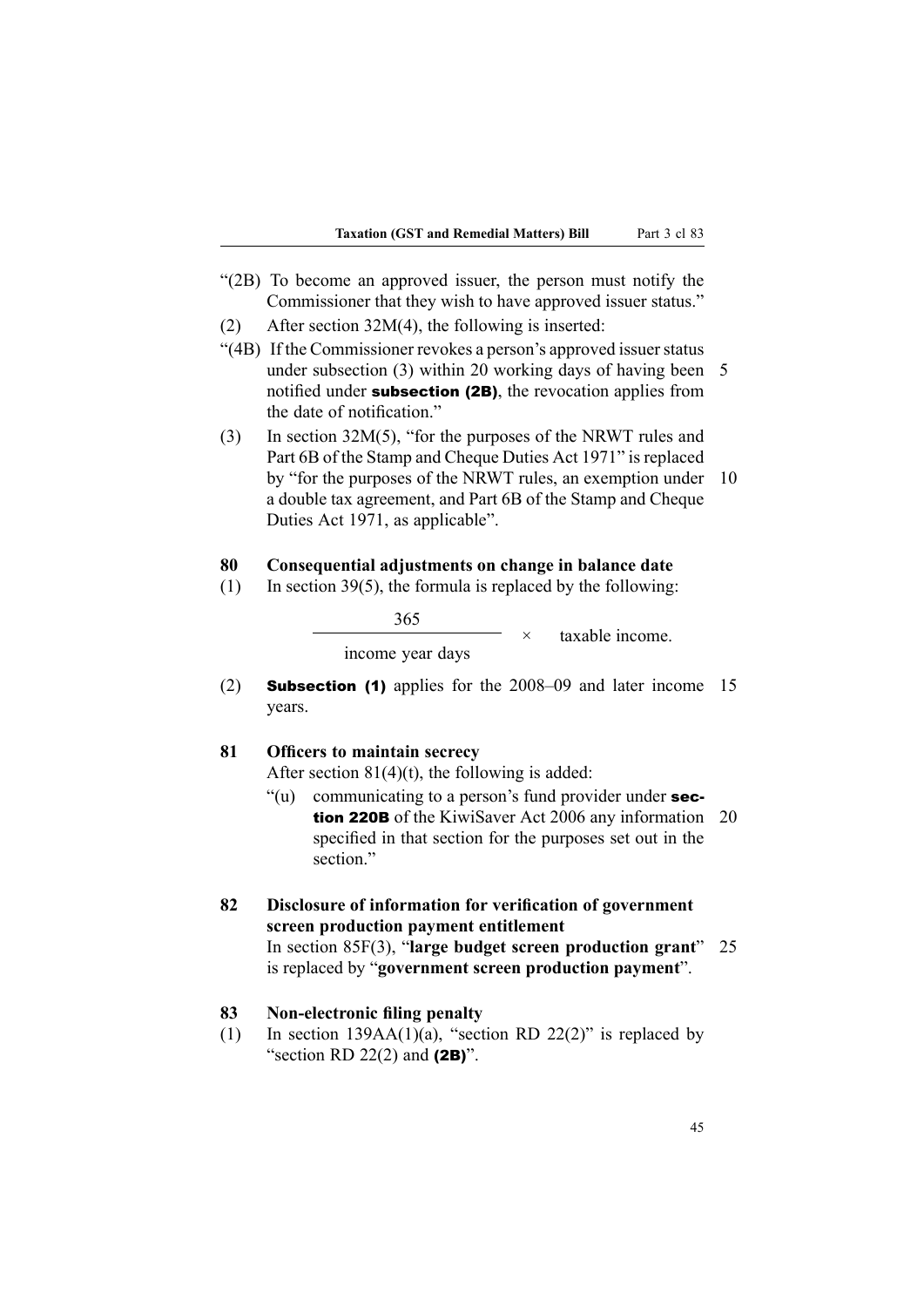(2) Subsection (1) applies for the 2008–09 and later income years.

**84 Shortfall penalty for not taking reasonable care or for taking unacceptable tax position may not be more than \$50,000** 5

In section  $141JAA(1)$ , "if the taxpayer voluntarily discloses the shortfall," is replaced by "if the taxpayer voluntarily discloses the shortfall under section 141G,".

#### **85 Due date for payment of late filing penalty**

- (1) In section 142(1A), "section RD 22(2)(b)" is replaced by 10 "section RD 22(2B)".
- (2) Subsection (1) applies for the 2008–09 and later income years.

## **86 Deduction of tax from payments due to defaulters** After section 157(10), the following is added: 15

"(11) For the purposes of the definition of **amount payable** in subsection (10), money that is on deposit or is deposited to the credit of <sup>a</sup> taxpayer includes money that—

- "(a) is held in <sup>a</sup> joint bank account in the name of the taxpayer and 1 or more other persons; and 20
- "(b) can be withdrawn from the account by or on behalf of the taxpayer without <sup>a</sup> signature being required at the time of the withdrawal from, or on behalf of, the other person or persons."

# **Part 4** 25

# **Amendments to Income Tax Act 2004**

**87 Income Tax Act 2004** Sections 88 to 93 amend the Income Tax Act 2004.

# **88 Amounts derived in connection with employment**

- (1) Section CE  $1(1)(c)$  is repealed. 30
- (2) After section CE 1(1), the following is inserted: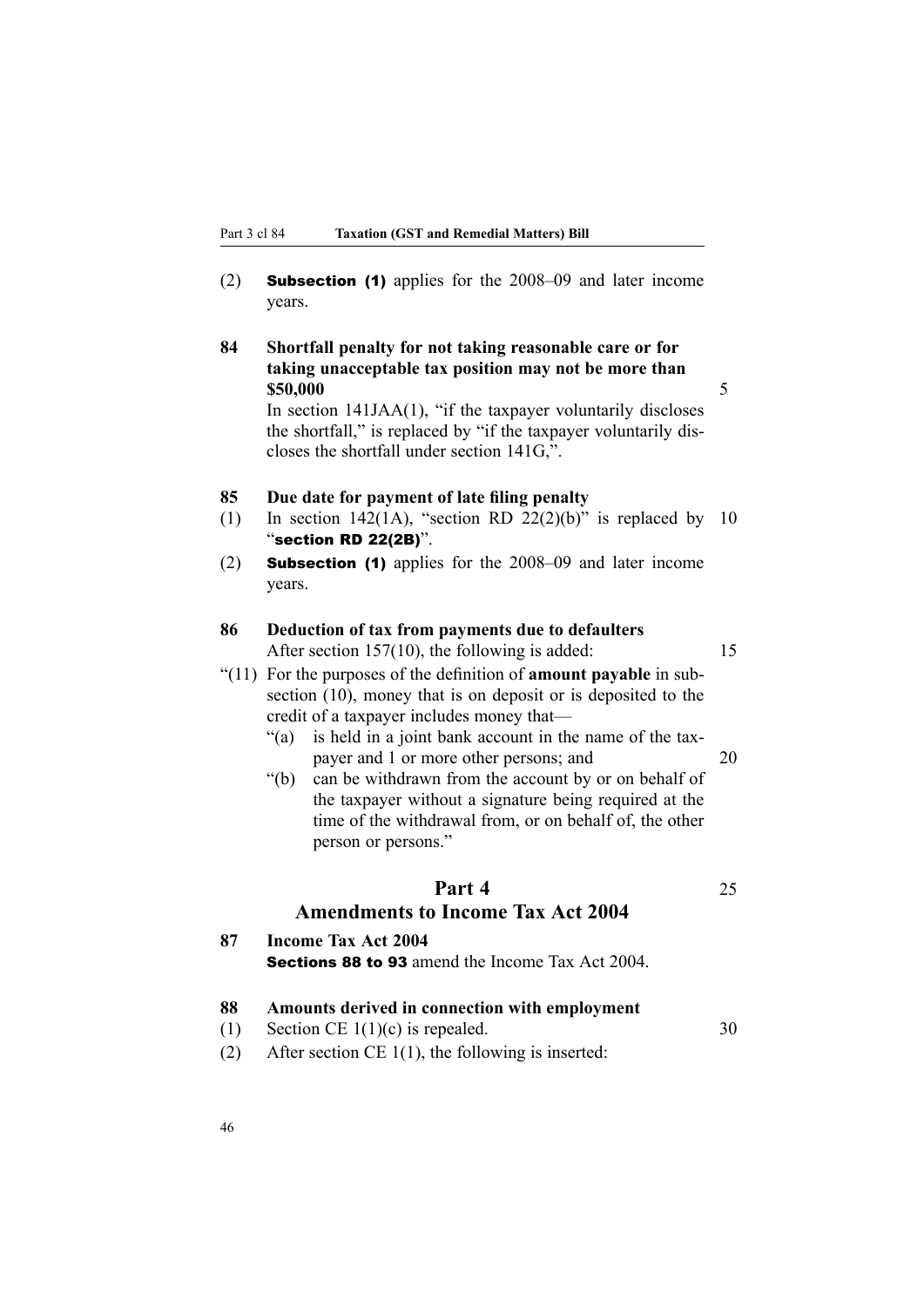|         | "Benefit of accommodation                                            |    |  |  |  |
|---------|----------------------------------------------------------------------|----|--|--|--|
|         | "(1B) The market value of the following benefits provided to a per-  |    |  |  |  |
|         | son is income of the person if the benefit is provided in relation   |    |  |  |  |
|         | to an office or position held by them:                               |    |  |  |  |
|         | the provision of accommodation:<br>" $(a)$ "                         | 5  |  |  |  |
|         | the provision of an accommodation allowance instead<br>" $(b)$       |    |  |  |  |
|         | of accommodation."                                                   |    |  |  |  |
| (3)     | <b>Subsections (1) and (2)</b> apply for the $2005-06$ and later in- |    |  |  |  |
|         | come years.                                                          |    |  |  |  |
|         |                                                                      |    |  |  |  |
| 89      | <b>Benefits provided on premises</b>                                 | 10 |  |  |  |
| (1)     | In section $CX 20(1)$ , "received or used" is replaced by "used"     |    |  |  |  |
|         | or consumed" in each place where it appears.                         |    |  |  |  |
| (2)     | <b>Subsection (1)</b> applies for the 2005–06 and later income       |    |  |  |  |
|         | years.                                                               |    |  |  |  |
|         |                                                                      |    |  |  |  |
| 90      | <b>GST</b>                                                           | 15 |  |  |  |
| (1)     | In section DB $2(2)$ , "a supply of goods or services that section   |    |  |  |  |
|         | 21 or 21I(1) to 21I(3)" is replaced by "a supply of goods or         |    |  |  |  |
|         | services that section 5B, 21, or $21I(1)$ to $(3)$ ".                |    |  |  |  |
| (2)     | <b>Subsection (1)</b> applies for the 2005–06 and later income       |    |  |  |  |
|         | years.                                                               | 20 |  |  |  |
|         |                                                                      |    |  |  |  |
| 91      | <b>New section HL 19B</b>                                            |    |  |  |  |
| (1)     | After section HL 19, the following is inserted:                      |    |  |  |  |
|         |                                                                      |    |  |  |  |
|         | "HL 19B Treatment of certain provisions made by portfolio            |    |  |  |  |
|         | tax rate entity                                                      |    |  |  |  |
|         | "When this section applies"                                          | 25 |  |  |  |
| " $(1)$ | This section applies for the purposes of section HL 19 when—         |    |  |  |  |
|         | a portfolio tax rate entity-<br>" $(a)$ "                            |    |  |  |  |
|         | is likely to have future income:<br>" $(i)$                          |    |  |  |  |
|         | " $(ii)$<br>makes a provision for future expenditure or loss;        |    |  |  |  |
|         | and                                                                  | 30 |  |  |  |
|         | " $(b)$<br>the amount-                                               |    |  |  |  |
|         | " $(i)$<br>is reflected in the entity's valuation of portfolio       |    |  |  |  |
|         | investor interests; or                                               |    |  |  |  |
|         | " $(ii)$<br>if subparagraph (i) does not apply, is shown in          |    |  |  |  |
|         | its financial statements.                                            | 35 |  |  |  |
|         |                                                                      |    |  |  |  |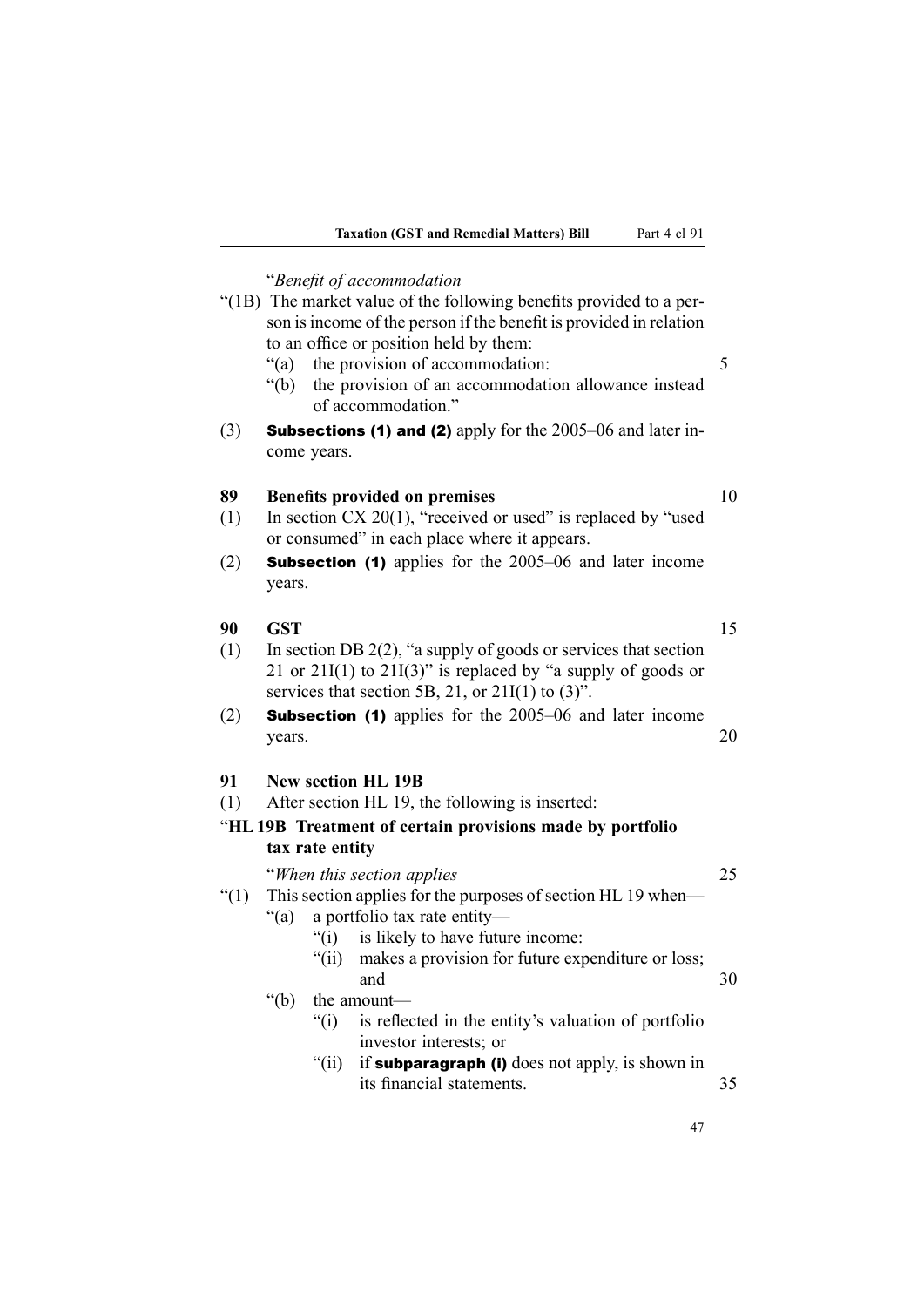# "*Future amounts*

| (2)   | For the purposes of determining an amount for a portfolio al-<br>location period under section HL 19(3), a portfolio tax rate<br>entity may take account of an amount of future income or fu-<br>ture expenditure or loss that is-<br>" $(a)$ "<br>for future income, an amount that, when derived, would<br>be class assessable income under section HL 19(4)(a):<br>" $(b)$<br>for future expenditure or loss,—                                                                                                           | 5  |
|-------|-----------------------------------------------------------------------------------------------------------------------------------------------------------------------------------------------------------------------------------------------------------------------------------------------------------------------------------------------------------------------------------------------------------------------------------------------------------------------------------------------------------------------------|----|
|       | an expense likely to be incurred by the entity<br>" $(i)$<br>in the tax year in which the portfolio allocation<br>period falls, or within 93 days after the end of<br>the tax year; and<br>an amount that, when incurred, would be a class<br>" $(ii)$                                                                                                                                                                                                                                                                      | 10 |
|       | deduction under section HL $19(4)(b)$ .                                                                                                                                                                                                                                                                                                                                                                                                                                                                                     |    |
|       | "Reasonable estimation                                                                                                                                                                                                                                                                                                                                                                                                                                                                                                      | 15 |
| ``(3) | For the purposes of <b>subsection (2)</b> , the entity must make a<br>reasonable estimate of the amount and must be able to demon-<br>strate, if required, the reasonableness of the estimation by-<br>explaining why and when the income is likely to be de-<br>" $(a)$<br>rived or the expense is likely to be incurred, as applic-<br>able; and<br>$\degree$ (b)<br>providing the calculation method and actual calcula-<br>tions used to determine the amount, with details show-<br>ing why the method is appropriate. | 20 |
|       | "Credit impairment provisions                                                                                                                                                                                                                                                                                                                                                                                                                                                                                               | 25 |
| (4)   | A portfolio tax rate entity may take account of a credit im-<br>pairment provision under this section but only if the provision<br>is counted as a credit impairment provision under NZIAS 39.<br>However, the time limit set out in <b>subsection <math>(2)(b)(i)</math></b> does<br>not apply in relation to a credit impairment provision.                                                                                                                                                                               | 30 |
|       | "Defined in this Act: amount, deduction, income, NZIAS 39, portfolio alloca-                                                                                                                                                                                                                                                                                                                                                                                                                                                |    |
|       | tion period, portfolio investor interest, portfolio tax rate entity, tax year".                                                                                                                                                                                                                                                                                                                                                                                                                                             |    |
| (2)   | <b>Subsection (1)</b> does not apply to a portfolio tax rate entity in<br>relation to a tax position taken by the entity-                                                                                                                                                                                                                                                                                                                                                                                                   |    |
|       | in the period from 1 October 2007 to the date of Royal<br>(a)<br>assent of this Act; and                                                                                                                                                                                                                                                                                                                                                                                                                                    | 35 |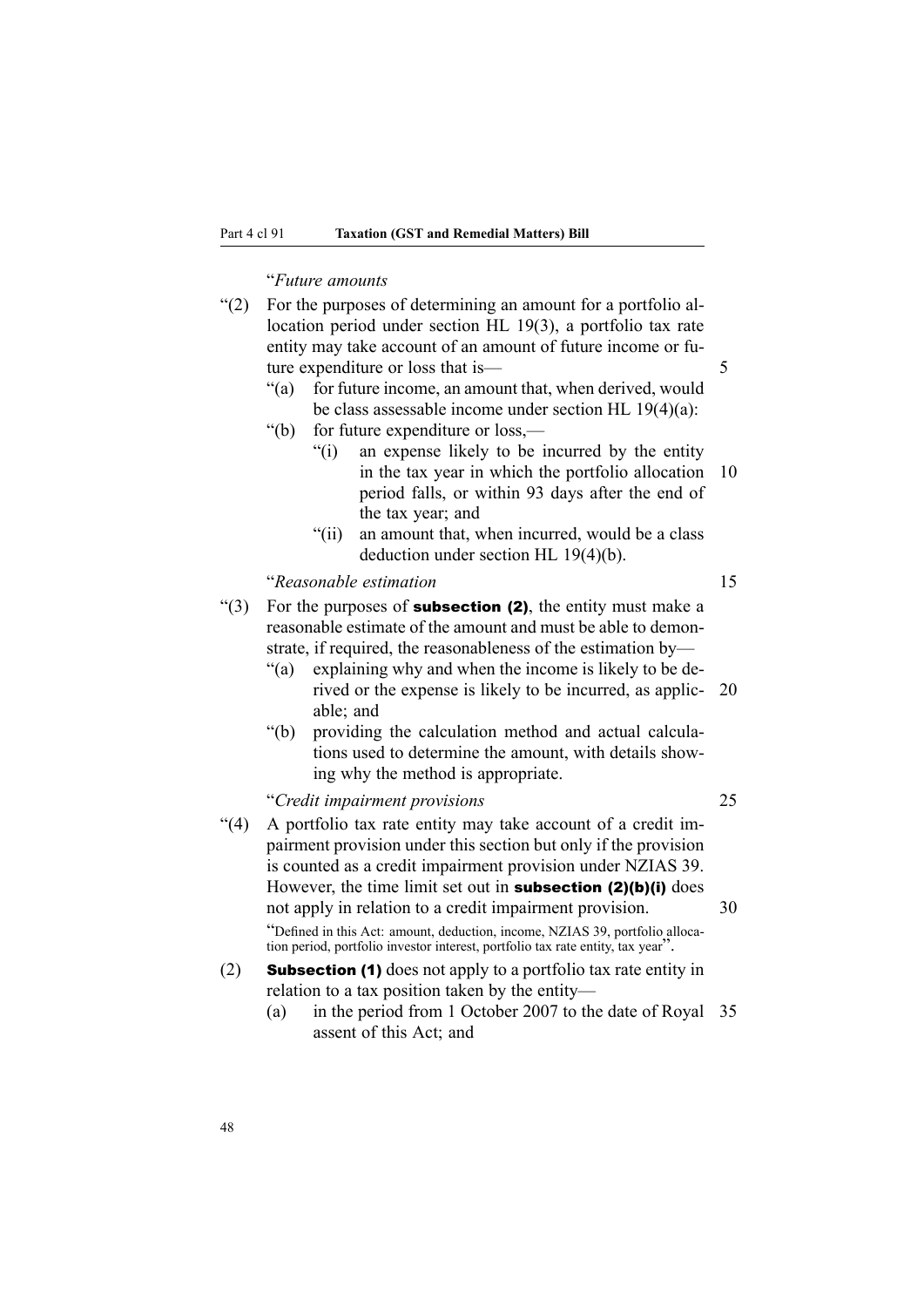- $(b)$  in relation to the attribution of income to investors in the entity and the determination of net amounts in section HL 19; and
- (c) relying on the rules related to portfolio investment entities as they were before the amendment made by **sub-** 5 section (1).

### **92 Employment-related loans: repayment**

- (1) Section ND 1E(2)(b) is replaced by the following:
	- "(b) is payable to the employee without any tax deduction under the PAYE rules, the RWT rules, or the NRWT 10 rules; and".
- (2) Subsection (1) applies for the 2005–06 and later income years.

## **93 Schedule 22A–Identified policy changes**

(1) In schedule 22A, after the entry for section CB 9(1)(b), the 15 following is inserted:

| <b>CD</b><br>28(9)(b) | A dividend payable to a shareholder by a company<br>when the amount is applied under section CD $28(9)(a)$<br>by the shareholder against a loan from the company to<br>the shareholder includes a dividend that is paid without<br>any withholding of an amount of resident withholding |
|-----------------------|-----------------------------------------------------------------------------------------------------------------------------------------------------------------------------------------------------------------------------------------------------------------------------------------|
|                       | tax or non-resident withholding tax.                                                                                                                                                                                                                                                    |

(2) In schedule 22A, after the entry for section FC 21, the following is added:

| $ND$ 1E(2) | A dividend payable to a shareholder by a company<br>when the amount is applied under section ND $1E(1)$<br>by the shareholder against a loan from the company<br>to the shareholder includes a dividend that is paid<br>without any withholding of an amount of resident<br>withholding tax or non-resident withholding tax. |
|------------|------------------------------------------------------------------------------------------------------------------------------------------------------------------------------------------------------------------------------------------------------------------------------------------------------------------------------|
|            |                                                                                                                                                                                                                                                                                                                              |

(3) Subsections (1) and (2) apply for the 2005–06 and later income years. 20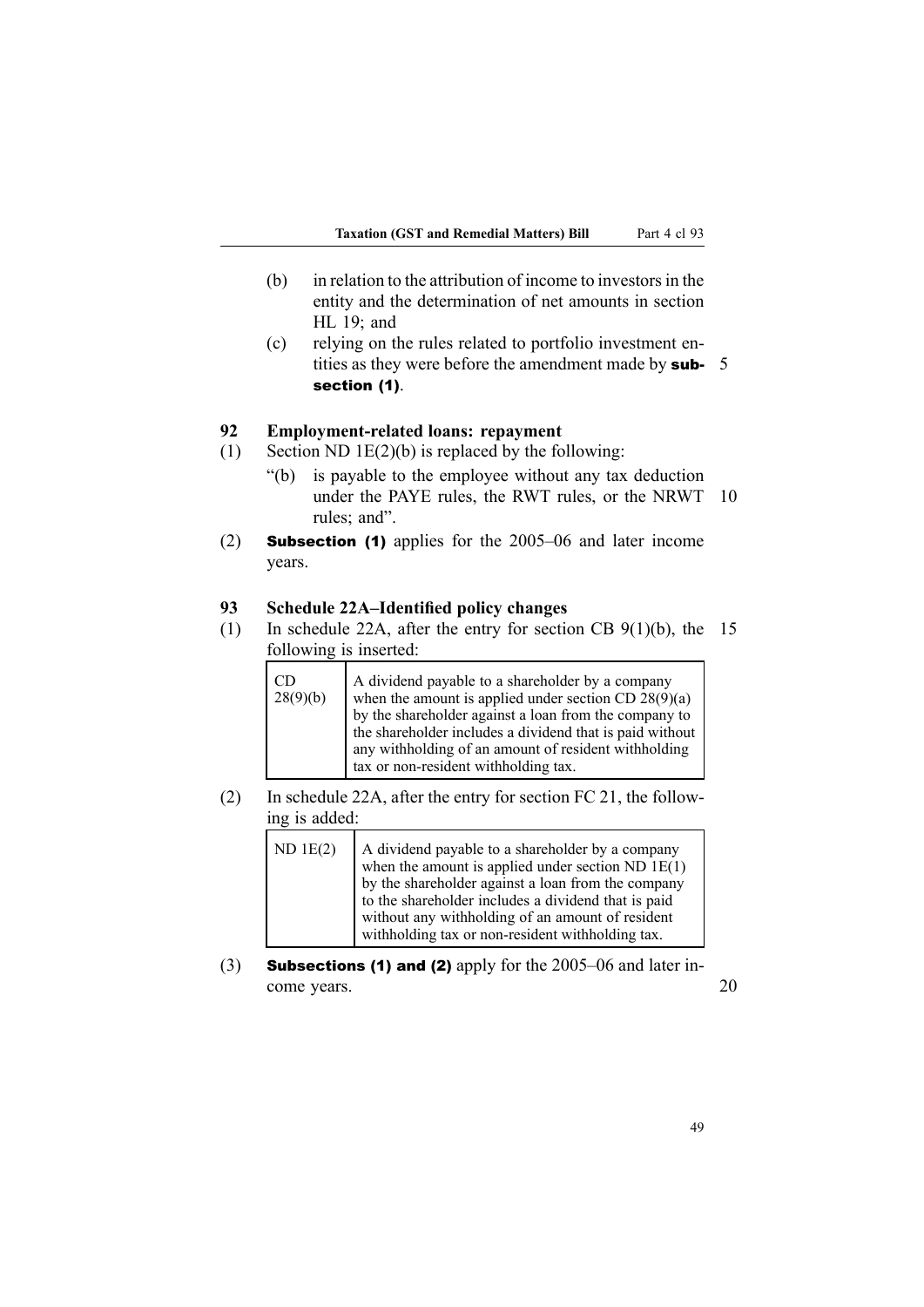# **Part 5**

# **Amendments to KiwiSaver Act 2006**

| 94 | <b>KiwiSaver Act 2006</b>                               |  |
|----|---------------------------------------------------------|--|
|    | <b>Sections 95 to 100</b> amend the KiwiSaver Act 2006. |  |

# **95 Commissioner provisionally allocates certain people** 5 **to default KiwiSaver schemes and sends investment statement**

- (1) In section 50(4), in the words before the paragraphs, "a person if the Commissioner receives" is replaced by "a person when".
- (2) In section  $50(4)(a)$  "notice" is replaced by "the Commissioner 10 receives notice".
- (3) Section  $50(4)(b)$  is replaced by the following:
	- "(b) the Commissioner receives notice under section 173(1)(b) that the person must transfer to another scheme on a scheme's winding up and **paragraph (bb)** 15 does not apply; or
	- "(bb) <sup>a</sup> scheme winds up, if that winding up is after the Commissioner receives notice under section 173(1)(b) that the person must transfer to another scheme on the scheme's winding up; or". 20
- (4) In section  $50(4)(c)$  "notice" is replaced by "the Commissioner receives notice".
- (5) In section  $50(4)(d)$  "notice" is replaced by "the Commissioner receives notice".
- **96 Completion of allocation to default KiwiSaver scheme if** 25 **person does not choose his or her own KiwiSaver scheme**
- (1) After section 51(1), the following is inserted:
- "(1B) Despite subsection  $(1)$ , subsections  $(4)$  and  $(5)$  do not apply if section 50(4)(b) or (bb) applies. Instead, the allocation under section 50(3) is treated as completed on the day on 30 which it occurs."
- (2) In section 51(4)(b), "section 50(4)" is replaced by "section 50(4)(a), (c), or (d)".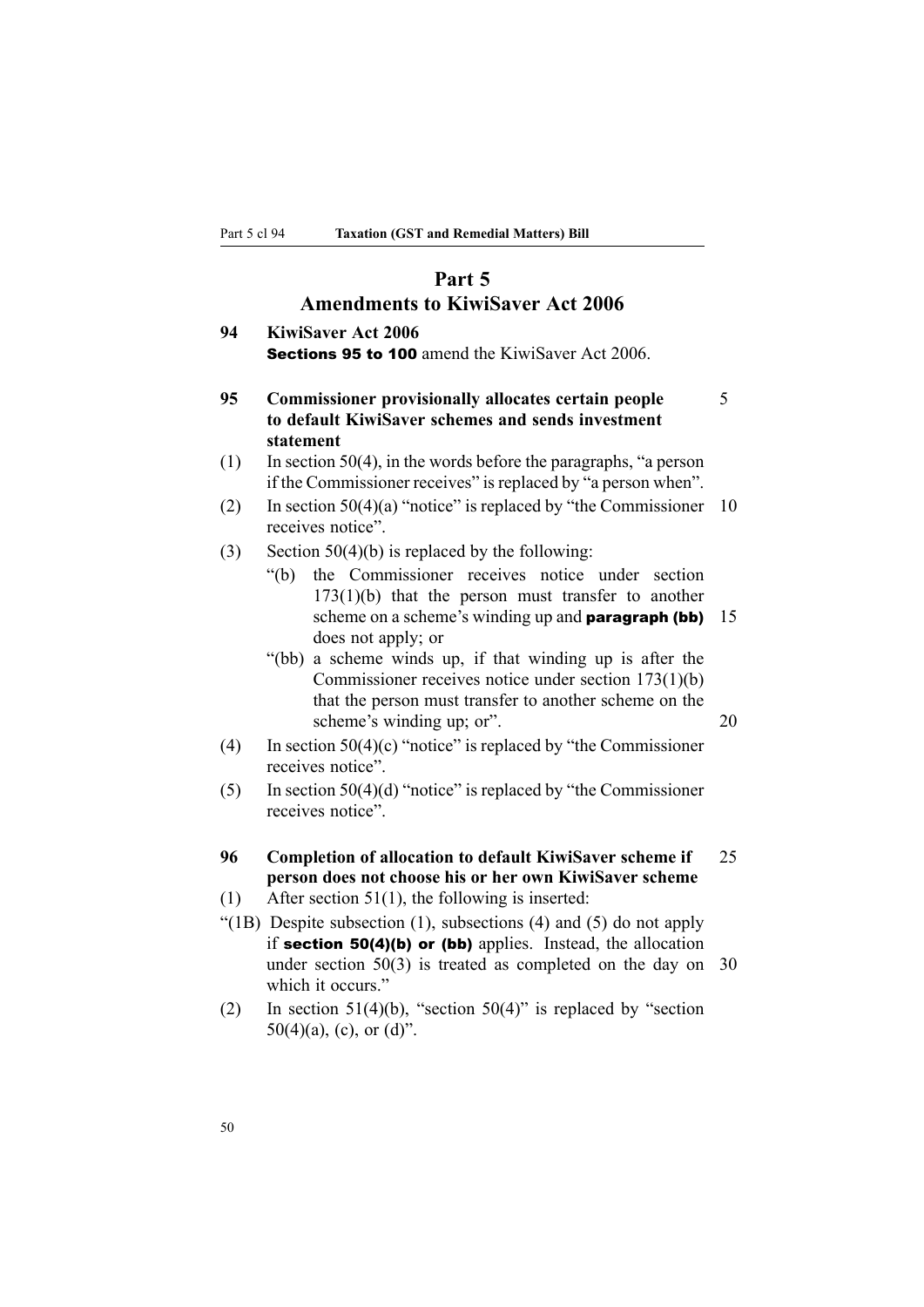# **97 Involuntary transfers**

Section  $57(1)(b)$  is replaced by the following:

- "(b) the Commissioner has received notice under section 173(1)(b) that the person must transfer to another scheme on a scheme's winding up and **paragraph (bb)**  $5$ does not apply; or
- "(bb) <sup>a</sup> scheme winds up, if that winding up is after the Commissioner has received notice under section 173(1)(b) that the person must transfer to another scheme on the scheme's winding up; or". 10

# **98 Commissioner must send information to involuntary transferees**

In section 59(a), "information pack" is replaced by "information pack, but not if section  $57(1)(b)$  applies".

# **99 Initial steps in winding up of KiwiSaver scheme** 15 In section  $173(1)(b)$ , "name" is replaced by "name, tax file number,".

# **100 New section 220B**

Before the heading before section 221, the following is inserted:  $20$ 

### "**220B Information sharing**

The Commissioner and <sup>a</sup> provider may, for the purposes of administering this Act or <sup>a</sup> KiwiSaver scheme, communicate to each other by electronic means <sup>a</sup> person's name, address, date of birth, and tax file number." 25

#### **Part 6**

# **Amendments to Stamp and Cheque Duties Act 1971**

**101 Stamp and Cheque Duties Act 1971** Sections <sup>102</sup> and <sup>103</sup> amend the Stamp and Cheque Duties 30 Act 1971.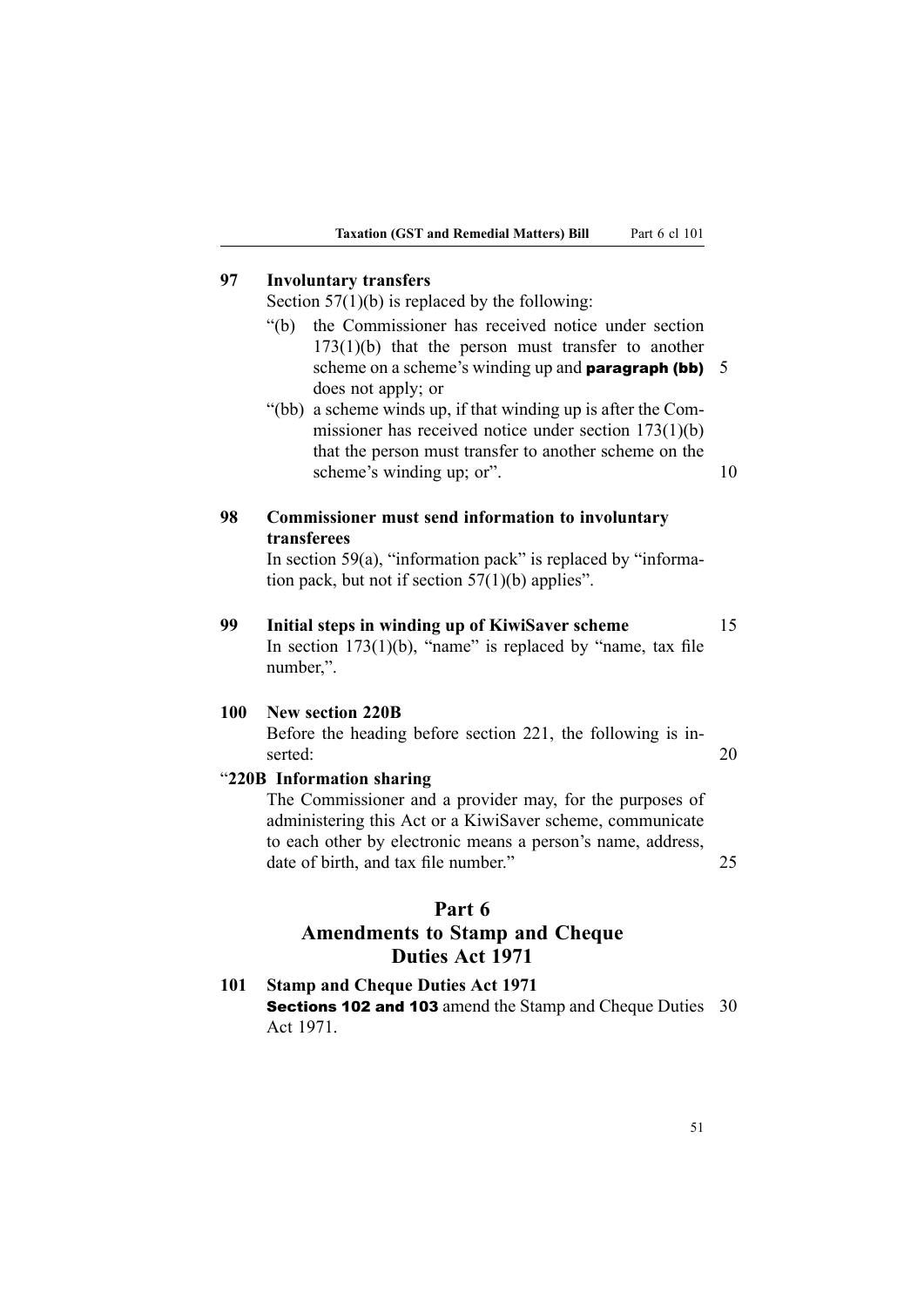## **102 Section 86I replaced**

Section 86I is replaced by the following:

#### "**86I Application of approved issuer levy and zero-rating**

- "(1) This section applies for the purposes of—
	- "(a) the NRWT rules of the Income Tax Act 2007:  $5$
	- "(b) an exemption under <sup>a</sup> double tax agreement:
	- "(c) section 86J.

# "(2) Despite the NRWT rules, <sup>a</sup> paymen<sup>t</sup> of interest under <sup>a</sup> registered security is treated as paid by an approved issuer only to the extent to which— 10

- "(a) approved issuer levy in relation to the security is paid by or on behalf of the approved issuer; and
- "(b) the amount of the levy, based on the leviable value of the registered security at the time of the paymen<sup>t</sup> of the interest, is paid— 15
	- "(i) at the rate set out in section 86J; and
	- "(ii) by the date set out in section 86K or 86KA or, subject to the paymen<sup>t</sup> of interest or penalties imposed under Part 7 or 9 of the Tax Administration Act 1994, by a later date." 20

#### **103 Refund of levy paid in error or in excess**

Section 86L(2) is replaced by the following:

"(2) For the purposes of the NRWT rules of the Income Tax Act 2007 or an exemption under <sup>a</sup> double tax agreement, as applicable, if an amount is refunded under subsection (1), the 25 paymen<sup>t</sup> of interest to which the approved issuer levy relates is treated as not having been paid by an approved issuer in relation to <sup>a</sup> registered security."

# **Part 7**

# **Amendments to other legislation** <sup>30</sup>

# *Income Tax Act 1994*

# **104 Accounting for goods and services tax** In section  $ED 4(3)$  of the Income Tax Act 1994, "under section 21 or section  $21I(1)$  to  $21I(3)$ " is replaced by "under section 5B, 21, or 21I(1) to (3)". 35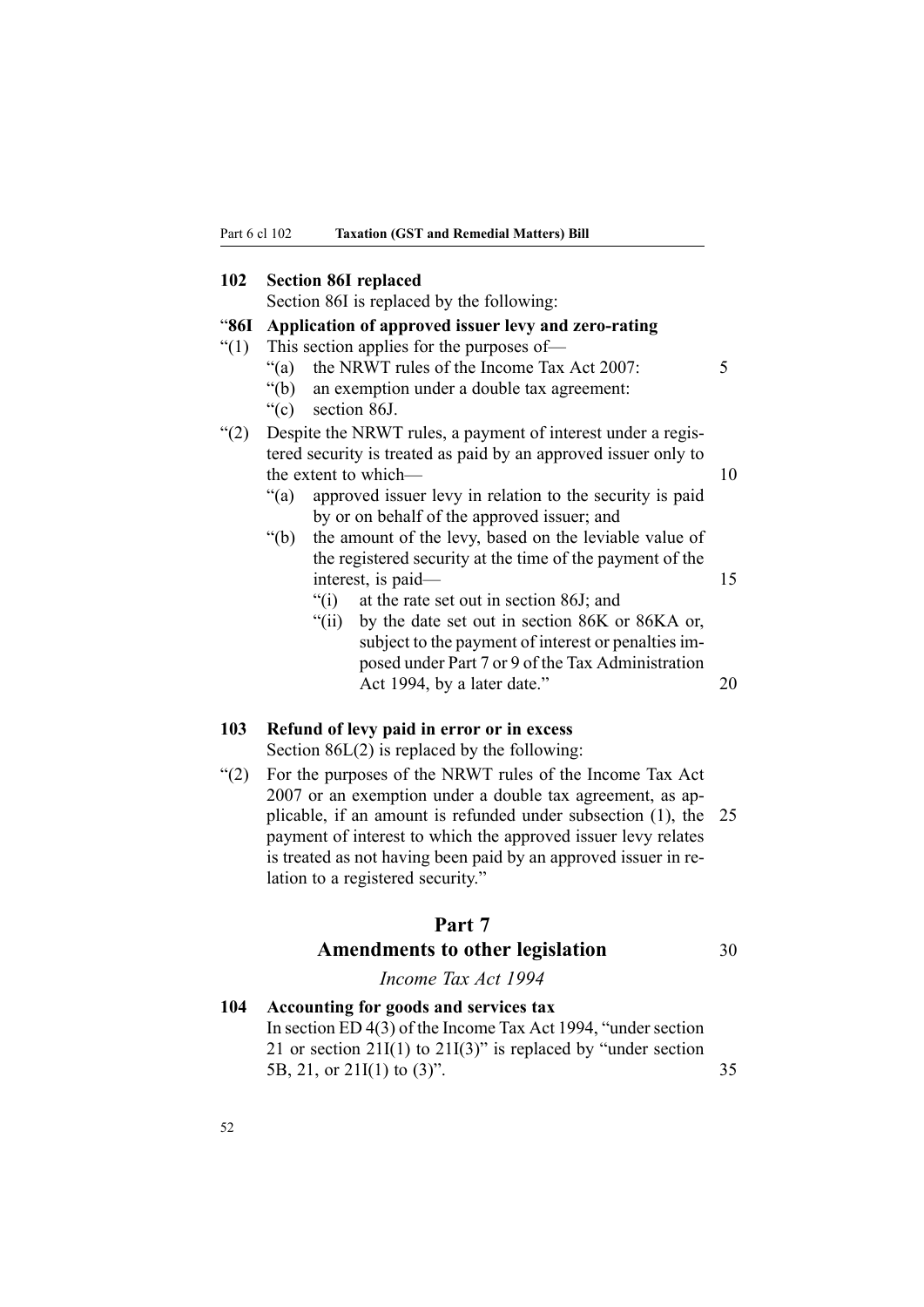# *Gaming Duties Act 1971*

**105 Deduction of duty from payments due to defaulters** After section 12L(1B) of the Gaming Duties Act 1971, the following is inserted:

"(1C) For the purposes of subsection  $(1)$ , an amount payable or be- 5 coming payable includes money that—

- "(a) is held in <sup>a</sup> joint bank account in the name of the defaulter and 1 or more other persons; and
- "(b) can be withdrawn from the account by or on behalf of the defaulter without <sup>a</sup> signature being required at the 10 time of the withdrawal from, or on behalf of, the other person or persons."

#### *Local Government (Auckland Transitional Provisions) Act 2010*

#### **106 Tax** 15

After section 83(18) of the Local Government (Auckland Transitional Provisions) Act 2010, the following are added:

- "(19) If an Order in Council under section  $37(1)$  of the Local Government (Tamaki Makaurau Reorganisation) Act 2009 provides that Watercare Services Limited is liable for <sup>a</sup> debt to the 20 Auckland Council as at 1 November 2010, for the purposes of the financial arrangements rules as defined in section YA 1 of the Income Tax Act 2007, the Auckland Council is treated as paying to Watercare Services Limited on 1 November 2010 consideration equal to the debt. 25
- "(20) If <sup>a</sup> council-controlled organisation of the Auckland Council is established by the Transition Agency under section 19C of the Local Government (Tamaki Makaurau Reorganisation) Act 2009 and is liable for <sup>a</sup> debt to the Auckland Council as at 1 November 2010, for the purposes of the financial arrange- 30 ments rules as defined in section YA 1 of the Income Tax Act 2007, the Auckland Council is treated as paying to the council-controlled organisation on 1 November 2010 consideration equal to the debt."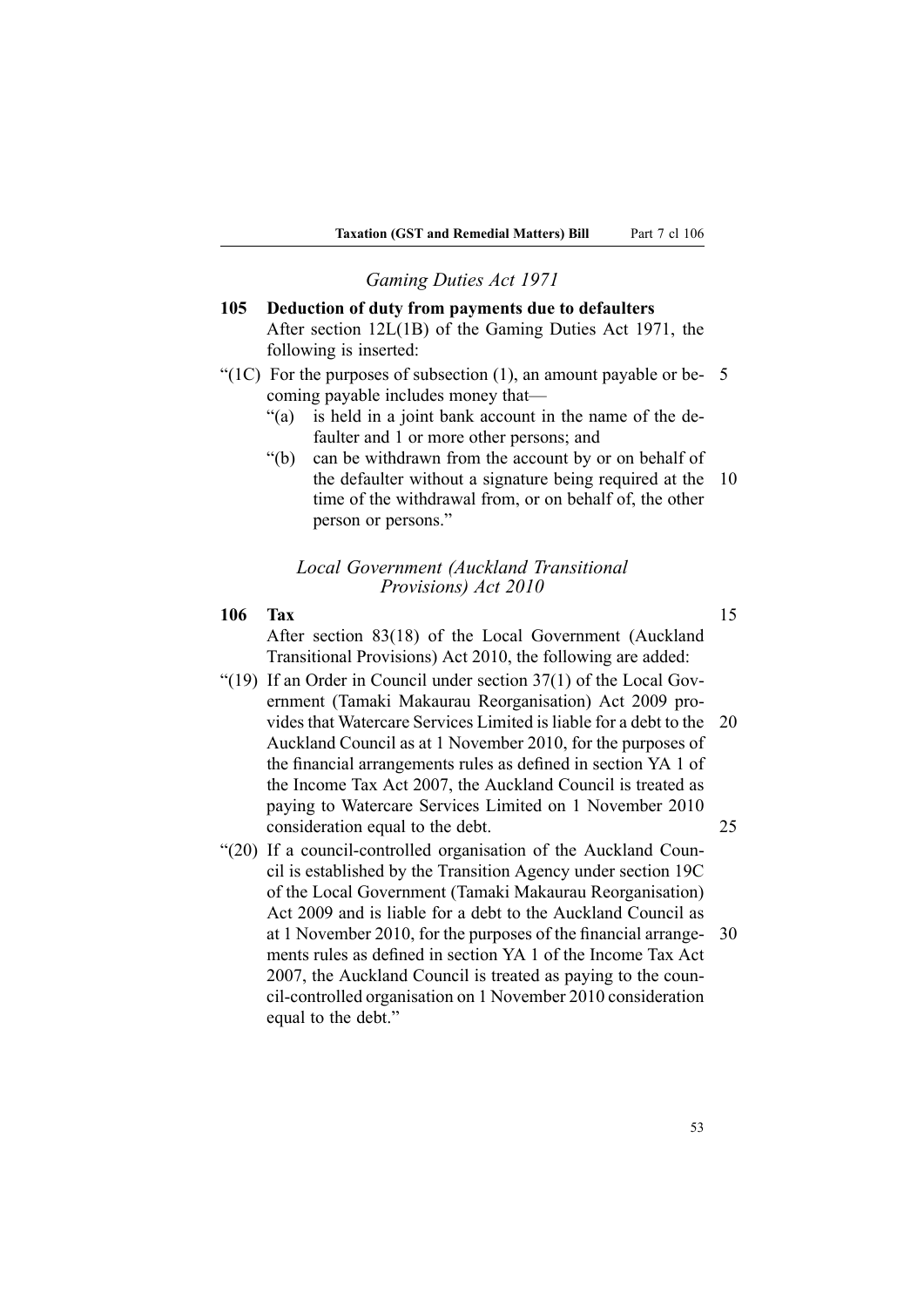## *Student Loan Scheme (Charitable Organisations) Regulations 2006*

**107 Schedule—Charitable organisations for purposes of section 38AE(1)(b) of Student Loan Scheme Act 1992** In the schedule to the Student Loan Scheme (Charitable Or- 5 ganisations) Regulations 2006,—

- (a) after the entry for "Te Ora Hou Aotearoa Incorporated", an entry for "Te Tuao Tawahi: Volunteer Service Abroad Incorporated" is inserted:
- (b) the entry for "Volunteer Service Abroad Inc" is re- 10 pealed.

#### *Health Entitlement Cards Regulations 1993*

### **108 Interpretation**

- (1) In the Health Entitlement Cards Regulations 1993, regulation 2, definition of **net income**, paragraph (d), "section EX 37(2) 15 and (3) of the Income Tax Act 2007" is replaced by "section EX 43(2) and (3) of the Income Tax Act 2007".
- (2) Subsection (1) applies for the 2008–09 and later income years.

# *Inland Revenue Acts* 20

# **109 Consequential amendments to Inland Revenue Acts: ACC change**

The provisions in the enactments listed in the schedule are amended by replacing "Injury Prevention, Rehabilitation, and Compensation Act 2001" by "Accident Compensation Act 25 2001".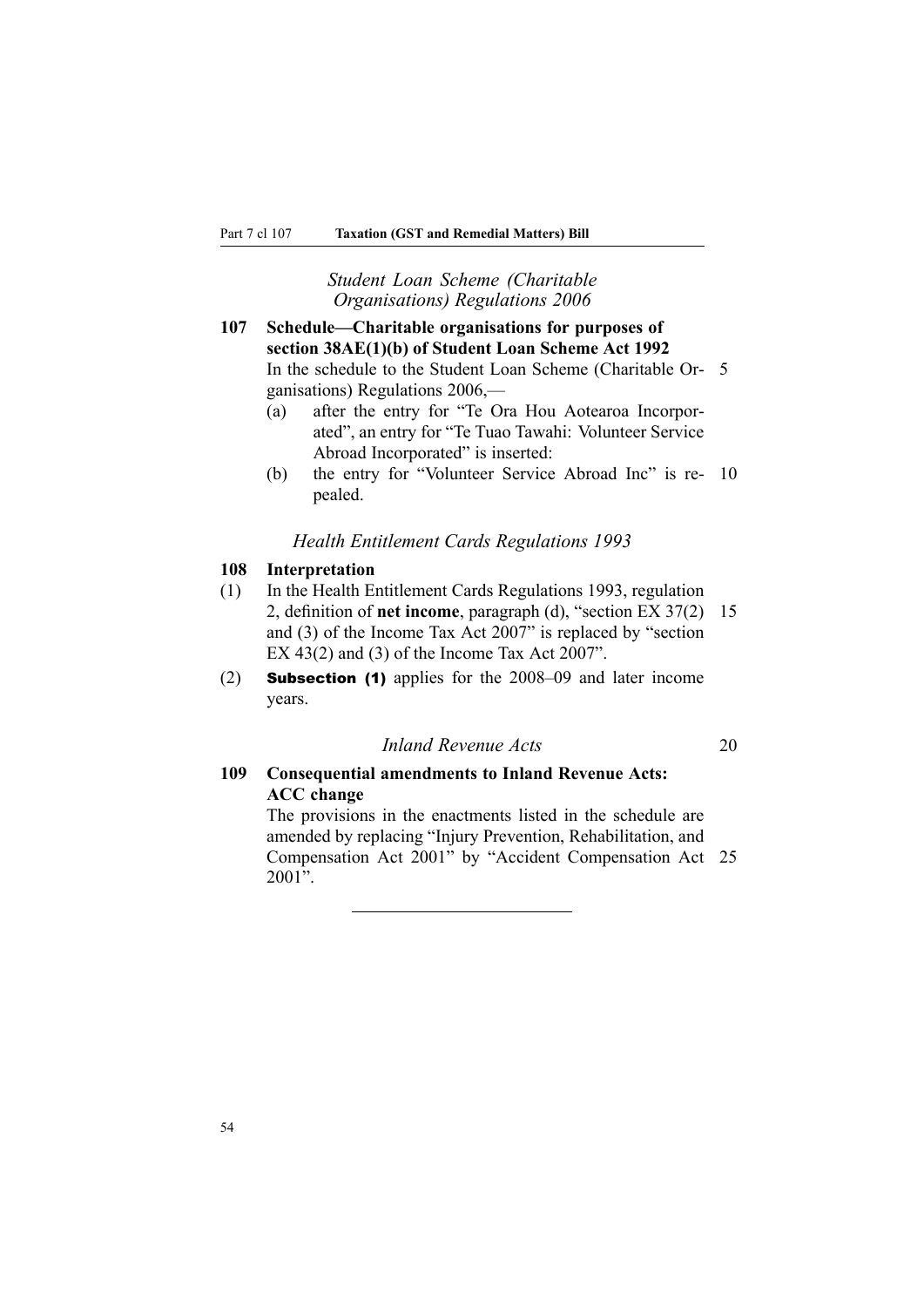# **Schedule** s 109 **Consequential amendments to Inland Revenue Acts: ACC change**

| <b>Enactment</b>       | <b>Provision</b>                                                  | <b>Definitions</b>                                                     |
|------------------------|-------------------------------------------------------------------|------------------------------------------------------------------------|
| Income Tax Act<br>2007 | CF $1(2)(f)$ -(h) in each place<br>where it appears               |                                                                        |
|                        | CW 33(1)(b)                                                       |                                                                        |
|                        | $CW$ 35(a)                                                        |                                                                        |
|                        | DF $4(1)$                                                         |                                                                        |
|                        | EF $3(5)$ in each place where<br>it appears                       |                                                                        |
|                        | EW 13(2)                                                          |                                                                        |
|                        | EZ $35(9)(c)(i)$                                                  |                                                                        |
|                        | LB $7(1)(a)(i)$                                                   |                                                                        |
|                        | LB $8(1)(a)$                                                      |                                                                        |
|                        | LC $5(4)$ in each place where<br>it appears                       |                                                                        |
|                        | MD $9(3)(e)$ , $(4)(b)$ , $(c)$ in<br>each place where it appears |                                                                        |
|                        | OB $1(2)(e)$                                                      |                                                                        |
|                        | $RA$ 22 $(2)(d)$                                                  |                                                                        |
|                        | YA 1, in the definition of-                                       | <b>ACC</b>                                                             |
|                        |                                                                   | accident compensation<br>earnings-related<br>payment, paragraph<br>(d) |
|                        |                                                                   | combined tax and<br>earner-related payment,<br>paragraph (b)(iii)      |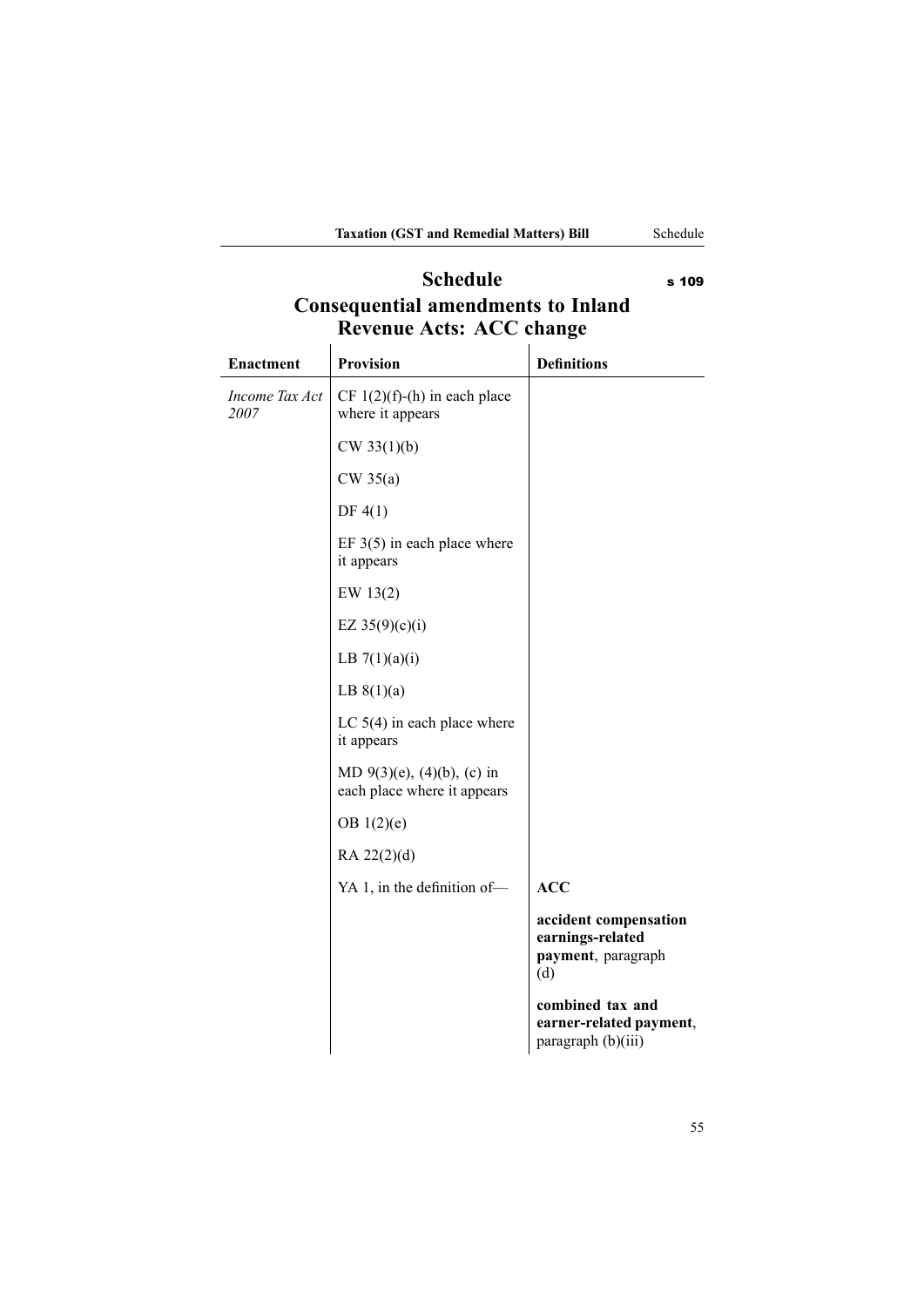| Enactment                         | <b>Provision</b>                                                  | <b>Definitions</b>                                           |
|-----------------------------------|-------------------------------------------------------------------|--------------------------------------------------------------|
|                                   |                                                                   | exempt interest,<br>paragraph (f)                            |
|                                   |                                                                   | income from<br>employment, paragraph<br>(b)(iv)              |
|                                   |                                                                   | personal service<br>rehabilitation payment,<br>paragraph (a) |
|                                   | schedule 4, part I, clause 1                                      |                                                              |
| Tax<br>Administration<br>Act 1994 | 3, in the definition of-                                          | $\textbf{tax law}, \textbf{paragraph}$ (d)                   |
|                                   | 4A(3)(aa)                                                         |                                                              |
|                                   | 33A(1)(a)(iiic), (2)(d)(i)(B)<br>in each place where it appears   |                                                              |
|                                   | 33C                                                               |                                                              |
|                                   | $81(1)(a)(ii)$ , $(3)(a)(ii)$ in<br>each place where it appears   |                                                              |
|                                   | $82(9)$ , in the definition of-                                   | earnings related<br>compensation, paragraph<br>(c)           |
|                                   | $85E(1)$ , (3) in each place<br>where it appears                  |                                                              |
|                                   | $86(1)$ , (2), (5)(a), (b), (f) in<br>each place where it appears |                                                              |
|                                   | 142(1)(c)                                                         |                                                              |
|                                   | 156A(2)                                                           |                                                              |
|                                   | $157(10)$ , in the definition<br>of—                              | income tax, paragraph<br>(b)                                 |